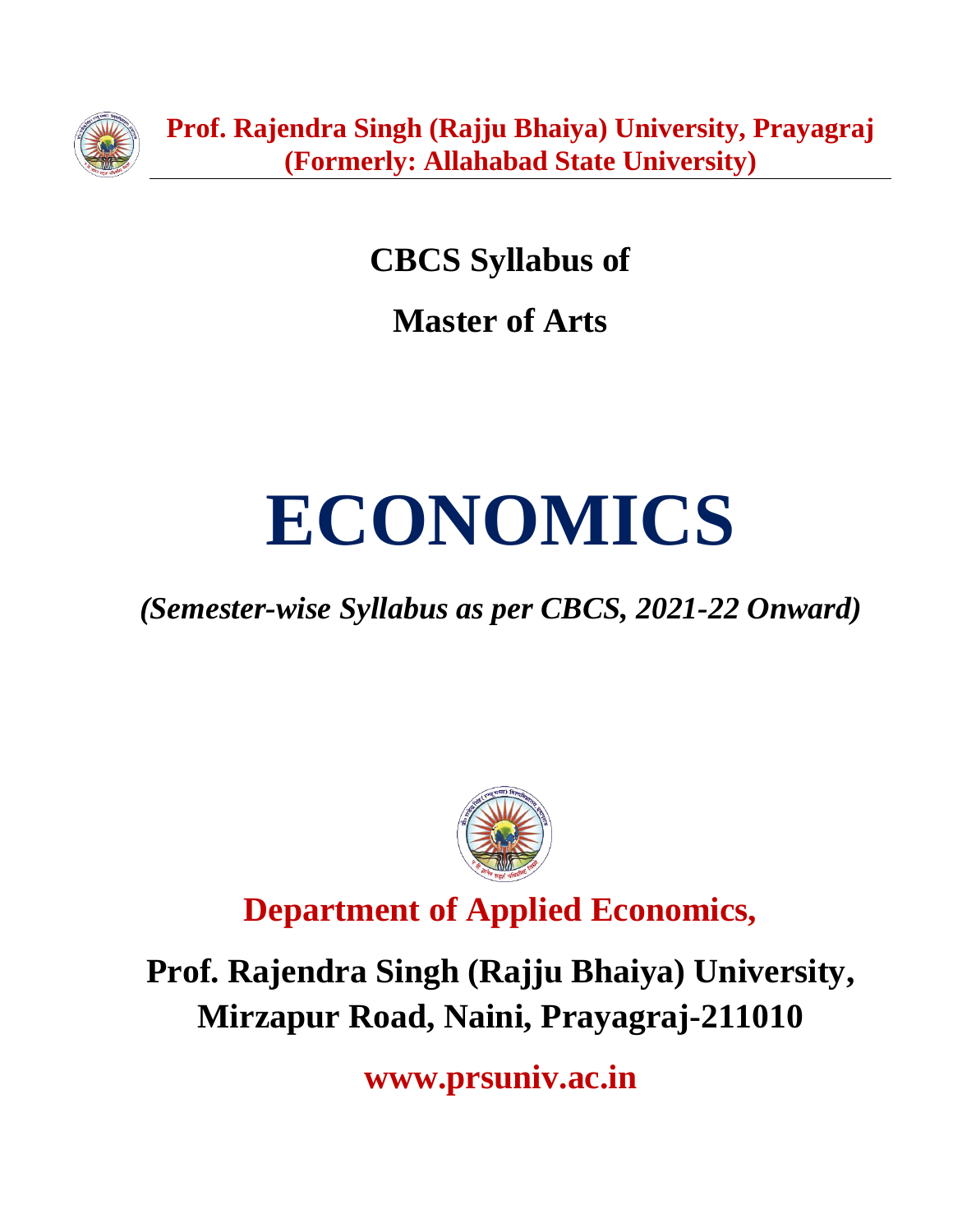# **M.A. Economics**

#### **Programme Specific Outcomes (PSOs)**

The M.A. in Economics program emphasizes practical applications of economic theory. It is organized to provide students with analytical tools by which they can solve many economic Problems existing in the real world.

Students will be able to apply:

#### **1. Critical thinking**

- a. Apply economic analysis to evaluate everyday problems
- b. Apply economic analysis to evaluate specific policy proposals

#### **2. Quantitative reasoning skills**

- a. Understand how to use empirical evidence to evaluate an economic argument
- b. Obtain or collect relevant data using specific research methods
- c. Interpret statistical results
- d. Perform appropriate statistical analysis of data
- e. Develop deeper quantitative thinking skills

#### **3. Problem-solving skills**

- a. Analyze problems that have clear solutions
- b. Propose solutions for problems that do not have clear answers

#### **4. Communication skills**

a. Communicate effectively in written or spoken form about specific economic Issues

b. Develop a well-organized written argument that states hypothesis

#### **Course Structures (CSs):**

#### **M.A. Semester-1**

| <b>Course Code</b> |      | <b>Course Name</b>                 | <b>Maximum</b><br><b>Marks</b> |            | <b>Maximum</b><br><b>Credits</b> |
|--------------------|------|------------------------------------|--------------------------------|------------|----------------------------------|
|                    |      |                                    | <b>CIE</b>                     | <b>ETE</b> | (24)                             |
| ECO-501            | Core | Micro Economic Analysis            | 25                             | 75         | 5 Credits                        |
| <b>ECO-502</b>     | Core | <b>History of Economic Thought</b> | 25                             | 75         | 5 Credits                        |
| <b>ECO-503</b>     | Core | <b>International Trade</b>         | 25                             | 75         | 5 Credits                        |
| <b>ECO-504</b>     | Core | <b>Agricultural Economics</b>      | 25                             | 75         | 5 Credits                        |
| ECO-531            | Core | Project Work                       | 100                            |            | 4 Credits                        |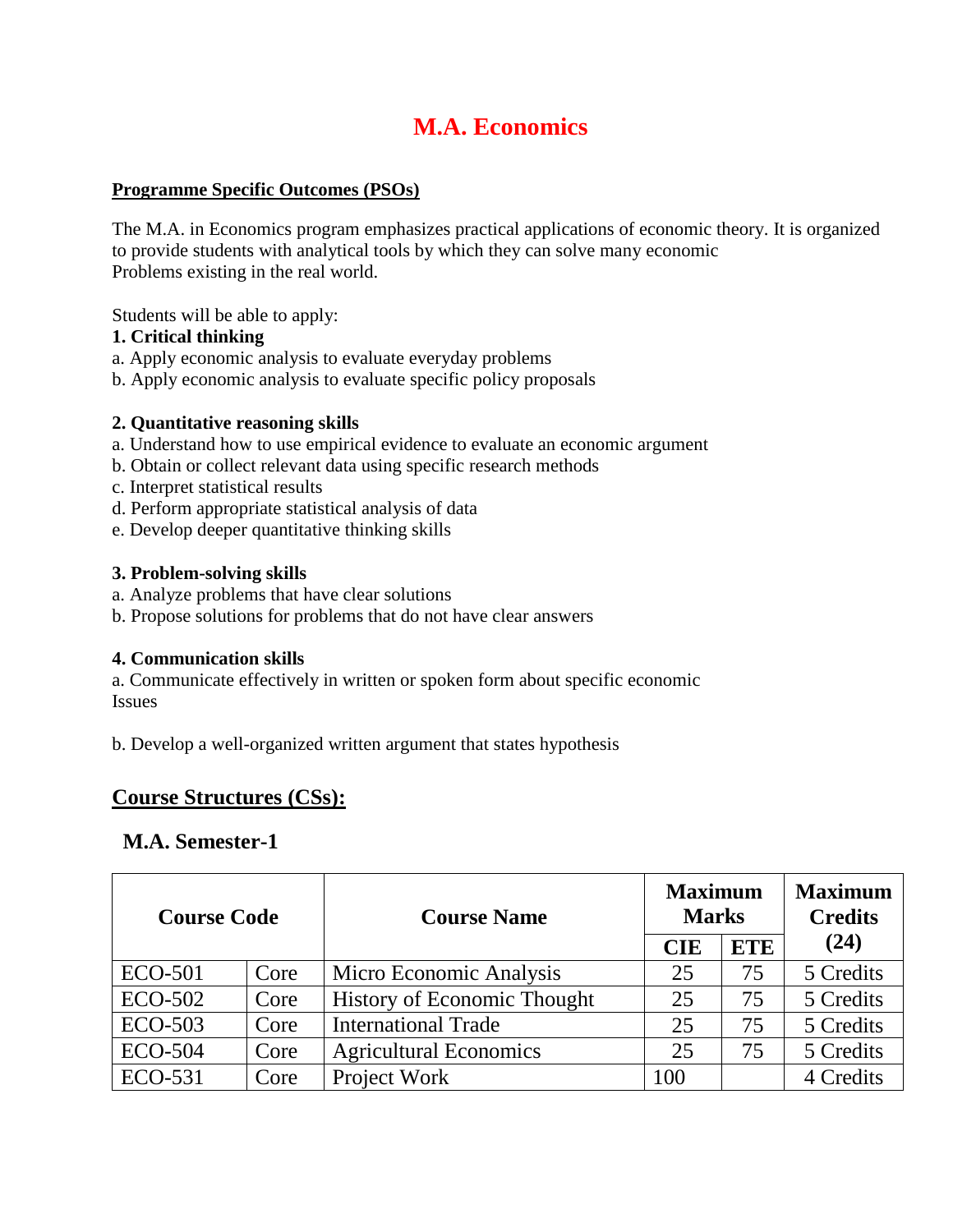|  | <b>M.A. Semester-2</b> |
|--|------------------------|
|--|------------------------|

| <b>Course Code</b> |      | <b>Course Name</b>                    | <b>Maximum</b><br><b>Marks</b> |            | <b>Maximum</b><br><b>Credits</b> |
|--------------------|------|---------------------------------------|--------------------------------|------------|----------------------------------|
|                    |      |                                       | <b>CIE</b>                     | <b>ETE</b> | (24)                             |
| <b>ECO-506</b>     | Core | <b>Advanced Micro Economics</b>       | 25                             | 75         | 5 Credits                        |
| <b>ECO-507</b>     | Core | <b>Modern International Economics</b> | 25                             | 75         | 5 Credits                        |
| <b>ECO-508</b>     | Core | <b>Monetary Economics</b>             | 25                             | 75         | 5 Credits                        |
| <b>ECO-509</b>     | Core | <b>Quantitative Methods</b>           | 25                             | 75         | 5 Credits                        |
| ECO-532            | Core | Field Survey & Report Writing         | 100                            |            | 4 Credits                        |

# **M.A. Semester-3**

| <b>Course Code</b>                                               |          | <b>Course Name</b>              | <b>Maximum</b><br><b>Marks</b> |            | <b>Maximum</b><br><b>Credits</b> |
|------------------------------------------------------------------|----------|---------------------------------|--------------------------------|------------|----------------------------------|
|                                                                  |          |                                 | <b>CIE</b>                     | <b>ETE</b> | (24)                             |
| <b>ECO-601</b>                                                   | Core     | Macro Economic Analysis         | 25                             | 75         | 5 Credits                        |
| ECO-602                                                          | Core     | <b>Public Finance</b>           | 25                             | 75         | 5 Credit                         |
| ECO-651                                                          |          | <b>Environmental Economics</b>  |                                |            |                                  |
| $ECO - 652$                                                      | Elective | Economics of Education & Health | 25                             | 75         | 5Credit                          |
| ECO-653                                                          |          | Demography                      |                                |            |                                  |
| <b>ECO-654</b>                                                   | Elective | <b>Regional Economics</b>       | 25                             | 75         | 5 Credit                         |
| ECO-631                                                          | Core     | Project Work                    | 100                            |            | 4 Credit                         |
| Note: Student must be chosen one course from each elective group |          |                                 |                                |            |                                  |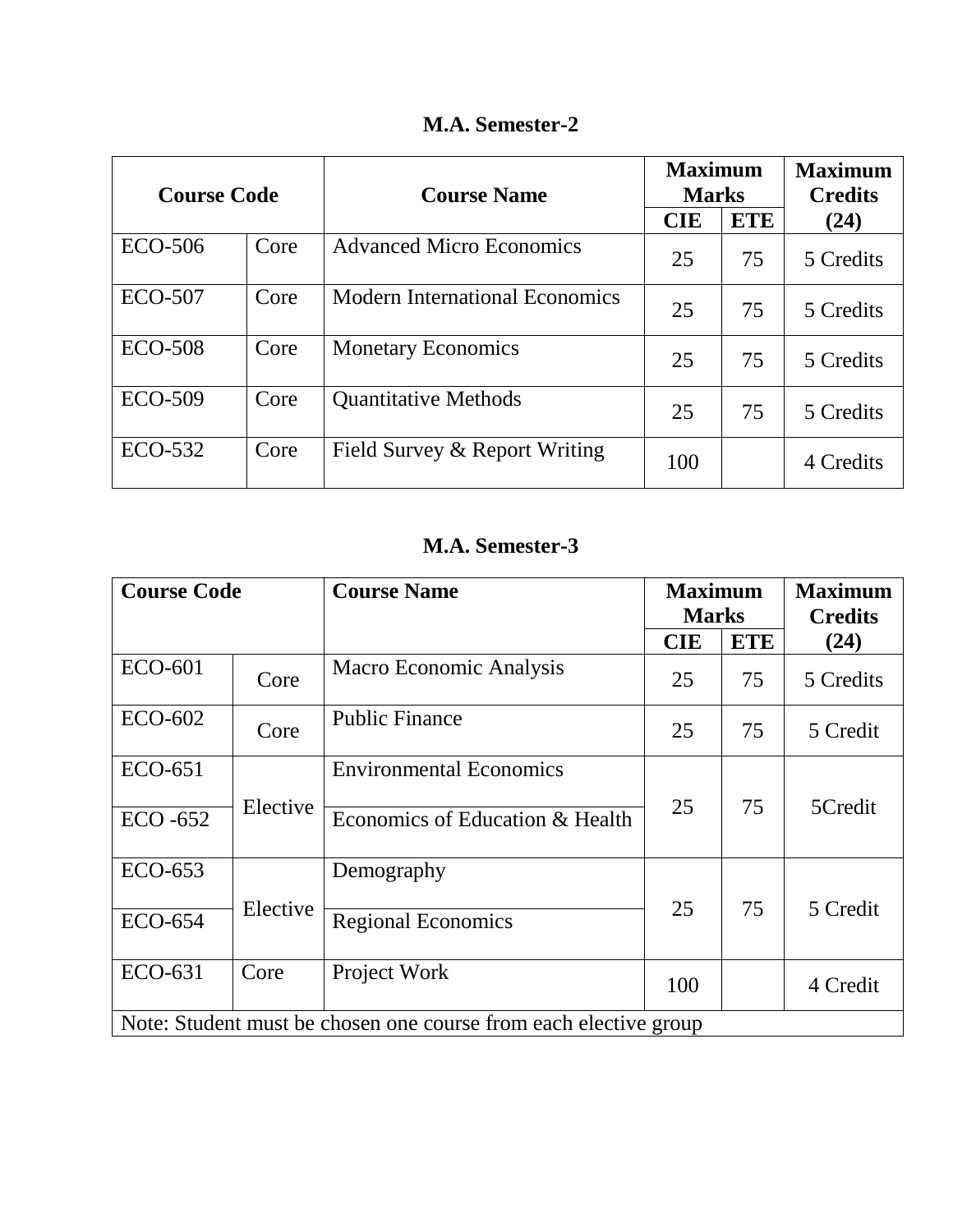| <b>Course Code</b>                                               |          | <b>Course Name</b>                     | <b>Maximum</b><br><b>Marks</b> |            | <b>Maximum</b><br><b>Credits</b> |
|------------------------------------------------------------------|----------|----------------------------------------|--------------------------------|------------|----------------------------------|
|                                                                  |          |                                        | <b>CIE</b>                     | <b>ETE</b> | (24)                             |
| <b>ECO-604</b>                                                   | Core     | Economics of Growth and<br>Development | 25                             | 75         | 5 Credits                        |
| <b>ECO-605</b>                                                   | Core     | Indian Economy                         | 25                             | 75         | 5 Credit                         |
| <b>ECO-655</b>                                                   | Elective | <b>Rural Economics</b>                 |                                |            |                                  |
| ECO-656                                                          |          | <b>Financial Economics</b>             | 25                             | 75         | 5Credit                          |
| <b>ECO-657</b>                                                   | Elective | <b>Labour Economics</b>                |                                | 75         |                                  |
| <b>ECO-658</b>                                                   |          | <b>Industrial Economics</b>            | 25                             |            | 5 Credit                         |
| ECO-632                                                          | Core     | Field Survey & Report Writing          | 100                            |            | 4 Credit                         |
| Note: Student must be chosen one course from each elective group |          |                                        |                                |            |                                  |

**M.A. Semester-4**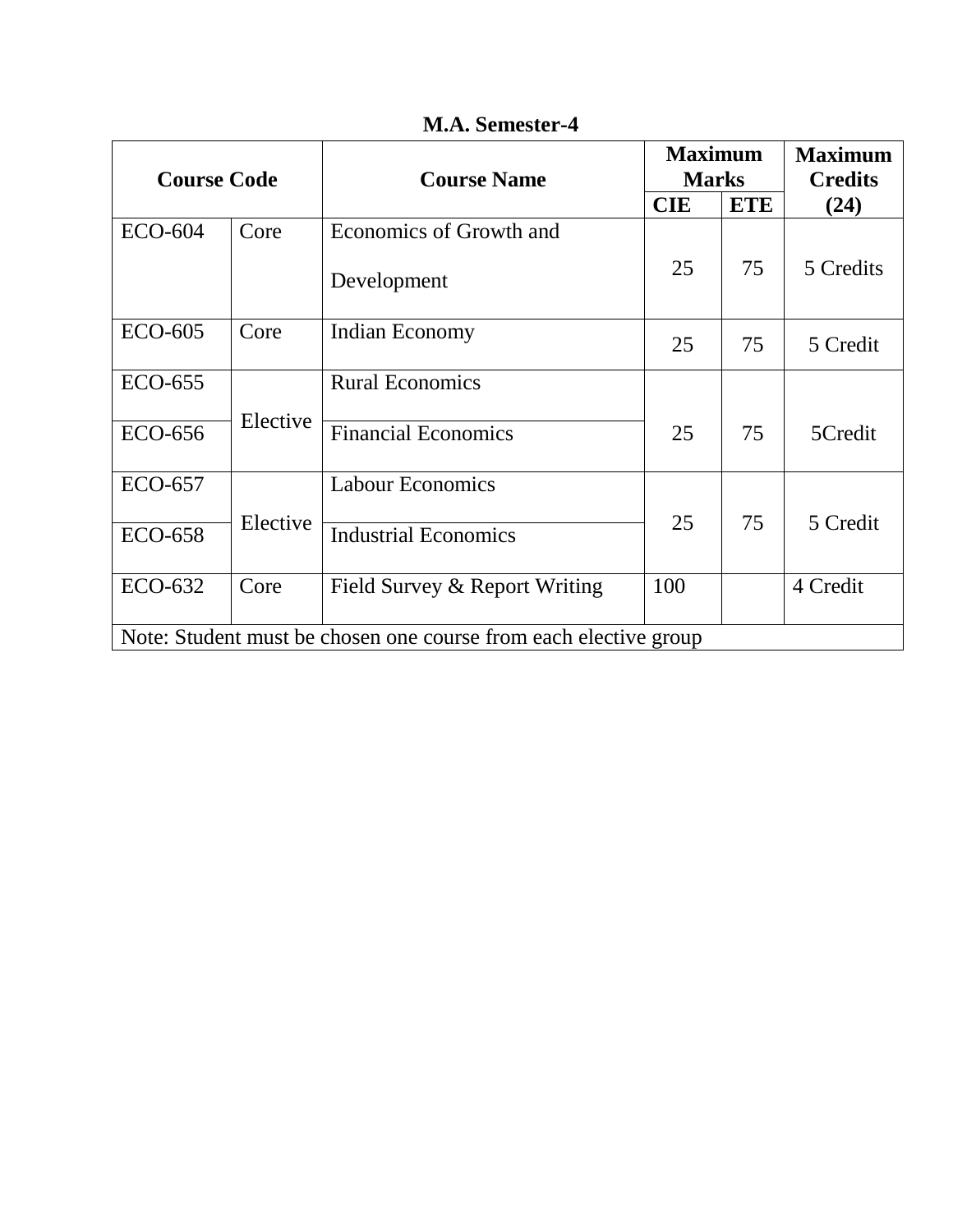## **SEMSTER-I**

# **PAPER I Micro-Economic Analysis**

# **(Course Code: ECO-501)**

**Learning Outcome:** On completion of this course, students will be able to:

Explain the optimizing behaviour of a consumer,

Explicate the optimizing behaviour of a producer,

Apply the theories of consumption, production, cost and market structures in empirical observations.

# **Module I**

Economics: Meaning, nature, scope, methods of study, types of equilibrium, stability of equilibrium.

# **Module II**

Consumer behaviour: Cardinal Utility Analysis, Indifference Curve Analysis, Income Effect, Substitution Effect and Price Effect, Theory of revealed preference, Consumer Surplus and Elasticity of Demand.

# **Module III**

Production function: Law of variable proportion, Returns to scale, Cobb Douglas production function, Isoquants-producers equilibrium. Production under Uncertainty; Concepts of Costs: Traditional Cost Theories: Short-run and Long-run Costs, Envelope curve; Modern theory of Costs: Short-run and Long-run, L-shaped scale curve. Revenue and Revenue Curves. .

# **Module IV**

Theory of pricing: Perfect Competition: Short-run and Long-run Equilibrium; Supply curves of the Firm and Industry; Dynamic Changes and Industry Equilibrium. Monopoly: Short-run and Long-run Equilibrium; , Price Discrimination. Monopolistic Competitive Market: Product differentiation and Demand curve; Industry and Group; Chamberlin's model: with entry and price competitions and equilibrium of firms; Concept of Excess capacity. Non- collusive Oligopoly: Cournout's model, Edgeworth's Model Bertrand's model, Chamberlin's model, Stackelberg's model and Kinked demand Model of oligopoly.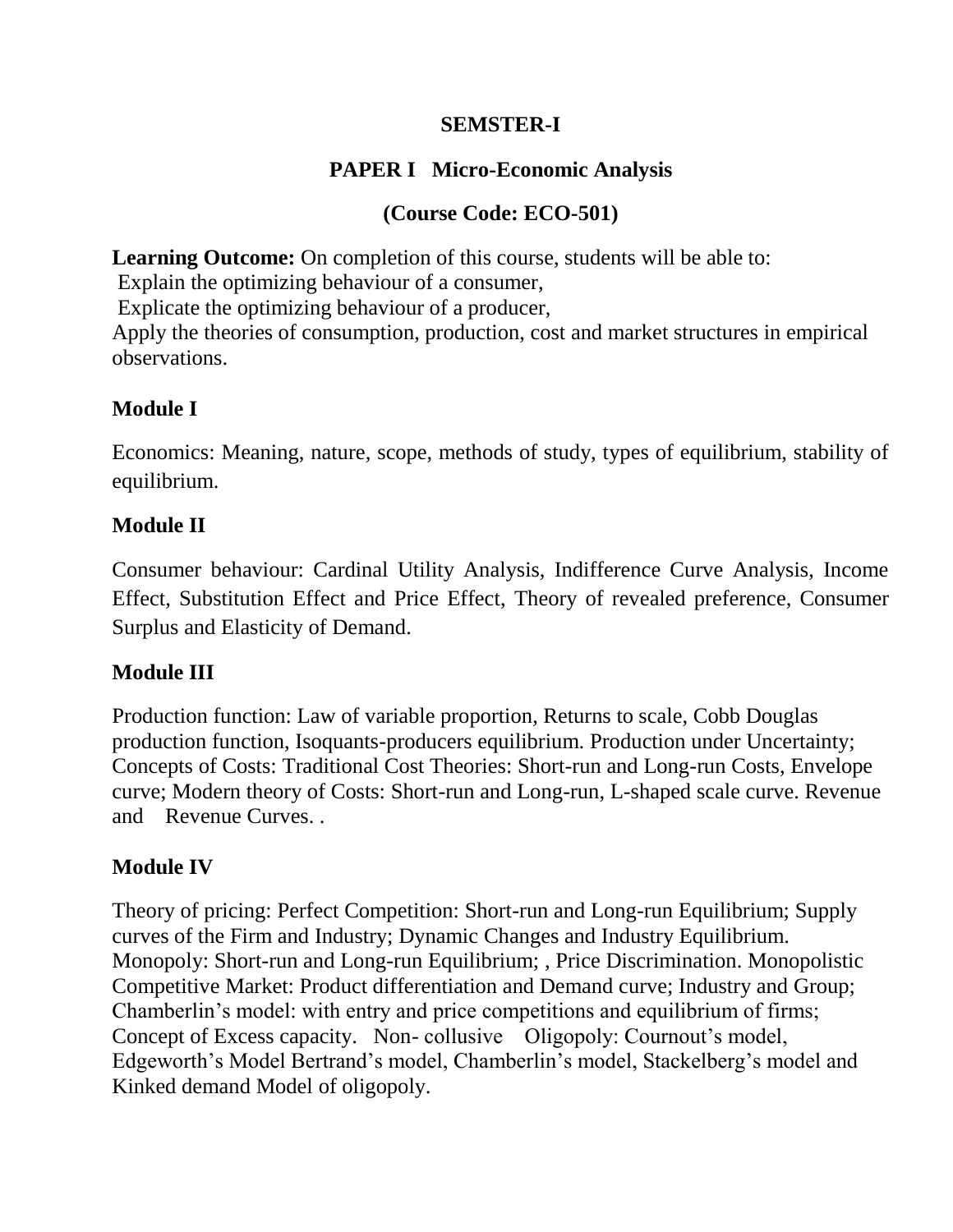#### **Basic Reading List**

Koutsoyiannis, A., Modern Microeconomics, Macmillan.

Hicks, J.R., Value and Capital

Ryan, W.J.L; Price Theory, MacMillan and Co. Ltd. London.

Samuelson, P. A. And W.D. Nordhaus, Economics, Tata Mc Graw Hill, New Delhi.

Stonier, A.W. and D.C. hague, A textbook of Economic Theory, ELBS & Longman Group, London.

Varian, H.R; Intermediate Micro Economics: A Modern Appraoch, east- west Press New Delhi.

Chamberlin, E.H.;Theory of Momopolistic Competition.

Robinson, J;Economics of Imperfect Competition.

Gauld, J.P. and Edward, P.L. (1996), Microeconomic Theory, Richard, Irwin, Homewood.

Heathfield and Wibe (1987), An Introduction to Cost and Production Functions, MacMillan, London.

Henderson J. and R.E. Quandt, Micro Economic Theory: A Mathematics Approach, McGraw Hill, New Delhi.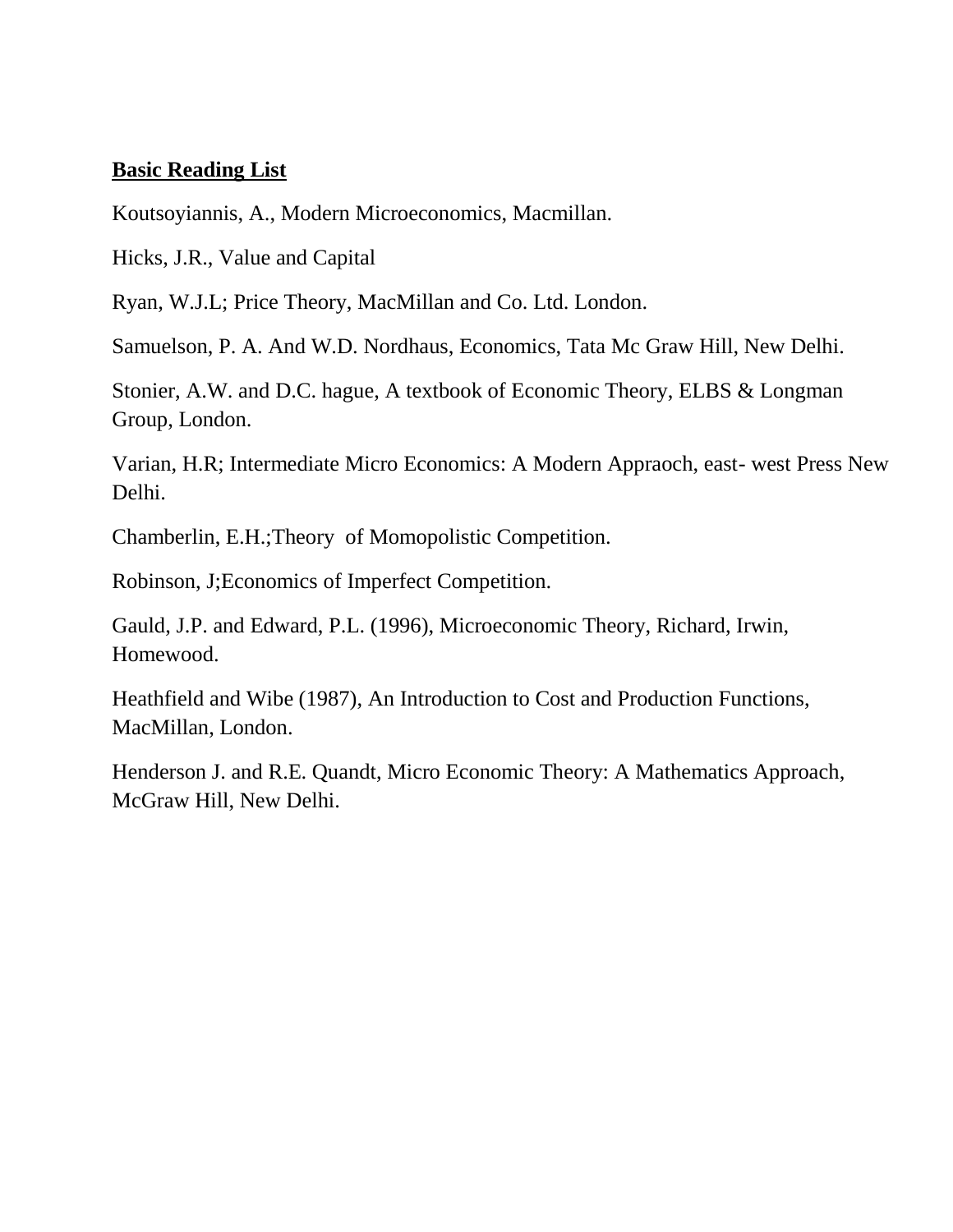## **SEMSTER I- PAPER II**

# **HISTORY OF ECONOMIC THOUGHT**

# **(Course Code: ECO-502)**

**Course outcome** - This course would enable the student to understand how contemporary Economics has taken the present shape. After completion of this course students shall be able to Evaluate the contributions of main school of economics . Analyse the classical economic thought . Evaluate the historical school of thought analyse the Neo Classical school of economic thought understand economics of welfare and Keynesian and Post Keynesian development approaches

#### **Module I:**

Pre Classical Thoughts: Mercantilism, Physiocrats , Classical Thoughts, Adam Smith, David Ricardo, T.R. Malthus, J.B.Say- The Law of Market Economic Ideas of J.S. Mill, N.W. Senior.

#### **Module II:**

The Socialistic Tradition: Sismondi, St. Simon, Karl Marx, the Historical School, American School of Thought, Institutionalism.

# **Module III:**

Marginalism: Marshall, Leon Walras, W. S. Jevons, Carl Menger, Wieser

J. M. Keynes and his theories ,Post Keynesian and Neo Keynesian Approaches.

# **Module IV:**

Modern Thought: Friedman, Tobin, Schultz. Solow, V. Pareto.

Indian Economic Thought: Dada Bhai Naoroji, Gandhi , B.R. Ambedkar, Rammanohar Lohia , J.K. Mehta, A. K. Sen. , Jagdish N. Bhagwati.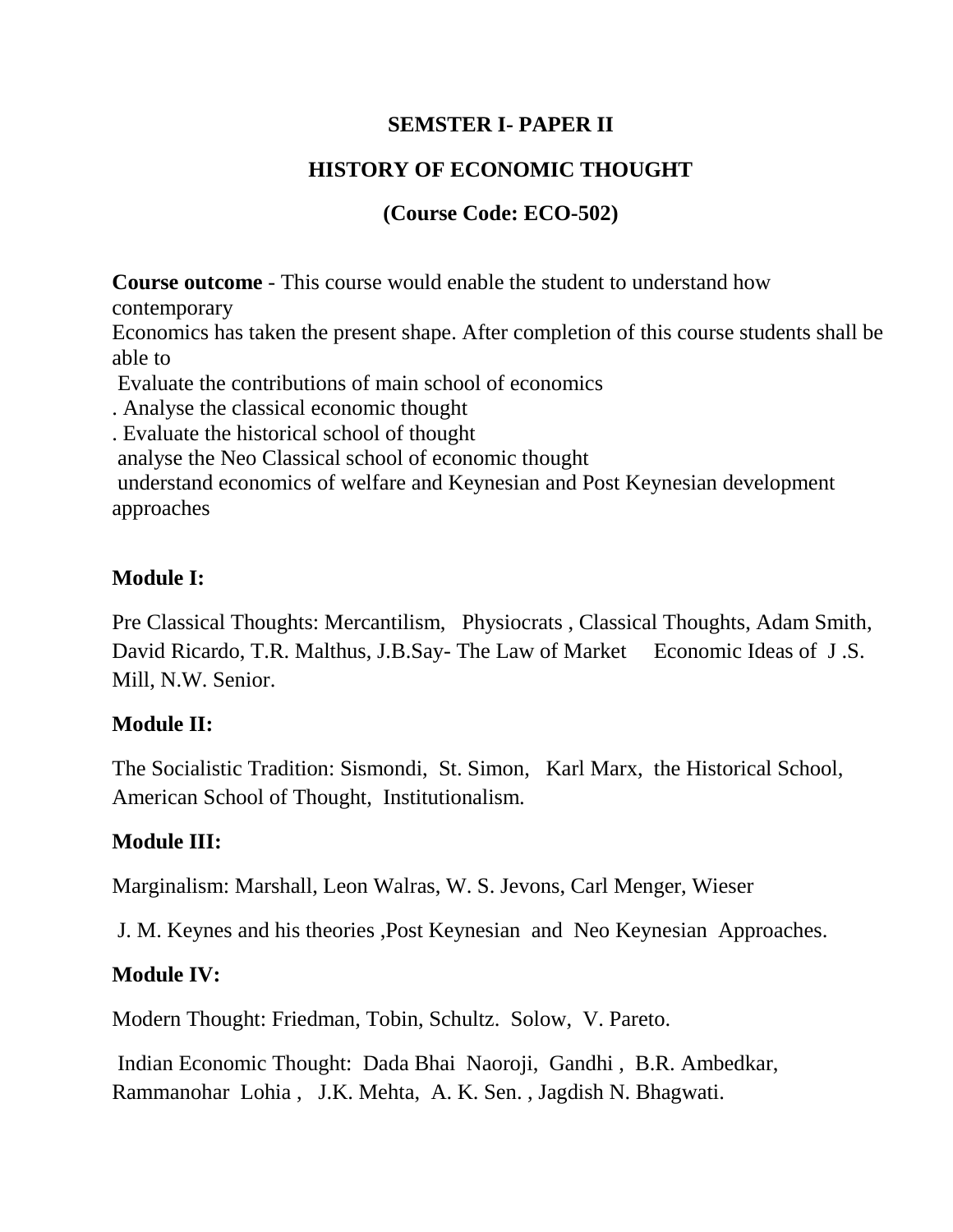# **References:**

Smith, A, An Enquiry into the Nature &Causes of the Wealth of Nations, Modern Library,

New York.

Ricardo, D, Principles of the Political Economy and Taxation, Everymans Library, London.

St. Clair, O, A Key to Ricardo, Routledge & Kegan Paul, London.

Saraffa, P, (ed), Works of David Ricardo, The university Press, Cambridge.

Wicksteed, Commonsense of Political Economy, Routledge, London.

Roll, E, A History of Economic Thought, Oxford University Press, Kolkata.

Schumpeter, J.A, A History of Economic Analysis, Allen and Unwin, London.

Meek, R.L, The Economics of Physiocracy, Allen and Unwin, London.

Walras, L, Elements of Pure Economics, Allen and Unwin, London.

Lekachman, Robert, A History of Economic Ideas, Universal Book Stall, Delhi.

P.N. Ghosh & R. Ghosh, Concise History of Economic Thought, Himalya Publ. House, Delhi.

D.H. Taylor, A History of Economic Thought, McGraw Hill, New york.

Haney, Lewis H, A History of Economic Thought, Macmillan, New Delhi.

Charles Gide & Charles Rist, A History of Economic Doctrines, Oxford Univsty Press, Kolkata.

Phillip Charles Newman, The Development of Economic Thought (Prentice Hall,New Delhi .

Frank A. Neft, Economic Doctrine, McGraw Hill, London.

William A. Scott, The Development of Economics (Application Century-Crifts).

Alexander Gray, The Dev. of Economic Doctrines, Longmans, London.

Edmund Whittaker, Schools and Streams of Economic Thought, Rand Mc Nally & Company,

Chicago.

John W, McConnel, Basic Teaching of the Great Economist, The New Home Library, New

York.

S. Howard Patterson (ed.), Readings in the History of Economic Thought, McGraw Hill, London.

Spiegel, H.W.(ed.), The Development of Economic Thought, Prentice Hall, Englewood Cliff.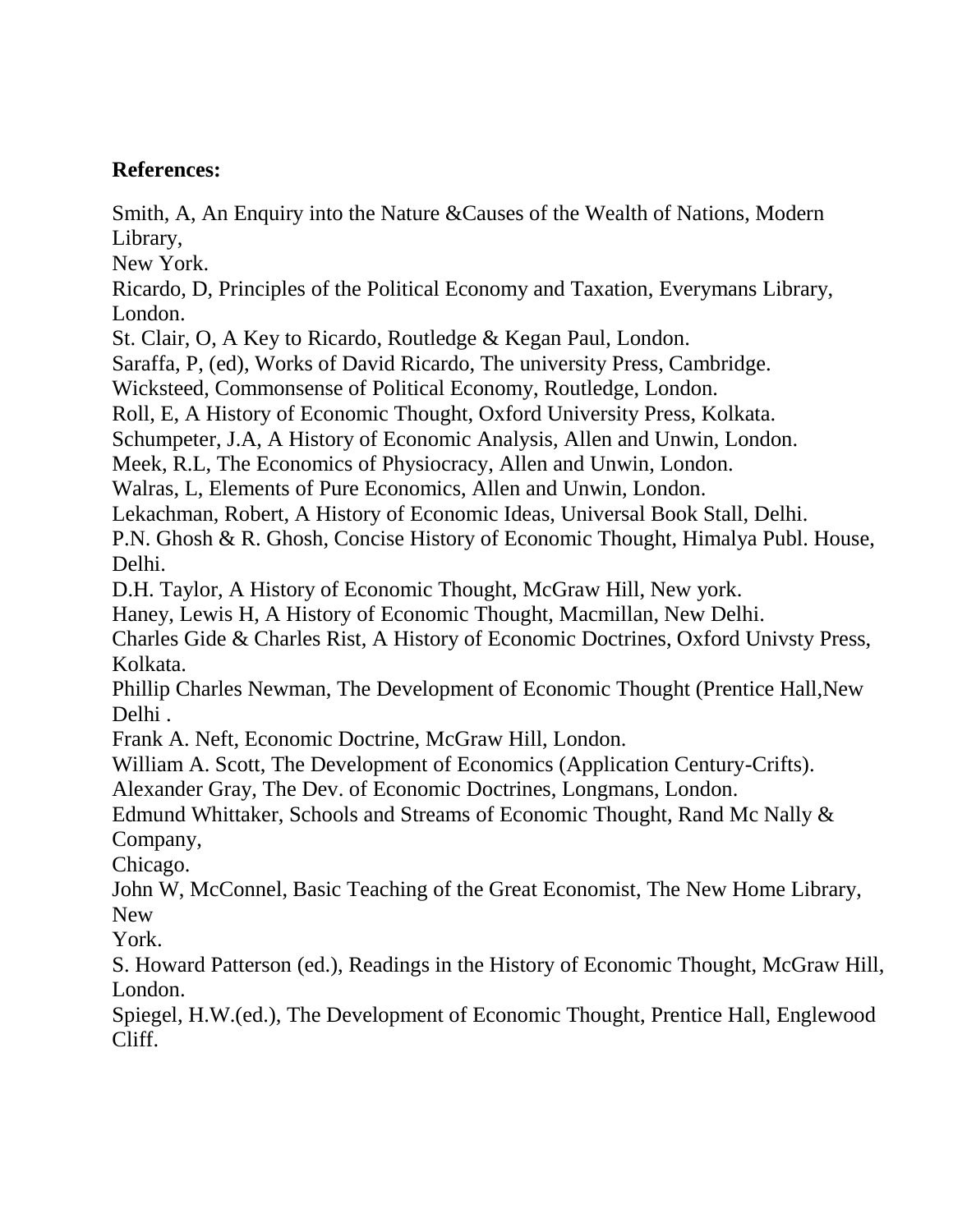E. Heimann, History of Economic Doctrines, Oxford University Press, London Verma, N. M. P.- Economic Thought of Ambedkar.

Ganguli, B.N.- Indian economic Thought Vol. I

Datta, B- Indian Economic Thought Vol. I

Hazela- A History of Economic Thought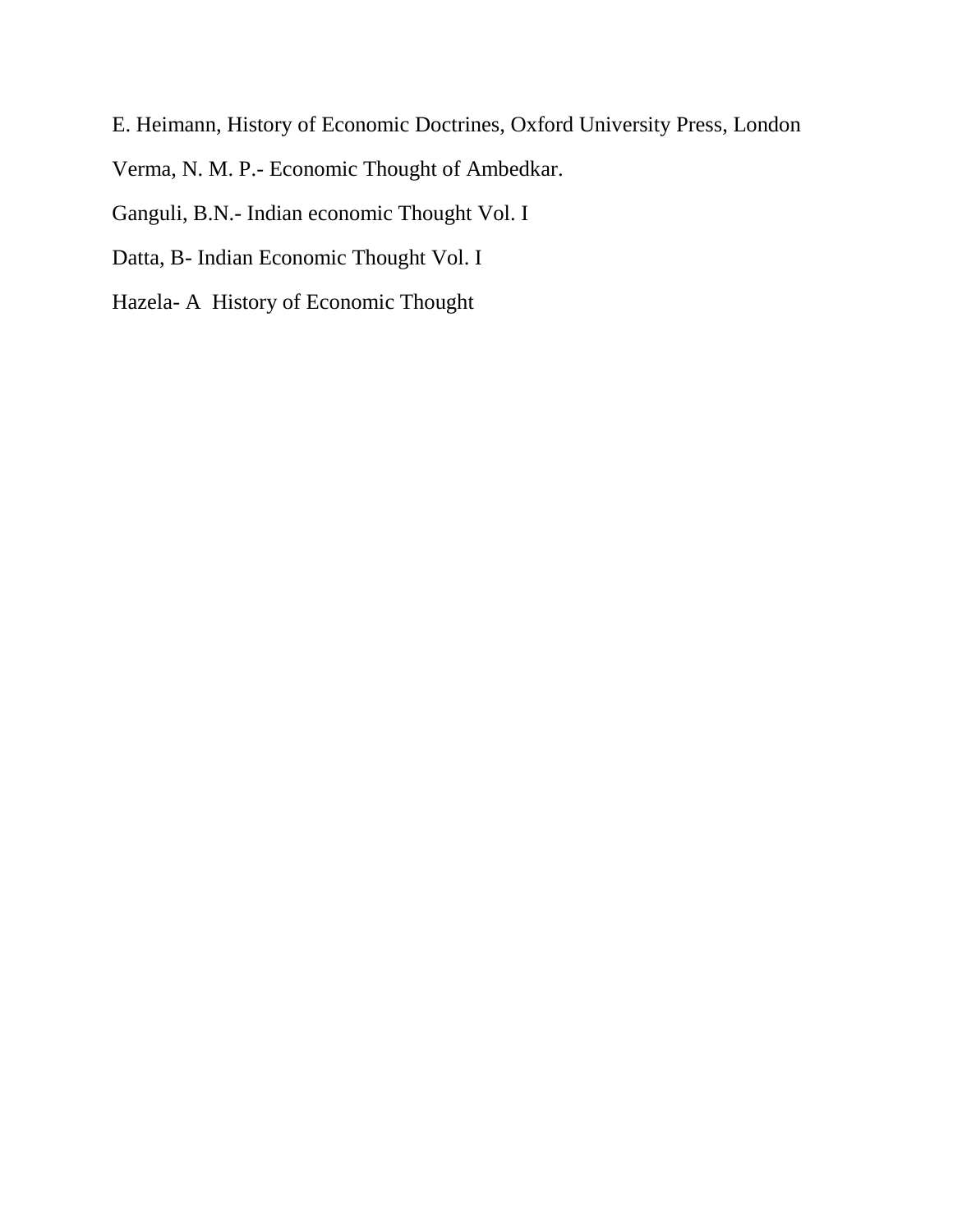# **SEMESTER I-PAPER III**

# **INTERNATIONAL TRADE**

# **(Course Code: ECO-503)**

## **Learning Outcomes:** On completion of this course, students will be able to:

Explain the various concepts and approaches used in international Economics; Identify the various problems emerged in international trade; Distinguish the various approaches in Balance of payments; Analyze the previous and existing pattern of globalization; and

# **Module I:**

 The Basis of International trade . Theories of International Trade: Theory of Absolute Advantage( Adam Smith ), Theory of Comparative Cost( Ricardo), J. S. Mill, Haberler Opportunity Costs Theory , Community Indifference Curve.

## **Module II:**

Gains from Trade, Terms of Trade, Concept, Types, Factor Affecting Terms of Trade, Unfavourable Terms of Trade, Trade as engine of growth.

# **Module III:**

Theory of Interventions: Tariffs, Quota, Non Tariff barriers, Effect of Tariffs under partial and general equilibrium, Free Trade and Protection.

#### **Module IV:**

Foreign Exchange rate: Fixed and Flexible Exchange Rate , Exchange Rate Determination , Monetary Approach and Asset Approach to Balance of Payments, Exchange control and Exchange Management .

#### **Basic Reading List**

Salvatore, D. (1997), International Economics, Prentice hall, Upper Saddle River, N.J.; New York.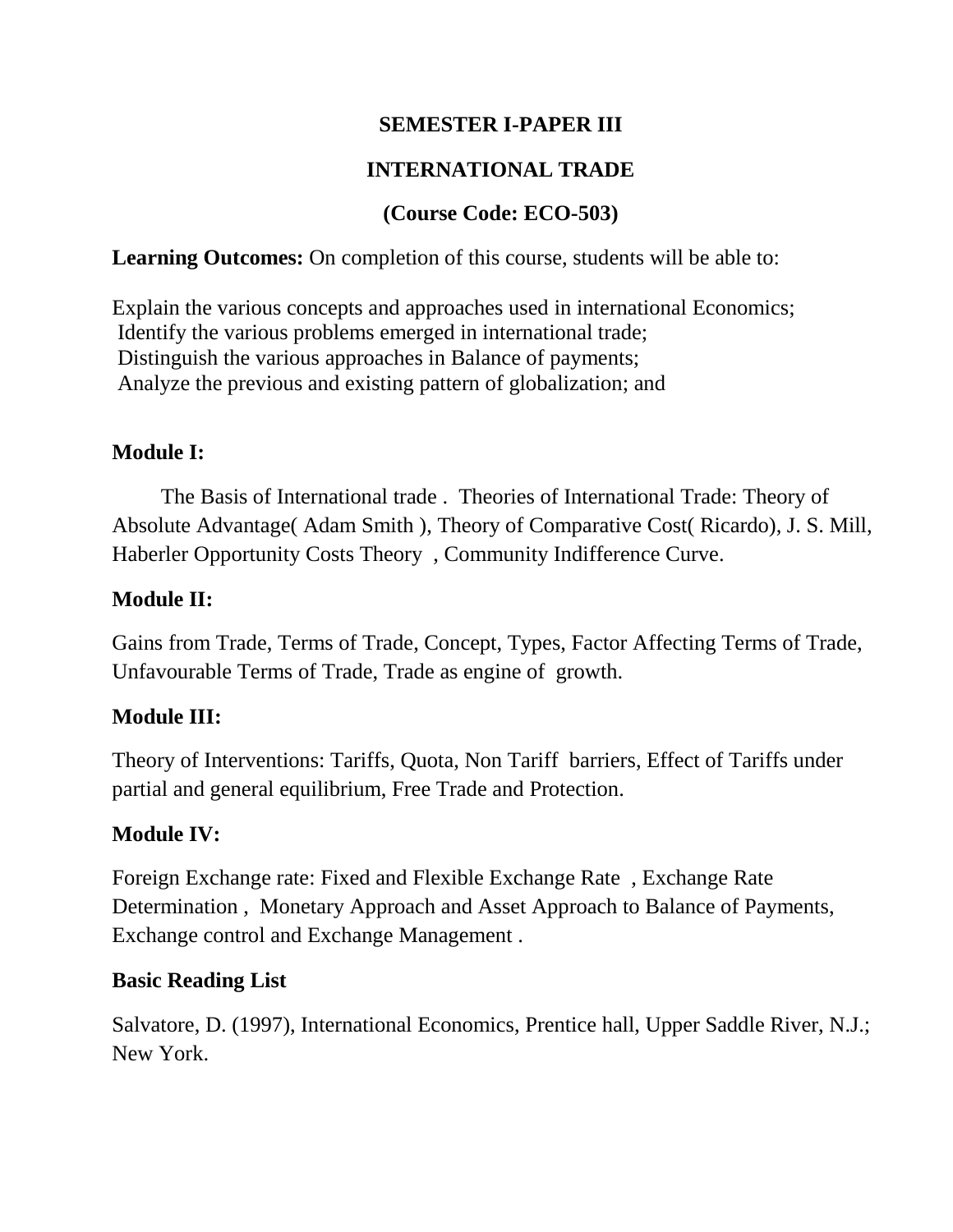Krugman, P.R. and M. Obstfeld (1994), International Economics: Theory and Policy, Glenview, Foresman

Kindleberger, C.P. (1973), International Economics, R.D. Irwin, Homewood.

Soderston, Bo (1991), International Economics, The Macmillan Press Ltd; London. Haberler, G. Von, International trade

Dana, M.S. (2000), International Economics: Study, guide and Work Book, (5<sup>th</sup> Edition), Routledge Publishers, London.

Dunn, R.M. and J.H. Mutti (2000), International Economics, Routledge, London. Reserve Bank of India, Reports on Currency and Finance

King, P.G. (1995), International Economics and International Economic Policy: A Reader. McGraw Hill International, Singapore.

Jhingan, M.L., International Economics, Vrinda Publication Ltd.

Datt, R, & K. P. M. Sundharam, Indian Economy, S. Chand & Co. Ltd.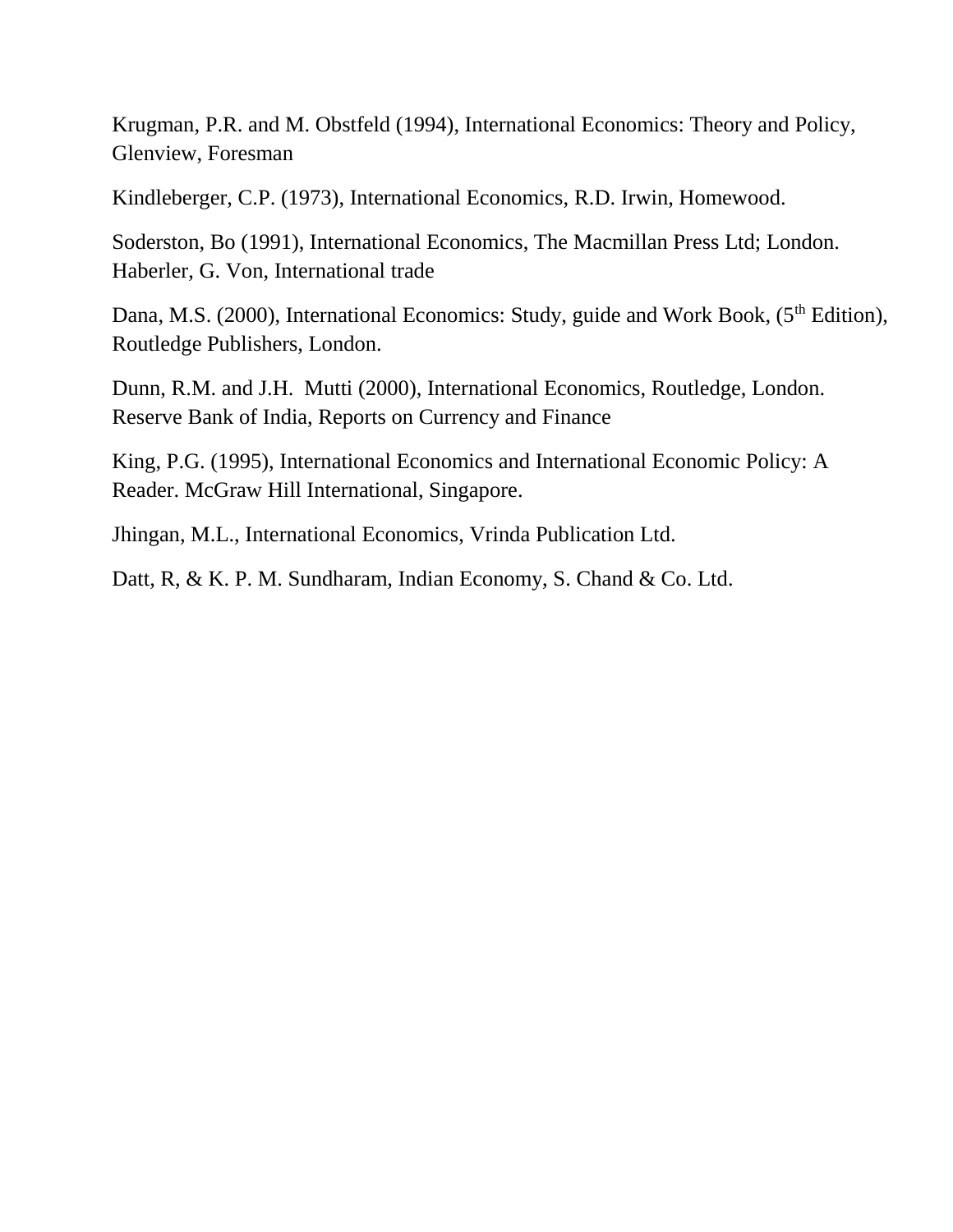# **SEMESTER I-PAPER IV-**

# **AGRICULTURE ECONOMICS**

# **(Course Code: ECO-504)**

Learning Outcomes: On completion of this course, the students from different streams will be able to:

 $\Box$  Identify the factors influencing agricultural development in India,

 $\Box$  Assess the land reform policies, in India,

 $\Box$  Evaluate the efficiency of public distribution system in India, and

 $\Box$  Guide farmers in linking them with new market situations.

# **Module I:**

Introduction: Nature and Scope of Agriculture economics, Role of Agriculture in Economic Development, Interdependence between agriculture and industry. New Agricultural Strategy and Green Revolution.

# **Module II:**

Theories of Agriculture Development: Lewis, Fei-Ranis and Mellor's Theory, agriculture and India's Foreign Trade, WTO and Indian Agriculture.

# **Module III**

Land Reforms: Concepts, Progress, Sources of Rural Credit, Role of NABARD, Technical Change in Agriculture, Agriculture Marketing, Agriculture Price Policy, Public Distribution System.

# **Module IV**

Economics of Farm Size, Capital Formation in Agriculture, Production Function in Agriculture, Production Decision, factor- Product Relationship, factor- factor Relationship, Product- Product Relationship, Food Security.

# **Basic Reading List**

Mishra S.K. & V. K. Puri, Indian Economy, Himalayan Publications Mumbai

Prasad, C.S, Sixty years of Indian Agriculture , New Delhi, 2006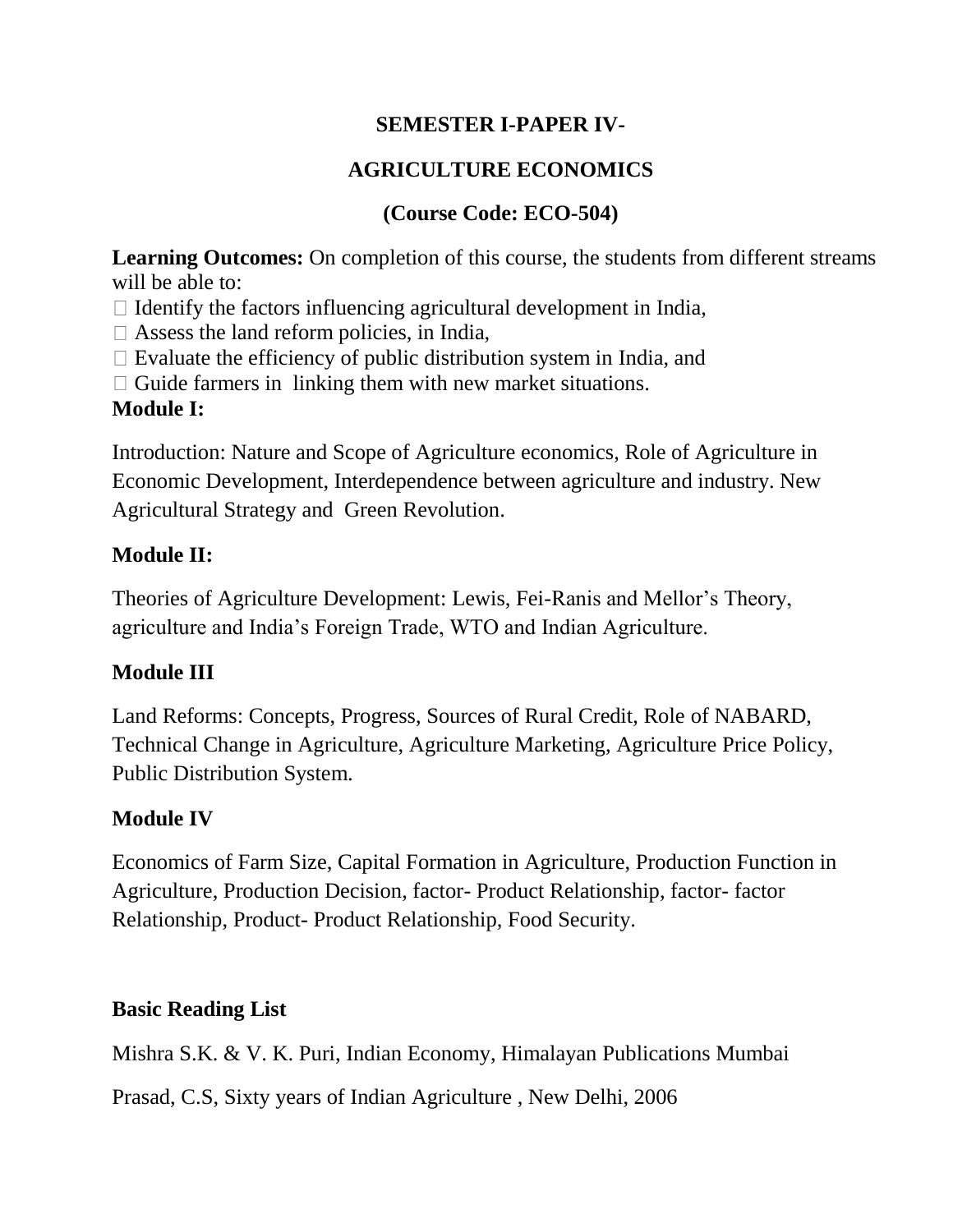Mishra, Jai Orakash, Agriculture Economics, Sahitya Vhavan Publication, Agra, 2006.

Joshi, P.C. (1975), Land Reforms in India: Trends amd Prospects, Allied Publishers, Bombay.

Bilgrami, S. A. R., Agriculture Economics, Himalaya Publishing House Delhi.

Dantwala, M.L. et. Al (1991), Indian Agriculture Development since Independence, Oxford & IBH, New Delhi.

Soni, R. N. , Leading Issues in Agriculture Economics

Agarwal, A. N., & M.K, Agarwal, Indian Economy, New Edge International Pvt. Ltd. New Delhi

Datt, R and K.P.M. Sundhram, Indian Economy, S Chand & Co. Ltd, New Delhi

Kapila, Uma, Indian Economic Survey (Annual), New Delhi.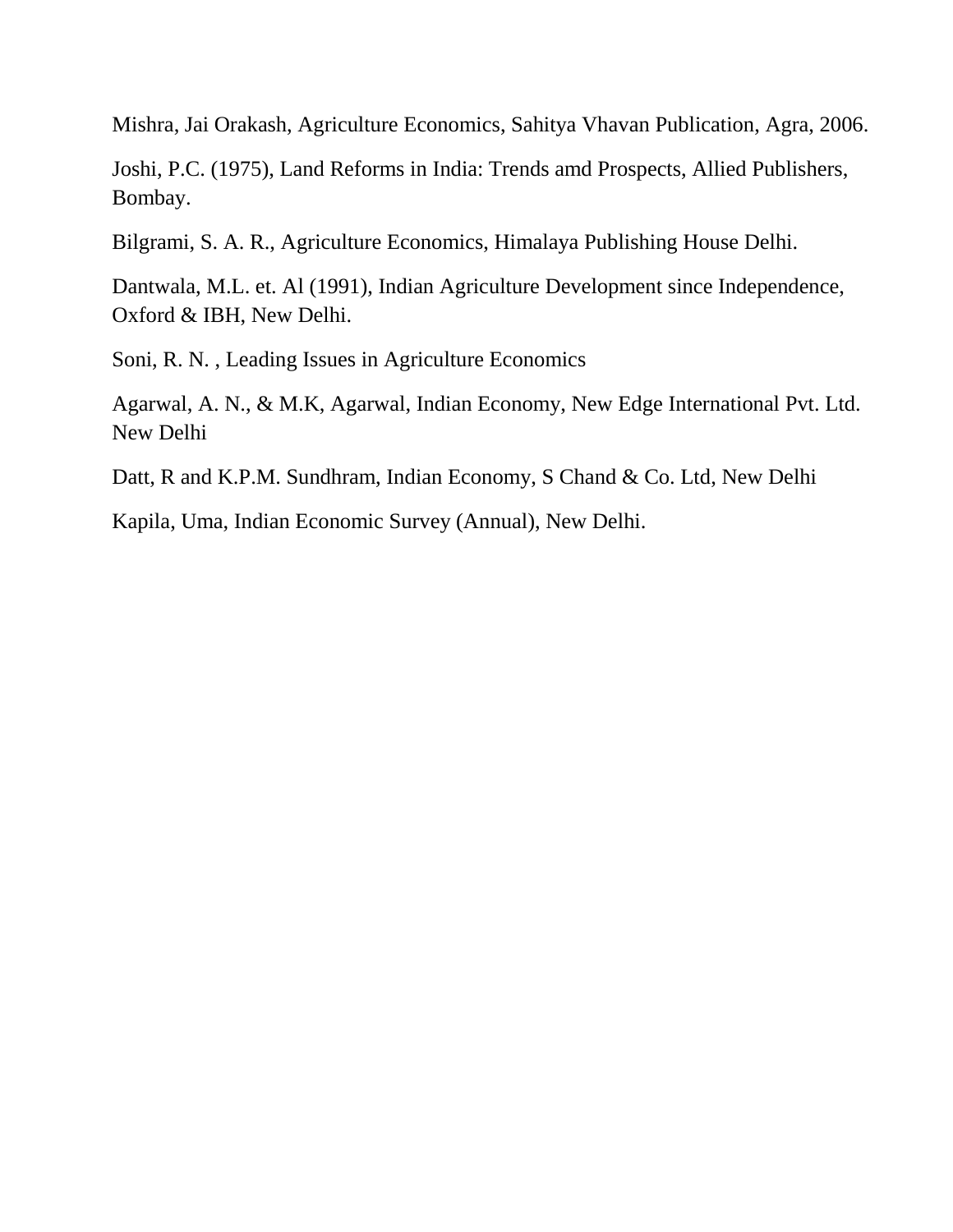# **SEMESTER II-PAPER I**-

# **ADVANCED MICRO ECONOMICS**

# **(Course Code: ECO-506)**

## **Learning Outcome:** On completion of this course, students will be able to:

Determine best price and output in various market structures, Determine the price of a commodity, Determine the optimal distribution of national income, and Find the best ways to maximize economic welfare.

# **Module-I**

Collusive Oligopoly: Cartels; Joint Profit Maximization & Market sharing Cartels; Price Leadership; Low Cost price leader, dominant firm price leader, Barometric price leadership. Criticism of Neo- Classical Theory of Firm, Modern Theories of firm-Baumol, Williamson, Marris Models, Bain's Limit Price Theory.

**Module- II** Factor pricing under different market condition. Marginal Productivity theory and its limitations. Elasticity of factor substitutions. Technical progress and income distribution, contributions of Kalecki and Kaldor. The 'Adding up ' problem. Euler's product exhaustion theorem.

# **Module-III**

Theory of distribution: Theory of factor pricing, classical and Modern Theories of Interest. Theories of Rent, Wage and Profit.

# **Module - IV**

General Equilibrium and Welfare Economics Pigou , Pareto optimality, Kaldor- Hicks Compensation Criteria, Bergson's, Social Welfare Function , Arrow's Impossibility theorem and Theory of second Best .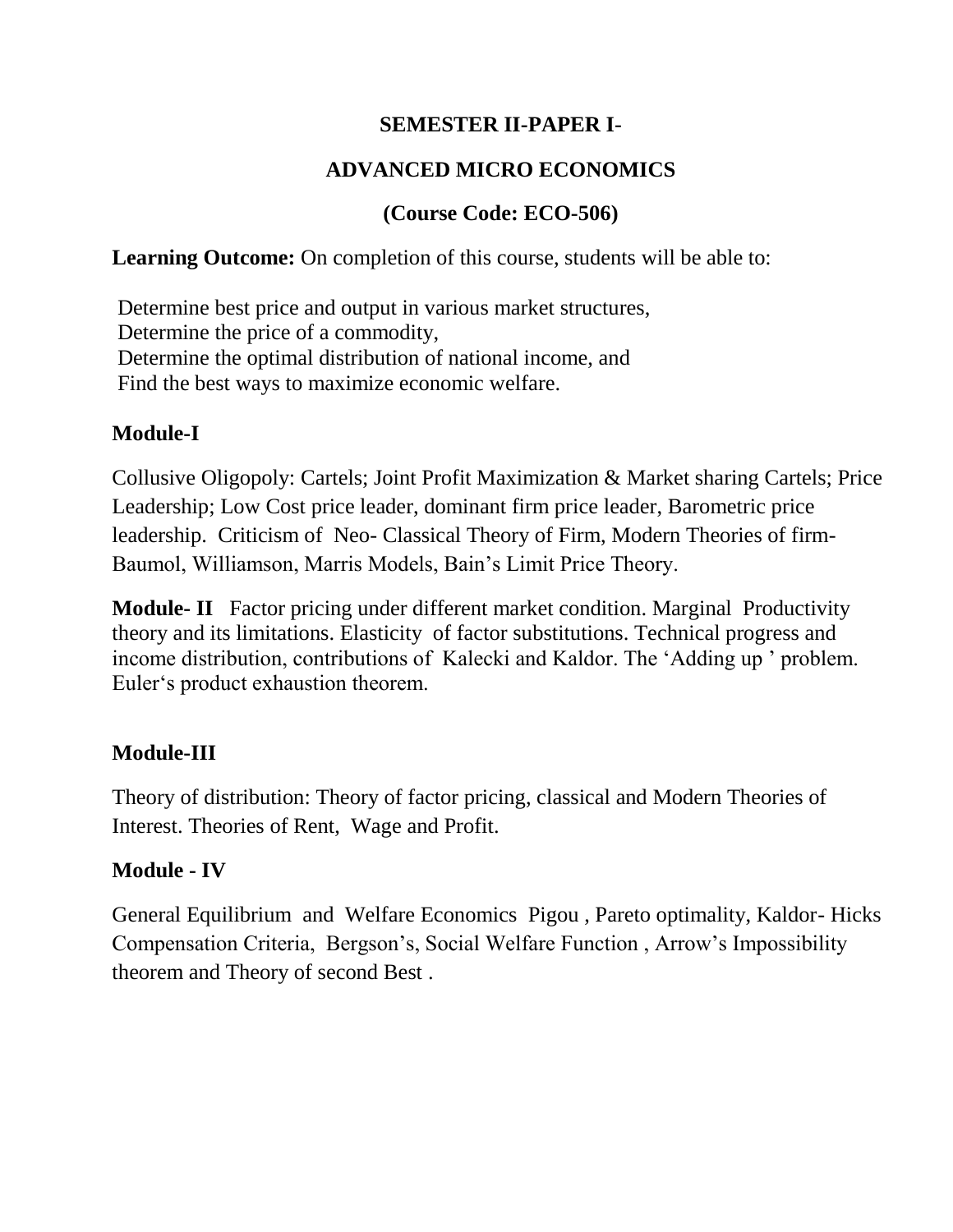#### **Basic Reading List**

Koutsoyiannis, A, Modern Microeconomics, Macmillan.

Lipsey, R.G. and K. A. Chrystal (1999), Principales of Economics (9<sup>th</sup> Edition), Oxford University Press, Oxford.

Gould and Ferguson, Micro Economic Theory.

Ahuja, H. L., Advanced Micro Economic Theory

Mishra and Puri : Advanced Micro Economic Theory

Henderson, J. and R.E. Quandt, Micro Economic Theory: A Mathematical Approach, McGraw Hill New Delhi.

Samuelson, P.A. and W. D. Nordhaus, Economics, Tata Mc Graw Hill New Delhi.

Stonier, A. W. And D. C. Hague, A Textbook of Economic Theory, ELBS & Longman Group, London.

Gauld, J. P. and Edward P.L. (1996), Microeconomic theory, Richard Irwin Homewood.

Heathfield and wibe (1987), An Introduction to Cost and Production Functions, Macmillan, London.

Varian, H.R., International Micro Economics: A Modern Approach (5<sup>th</sup> Edition), Eastwest Press New Delhi.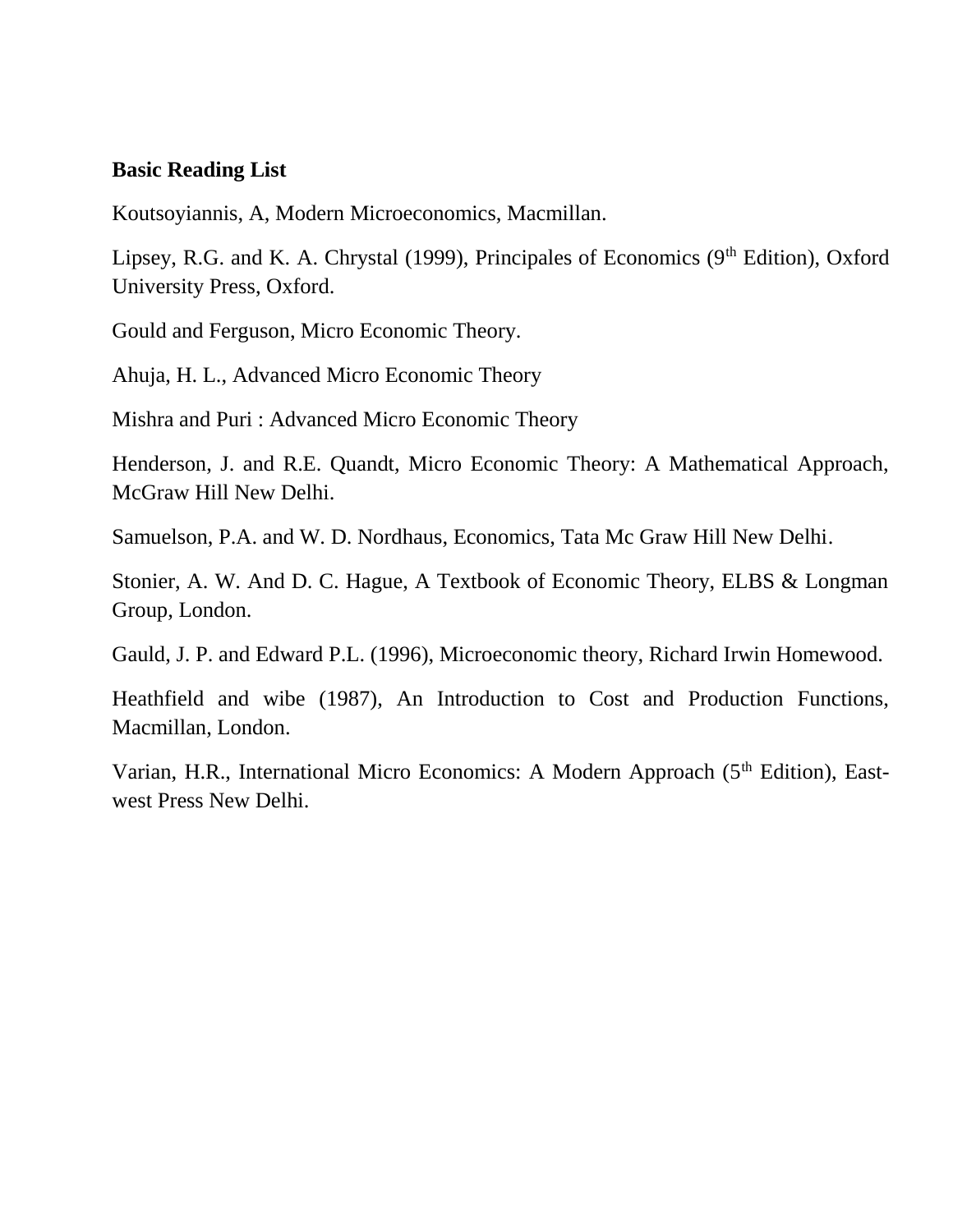# **SEMESTER II-PAPER II- MODERN INTERNATIONAL ECONOMICS**

# **(Course Code: ECO-507)**

**Learning Outcome:** On completion of this course, the students will be able to:

Comprehend the theories of international trade, Identify the emerging patterns of international trade, Examine the prospects of regional integration, and Elucidate the role of international investment.

# **Module-I**

Theories of International Trade: Hecksher-Ohlin Theory, Factor Price Equalization theorem, Stopler- Samuelson theorem, Rybczynski theorem.

# **Module -II**

Economic Integration: The theory of Custom Union, Effects of Custom Union- Static effect, Lipsey Model, Vanek Model. Trade Blocs and Regional Economic Cooperation ,SAARC ,ASIAN, NAFTA, EU .

**Module –III** Balance of payments: Meaning Structure, Equilibrium and disequilibrium, Adjustment Mechanism of Balance of Payments- the Absorption Approach, Causes and Measures to correct Adverse Balance of payments.

**Module IV** Foreign Trade Policy in India. India's Foreign Trade Composition and Direction .International Institution , W.T.O, I. M.F., World Bank , and Asian Development Bank .

# **Basic Reading List**

Salvatore, D. (1997), International Economics, Prentice hall, Upper Saddle River, N.J.; New York.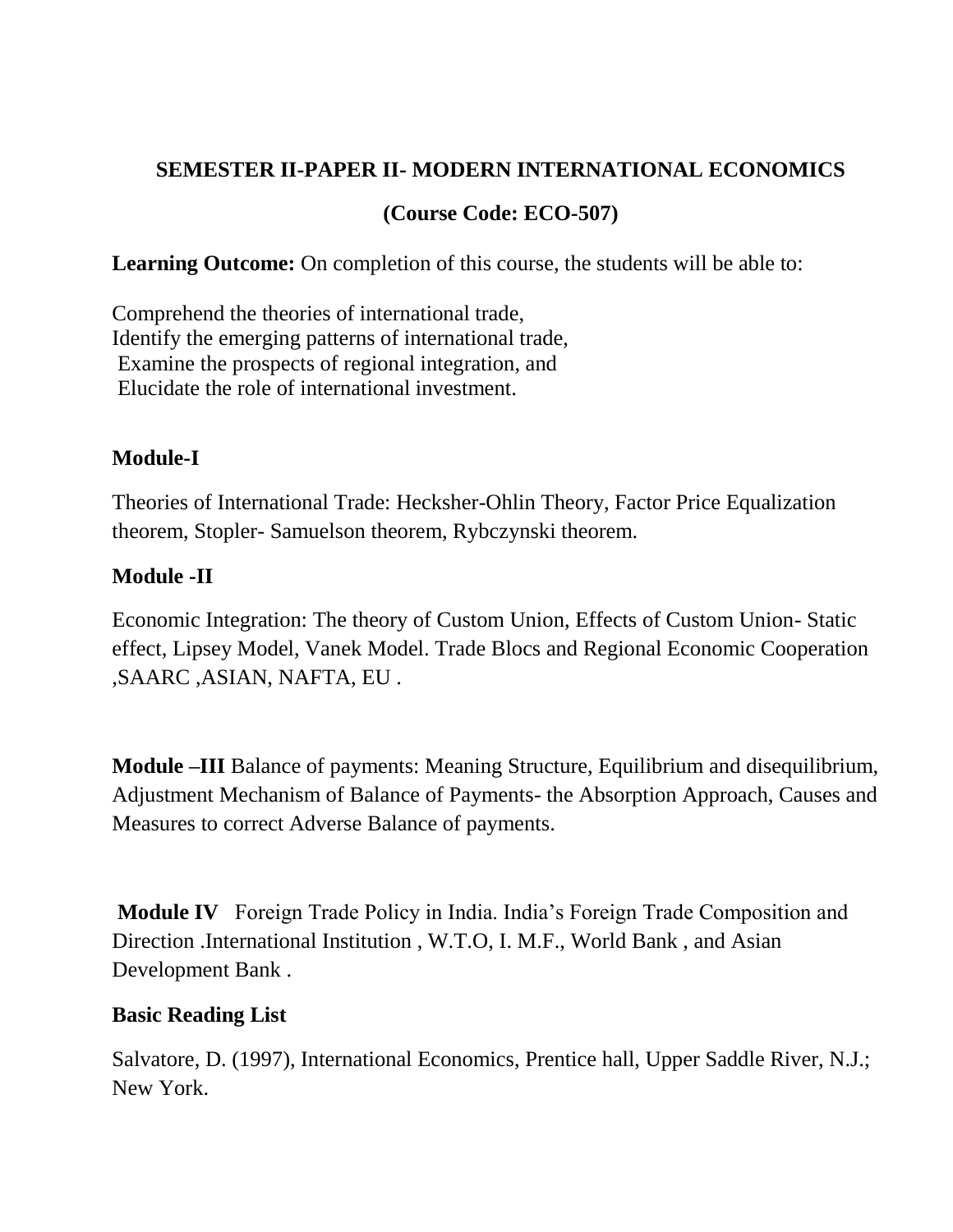Krugman, P.R. and M. Obstfeld (1994), International Economics: Theory and Policy, Glenview, Foresman

Kindleberger, C.P. (1973), International Economics, R.D. Irwin, Homewood.

Soderston, Bo (1991), International Economics, The Macmillan Press Ltd; London. Haberler, G. Von, International trade

Reserve Bank of India, Reports on Currency and Finance.

King, P.G. (1995), International Economics and International Economic Policy: A Reader. McGraw Hill International, Singapore.

Jhingan, M.L., International Economics, Vrinda Publication Ltd.

Datt, R, & K. P. M. Sundharam, Indian Economy, S. Chand & Co. Ltd.

Mithani, D. M. International Economics

Singhani, G. C. International Economics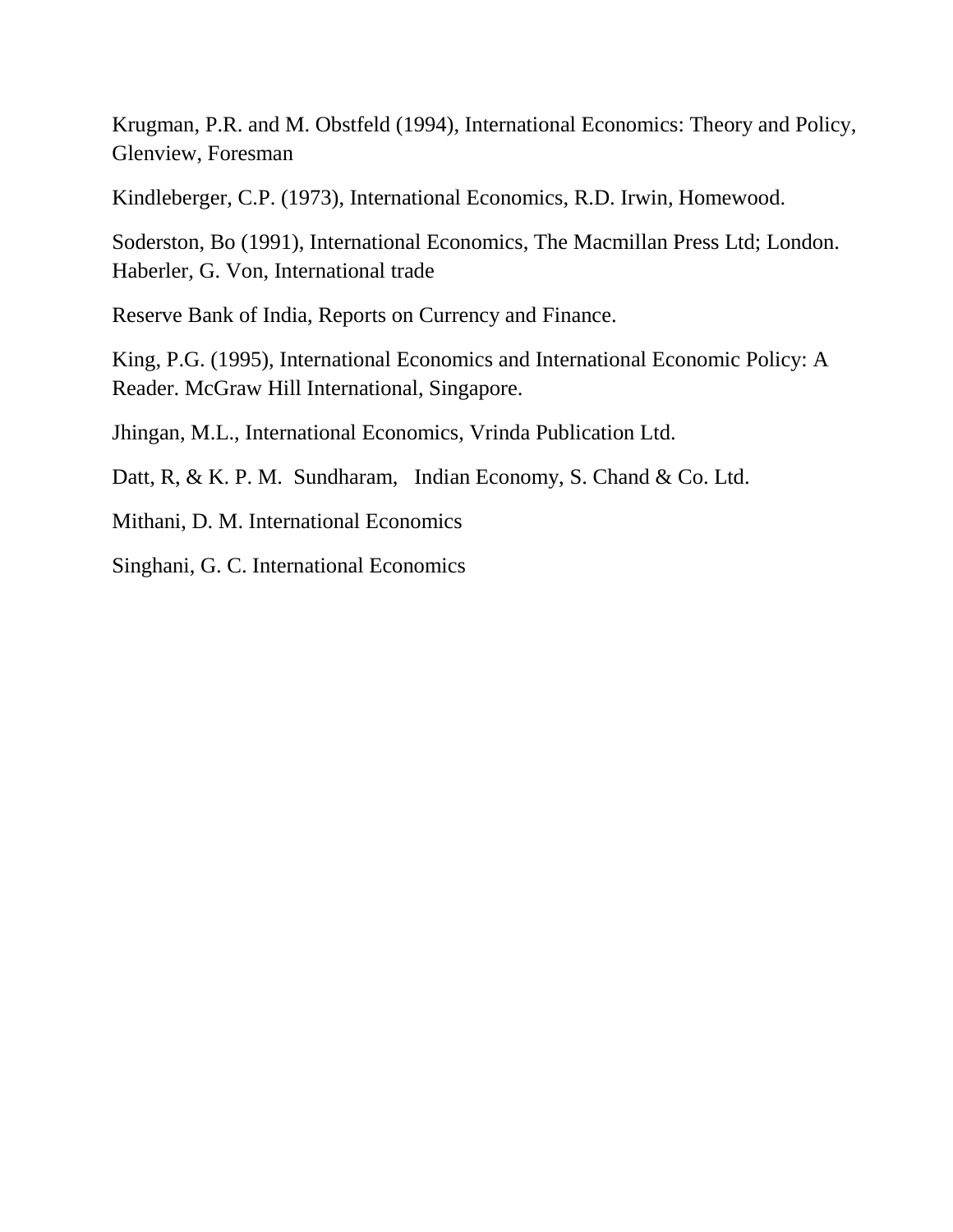# **SEMESTER II-PAPER III- MONETARY ECONOMICS**

# **(Course Code: ECO-508)**

**Learning Outcome:** On completion of this course, students will be able to:

Comprehend the theories of money supply Explain the theories of demand for money Assess the functioning of a financial system, and Evaluate the effectiveness of monetary policy in a country.

## **Module-I**

Nature, Scope and Significance of Monetary Economics, Neutrality and Non- Neutrality of money, Classical and Keynesian Approach to Demand for money, Post- Keynesian Approach (Friedman, Baumol, Tobin), Keynesianism and Monetarism.

## **Module –II**

Money Supply: Concepts of money supply, Different money stocks in India (Mo, M1, M3, M4), RBI Approach to money supply, High Powered Money and Money Multiplier.

# **Module III**

Money Inflation: Concept, types, effects and theories of Money inflation, inflation and economic development, control of inflation, deflation, stagflation, Phillips curve.

# **Module IV**

Monetary Policy: Objectives, tools, Credit control, Monetary Policy and growth, banking, sector reforms in India, Functions of Central Bank, International Monetary Institutions Role of SDR, Euro, and Problem of International Liquidity.

#### **Basic Reading Books:**

. Bhole, L. M. (2004). *Financial Institutions and Markets: Structure, Growth and Innovations*. India: Tata McGraw-Hill Education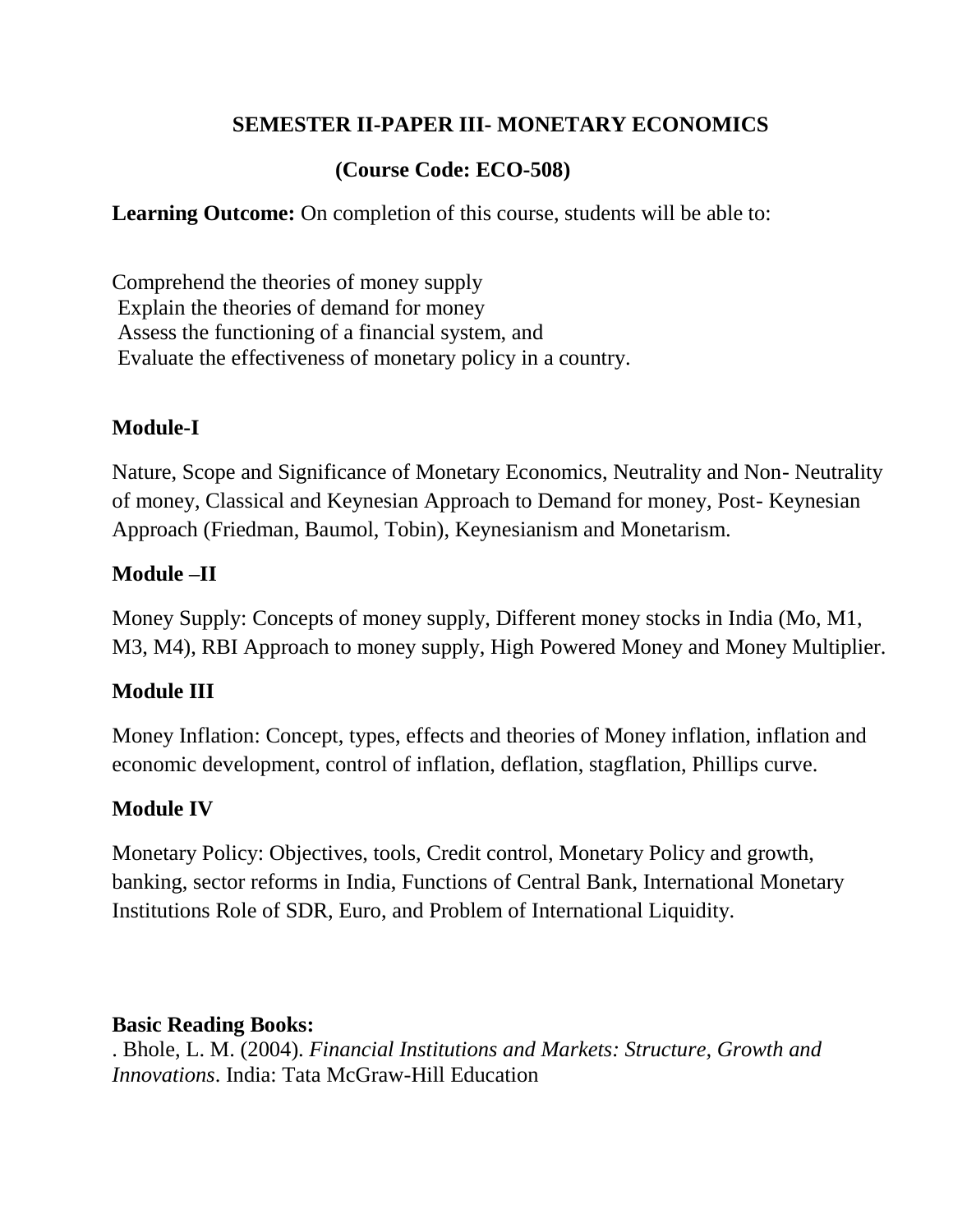. Gautam, S.K. (2012): *Money, banking and finance*. Mumbai, Vakratund publishers. . Hajela, T.N (2009): *Money and banking: Theory with Indian banking*. New Delhi, Ane books Pvt. Ltd.

 Hajela, T.N. (2015): *Money banking and public finance*, New Delhi, Ane Books Pvt. Ltd.

. Iyenagar (2011): *Money matters: Macroeconomics and financial markets*, New Delhi, Sage publications

Mithani, D.M. (2013): *Money, Banking, international trade and public finance*, New Delhi, Himalaya publishing house

. Poonia, V. (2012): *Money banking in India*. New Delhi, Srishti books distributors.

. Popli, G. S., Jain, A. (2015): *Principles and Systems of Banking*, PHI Publishing.

. Uppal, R.K (2011): *Money banking and finance: evolution and present structure*, New Delhi, new century publications

. Zola, Emile (2014): *Money*, New Delhi, Oxford University press Gupta S.B, Monetary Economics, S Chand and Co., New Delhi, 2001 Jadhav N, Monetary policy, Financial Stability and Central Bankingin India, Macmillan India Ltd.. Jadhav N, Monetary Economics for India, Macmillan India Ltd., 1994 RBI, Report on currency and finance (various issues) Government of India, Economic Survey (various issues)

Lewis MK and Mizen PD, Monetary Economics, Oxford University Press, London Honda J, Monetary Economics, Routledge, New York, 2000

Tarapore S.S, Issues in Financial Sector Reforms, UBS Publishers' Distributors, New Delhi, 2000.

Gurley and Shaw, Money in a Theory of Finance, Brooking Institution, Washington. Sen S.W, Central Banking and Underdeveloped money market

Rangarajan C, Indian Economy: Essays on Money and Finance, UBS Publishers' Disttributors, Delhi,

Kulkarni K G, Modern Monetary Theory, , Macmillan India Ltd., 1999 IMF, World Economic Outlook (various issues)

Jalan B, India's Economy in New Millennium: Selected Essays, UBS Publishers' Distributors, New

Delhi.

Mishkin, F, Monetary Policy Strategy, Prentice Hall of India, New Delhi, 2007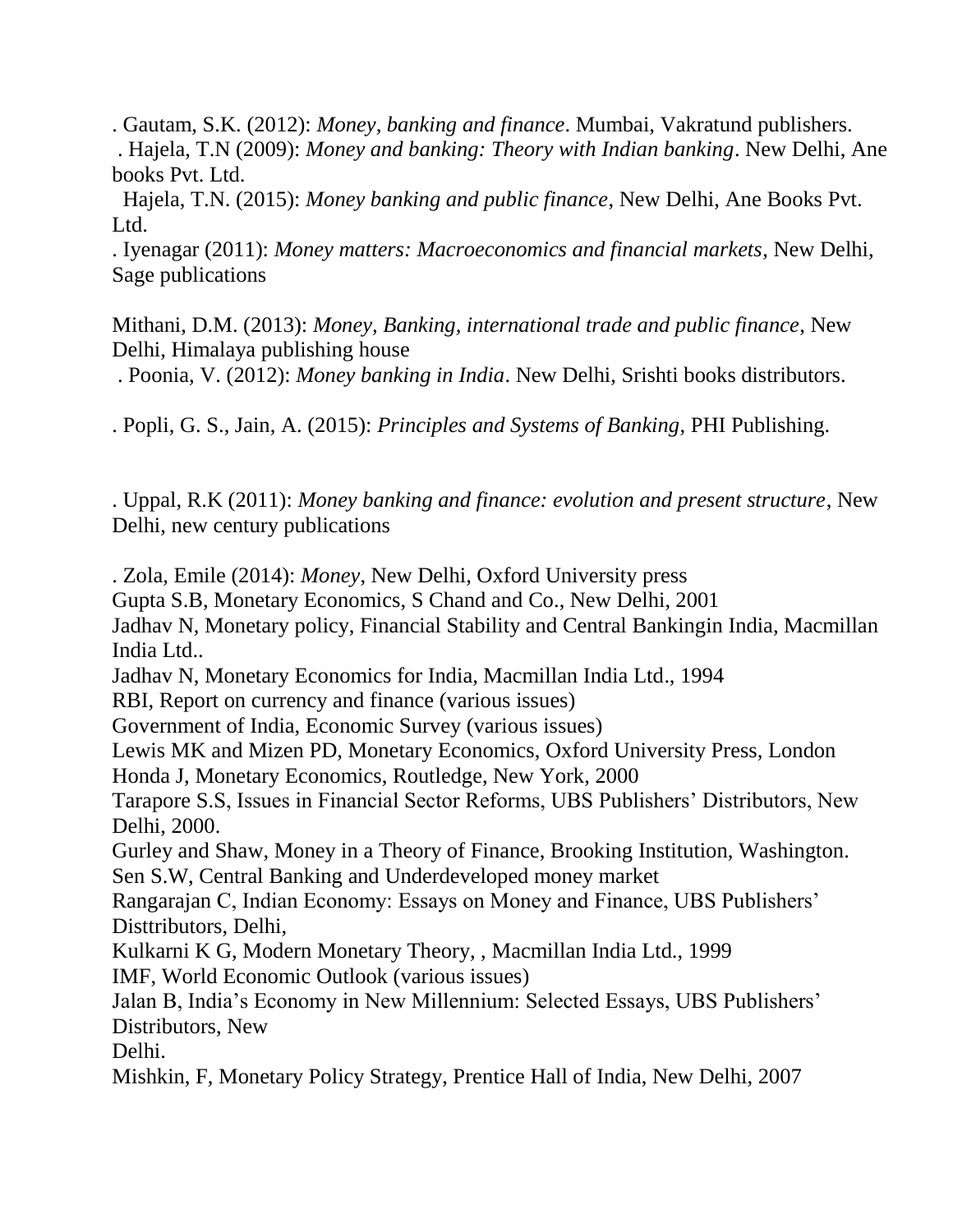Miskin, F, The Economics of Money: Banking and Financial Markets. Addison Wesley Longmate, New

York.

Khan, M. Y, Indian Financial System. Tata McGraw Hill, New Delhi.

Crocker, A. (1982), International Money; Issues and Analysis, The English Language Book Society,

Nelson, London

Niehans, J. (1994), International Monetary Economics, John Hopkins University Press, New York.

Rangarajan, C. (1997), Role of Monetary Policy, Economic and Political Weekly, 3325- 3328.

Sen, K., & Vaidya, R. R. (1997), The process of financial liberalization in India, Oxford University Press,

USA.

D.G. Pierce & Tysome, P.G., Monetary Economics, Butterworth's, London, 1985.

D.G. Pierce& D.M. Shaw, Monetary Economics: Theories and Evidence and Policy, Butterworths,

London, 1994

Laidler, D.E.W., The Demand for Money: Theories and Evidence, Allied Publishers (P) Ltd.,

Gaddam Naresh Reddy, (2007), "Changing Pattern of Capital Markets in India: An Analytical Study,

Cyber Tech Publications, New Delhi

David A. Dubofsky and Thomas W . Miller, JAR (2003) "Derivatives Valuation and Risk Management,

Oxford University Press, New York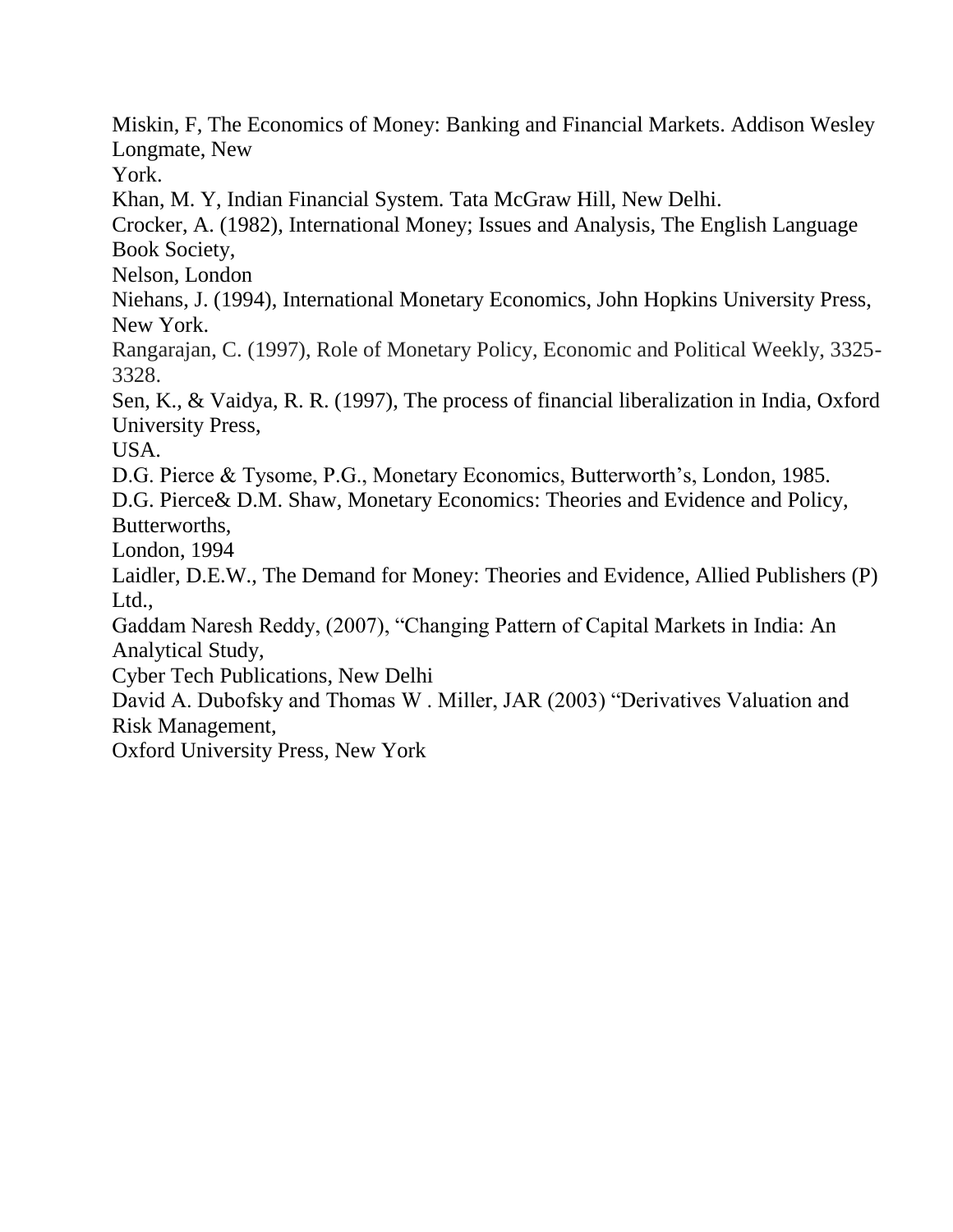# **SEMESTER II-PAPER IV- QUANTITATIVE METHODS**

# **(Course Code: ECO-509)**

Learning Outcome: This course will help the students:

- 1. To know about the basic statistical tools.
- 2. To use the statistical tool in various economic problems.
- 3. To deal in approximation and prediction for future.
- 4. To develop an understanding in dealing with uncertain world.
- 5.Apply various techniques of correlation and regression,

# **Module-I**

Descriptive Statistics: Collection, Organization and Presentation of Data, Measurement of central tendency and dispersion-mean, median, mode, mean deviation, standard deviation, correlation coefficients, Correlation and regression analysis. Measures of Skegness and Kurtosis.

# **Module-II**

Sampling and Sampling Methods Sample and Population, Parameters and Statistics, Variable and Attributes, sampling and non-sampling errors, Types of samplings.

# **Module III**

Theory of Probability: Probability, distribution, events spaces, Joint marginal and conditional probability under conditions of certainty and uncertainty, Random variable: Expectation and Distribution. Addition and Multiplication Theorems, distributions: Binomial, Poisson, Normal, Chi-square, test. T-test and F-test.

# **Module IV**

Statistical Estimation and Testing of Hypothesis: Types of estimators and their properties, Sampling distribution for sample mean and proportion.

Time Series: Nature and decomposition of a time series trends, Cyclical, seasonal and random components.

Measurement of trends: Moving averages, least squares method, Index Numbers: Importance, Types, Whole Sale price Index.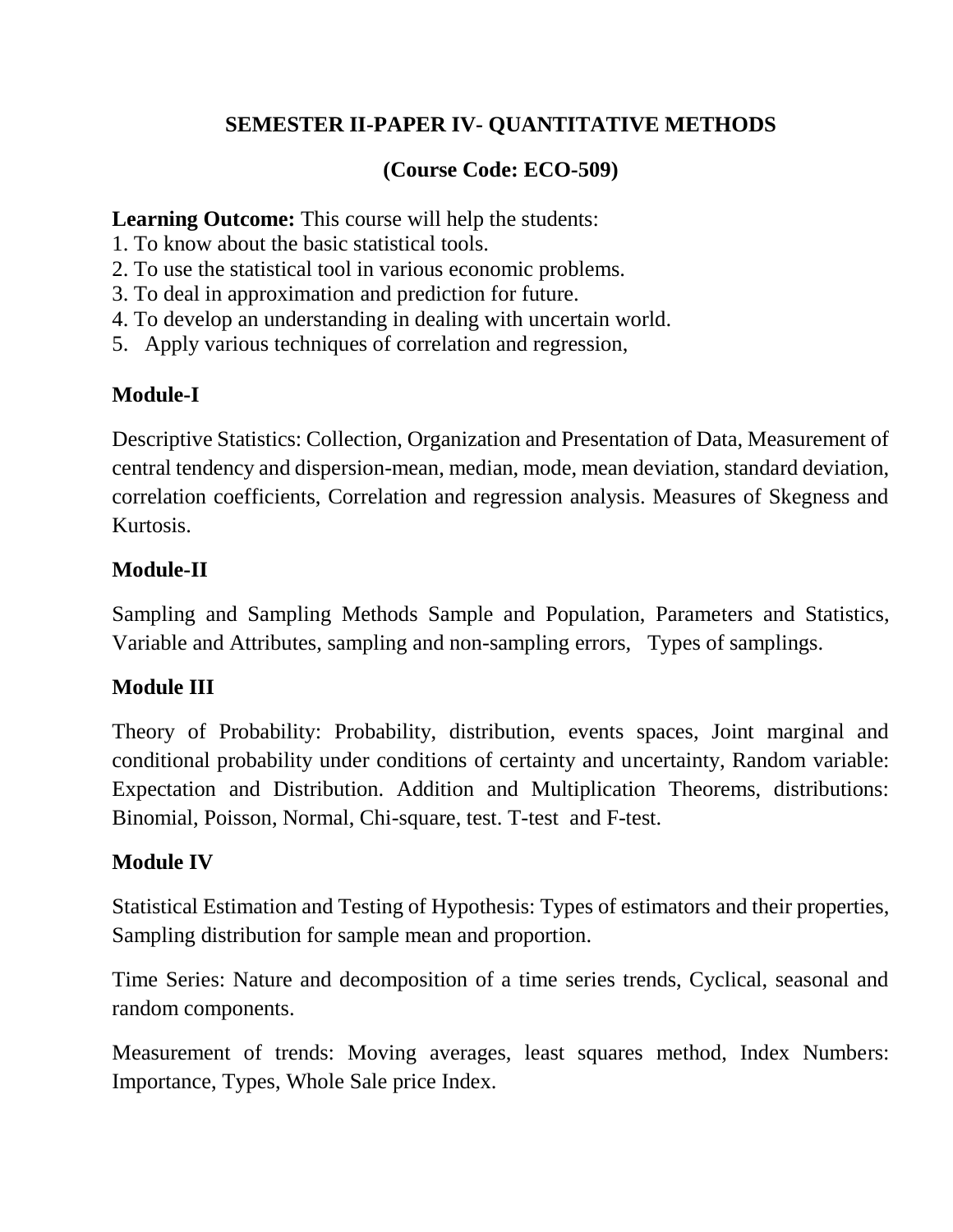#### **Basic Reading Books:**

Gupta, S.P, Statistical Methods, Sultan Chand, New Delhi. Nagar and Das, Basic Statistics, Oxford University Press, Delhi. Richard I. Levin, Statistics for Management, Prentice Hall of India, New Delhi. Lewis, Methods of Statistical Analysis Yamane, Statistics, An introductory analysis, Harper & Row,New York. Unagi, Probability and Statistical Methods Wonnacott & Wonnecott, Introductory Statistics for Business and Economics, McGraw Hill, London Murray, R. Spiegel, Schaum's Series, Theory and Problems of Statistics, McGraw Hill, M1972 H.M. Blalock, Social Statistics, McGraw Hill, 1968. Pillai , R.S.N. Statistical Methods, Sultan & Chand , New Delhi Chou Y. (1975). Statistical Analysis, Holt, Reinhart, Winston, New York. Croxton, Crowden and Klein (1971). Applied General Statistics, Prentice Hall of India, New Delhi.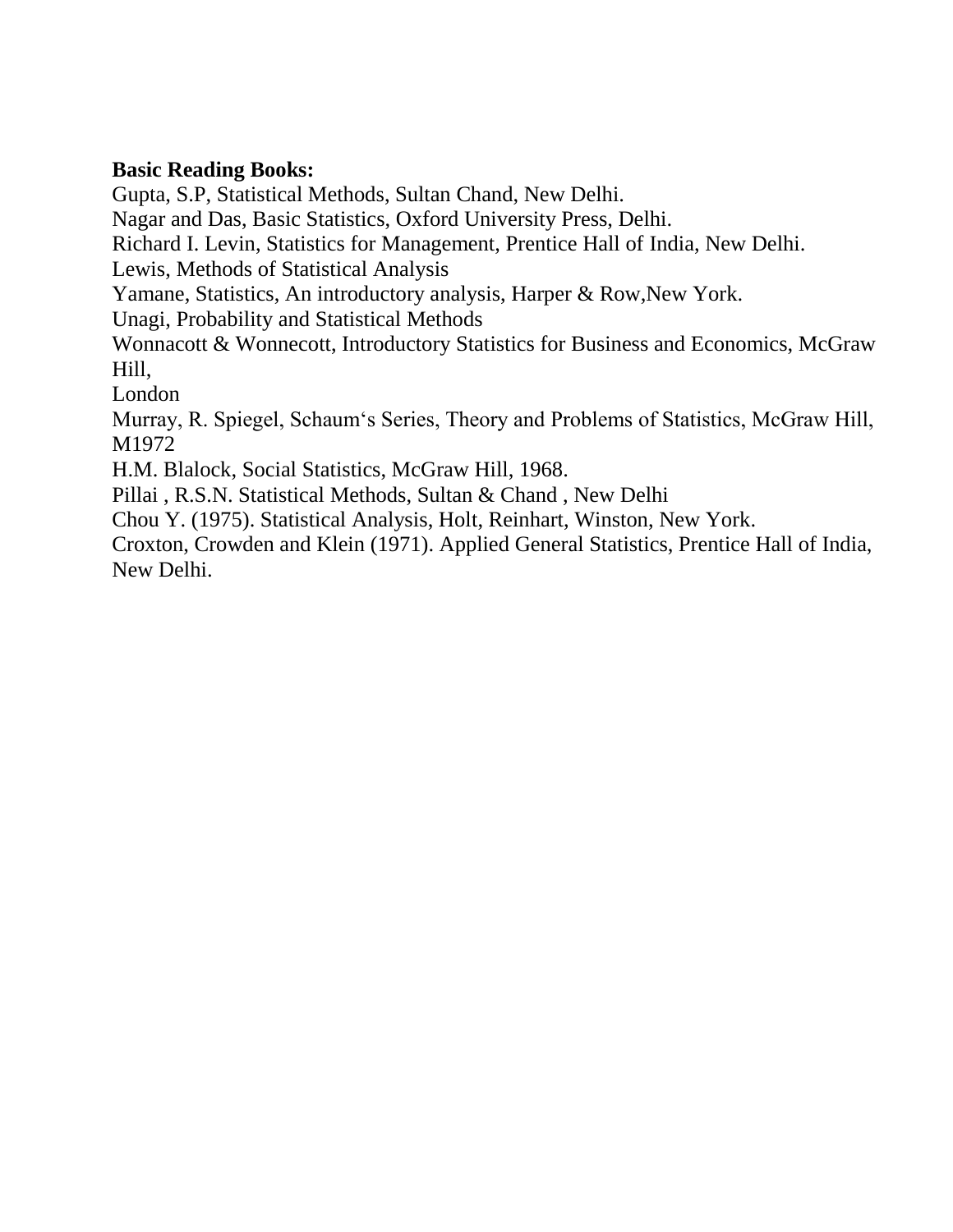# **SEMESTER III-PAPER I-**

# **MACRO ECONOMIC ANALYSIS**

# **(Course Code: ECO-601)**

**Learning Outcome:** On completion of this course, students will be able to:

 $\Box$  Estimate national income of a country,

 $\Box$  Asses the validity of classical macroeconomic theories,

 $\Box$  Evaluate the validity of Keynesian macroeconomic theories, and

 $\Box$  Apply the theories of consumption

# **Module-I**

National Income and Accounts: Circular flow of income in two. Three and four sector economy, Different forms of national income accounting, social accounting, Input output accounting, flow of funds.

# **Module-II**

 Classical and Keynesian Employment Theory, Consumption Function: Keynes psychological law of consumption implications of law, short run, long run consumption function. Investment Function: Marginal efficiency of investment, marginal efficiency of capital and investment short run and long run.

# **Module-III**

Post Keynesian Demand for Money: Patinkin's real Balance effect approaches Baumol and Tobin, Friendman Modern Quantity theory.

# **Module IV**

Theory of Inflation and Business Cycles: Classical, Keynesian and modern approaches to inflation, theory of inflation, Phillips curve, policies to control inflation. Theories of trade cycle: Schumpeter, Kaldor and Hicks, Control of Trade Cycles.

# **Basic Reading Books :**

Ackley, G, macroeconomics: Theory and Policy, Macmillan, New York.

Dornbasch, R. And F. Stanley Macroeconomic, McGraw Hill. Inc, New York.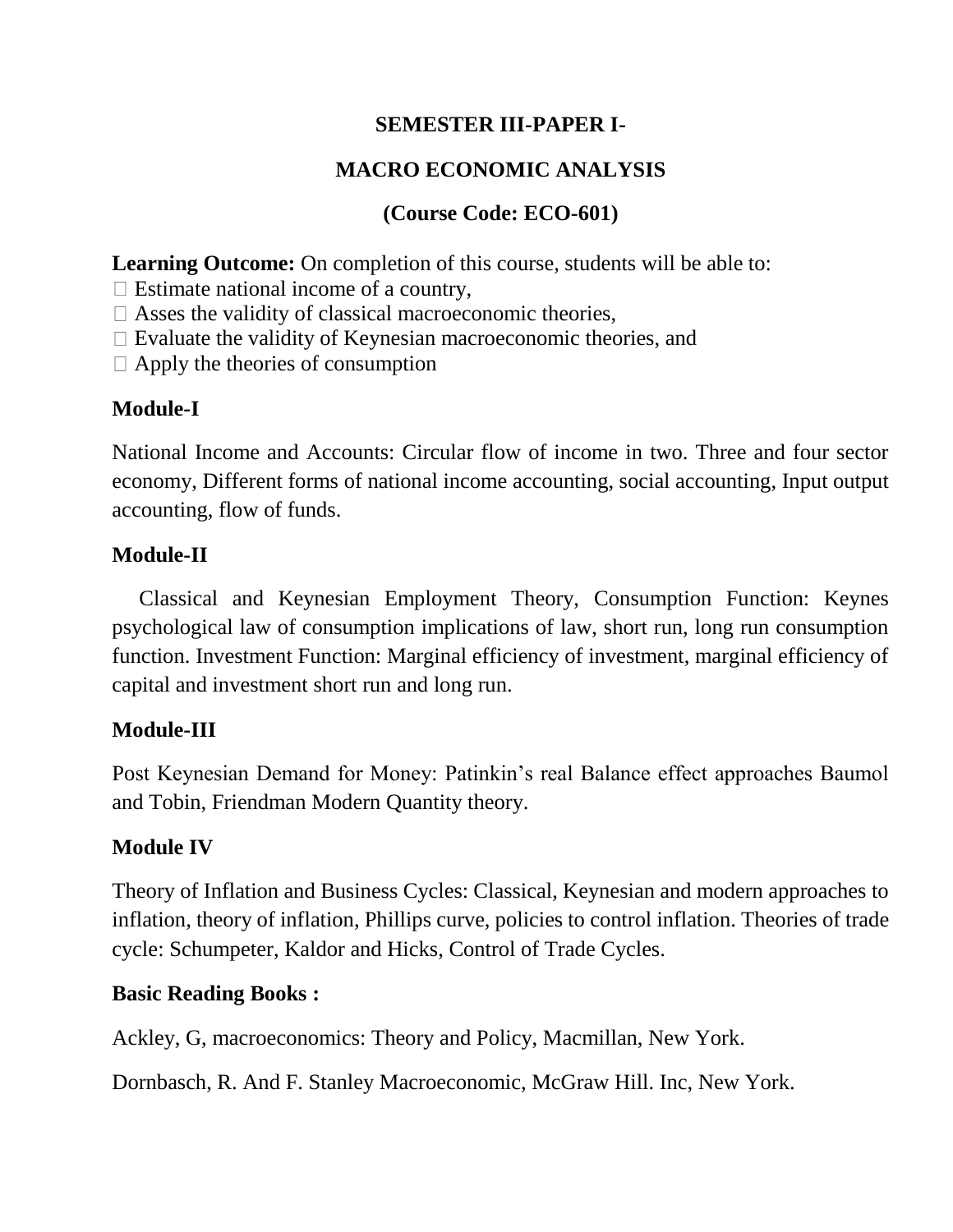Heajdra, B.J. & V.P. Fredrick, Foundations of Modern Macroeconomics, Oxford, New Delhi

Jha, R. Contemporary, Macroeconomics Theory and Policy. Wiley Eastern Ltd. New Delhi.

Keynes, J.M, The General Theory of Employment, Interest and Money Macmillan, London.

Palinkin, D. Money, Interest and Prices, Harper and Row, New York.

Hicks, J.R. A Contribution to the theory of Trade Cycles, Clarendon Press, Oxford.

Gupta, S.B. Macroeconomic, Analysis.

# **SEMESTER III-PAPER II-PUBLIC FINANCE**

# **(Course Code: ECO-602)**

**Learning Outcome:** On completion of this course, students will be able to:

Examine the role of Government in changing perspective, Assess the efficiency of tax system in India, Evaluate the annual Government budget in a country, Comprehend the economic functions of government in an economy.

# **Module-I**

Introduction: Nature and Scope of Public Finance, role of Government in organized society, role in mixed economy, Public and Private Sector, Principle of Maximum Social Advantage.

#### **Module –II**

Public Expenditure: Pure theory of Public expenditure, Structure and Growth of Public expenditure, Wagner's law of increasing state activities, Wiseman peacock hypothesis, Zero base budgetary, classification of public expenditure.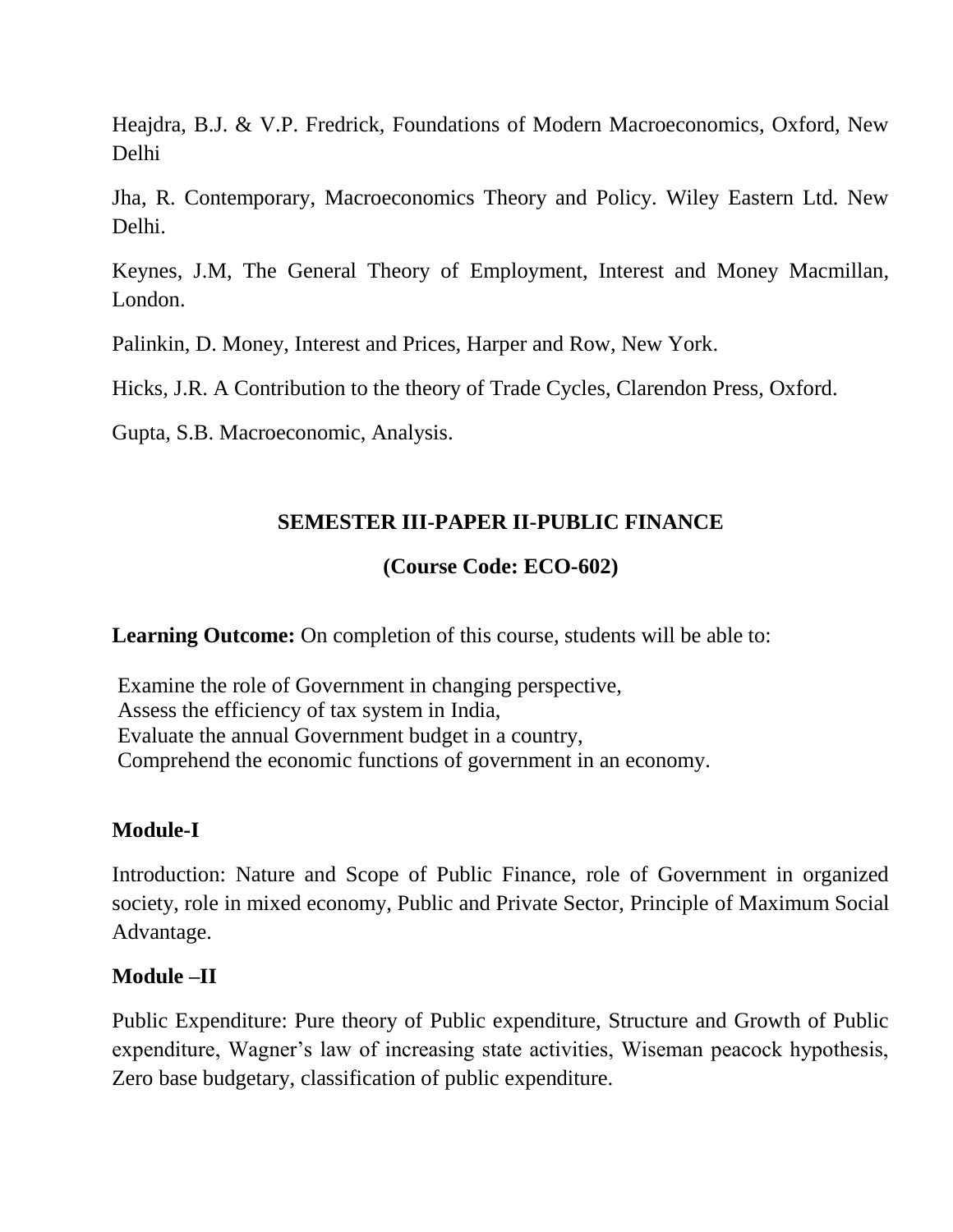#### **Module –III**

Taxation: Sources of Public revenue, canons of taxation, Direct and Indirect tax, Theories of incidence, Aitcrnature concept of incidence. Benefit and Ability to pay theories, Goods and service tax.

## **Module – IV**

Public debt: Classical view, sources of public debt, types burden of public debt, types of budget deficits, Fiscal deficits, Deficits Financing: concept, need, effects on economy, Fiscal Policy: Objectives, importance, and tools of fiscal policy, Fiscal policy in India.

## **Basic Reading Books :**

Buchanan, J.M., The Public Finance, Riohard D. Irwing, Homewood.

Goode, R, Government Finance in Developing Countries, Tata MC Graw Hill, New Delhi.

Jha, R, Modern Public Economics, London.

Musgrave, R.A. and P.B. Musgrave, Public Finance in Theory and Practice, Mc Graw Hill, Tokyo.

Shome, P. (Ed.), Tax Policy: Hand Book, Tax Divisions Fiscal Affairs, Department, International Monetary Fund, Washington D.C.

Chellaih, Raja, J, fiscal Policy in Under Development Countries, George Allen and Unwin, London.

Government of India, Long Term Fiscal Policy.

Bhargava, R.N., theory and Working of Union Finance in India, Chaitanya Publishing House, Allahabad.

Chelliah, Raja, J. et. A, Trends and Issues in India's Federal Finance, National Institute of Public Finance and Policy, New Delhi.

Bhargava, P.K. Centre State Resources Transfers in India, The Academic Press, Gurgaon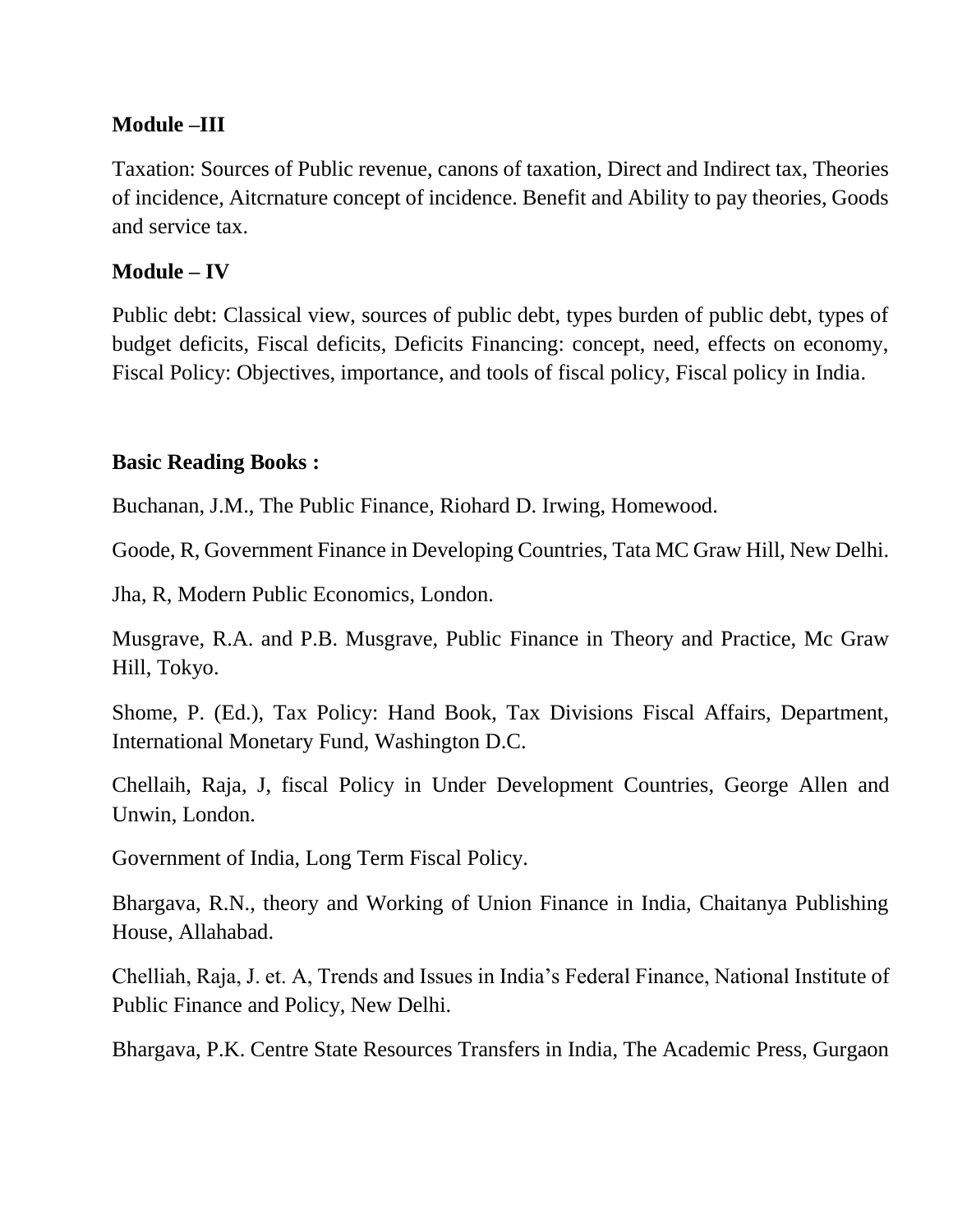# **SEMESTER III-PAPER-III**

# **ENVIRONMENTAL ECONOMICS**

# **(ELECTIVE PAPER-Course Code: ECO-651)**

**Learning Outcome:** On completion of this course, the students will be able to:

- Develop linkages between environment and economic development,
- $\Box$  Explicate the theories of environmental economics,
- $\Box$  Prepare environmental accounting, and
- $\Box$  Focus on global and regional environmental issues.

# **Module-I**

Environmental Economics: Meaning and Scope, Environment and Economy: Neoclassical and Ecological Economics Perspectives, Interlinkages, Material Balance Model, environment and Development Trade-off, Functions of Environment.

# **Module-II**

Deviation from economic efficiency, Pollution as Externality, Environmental Quality as Public Good, Case of Market failure, Social Optimum Level of Pollution and changes in it.

# **Module-III**

Economics of Environmental Regulations: Liability Laws, Allocation of Property rights, Emission Standards, Pollution Tax and Transferable Pollution Permit.

# **Module IV**

Limits to Growth: Malthusian Neo – classical and Ecological Economics Perspectives, Sustainable Development: Concept, Rules Approaches to sustainability and indicator, Common Property Resources: Problem and Management, Issue of Climate Change.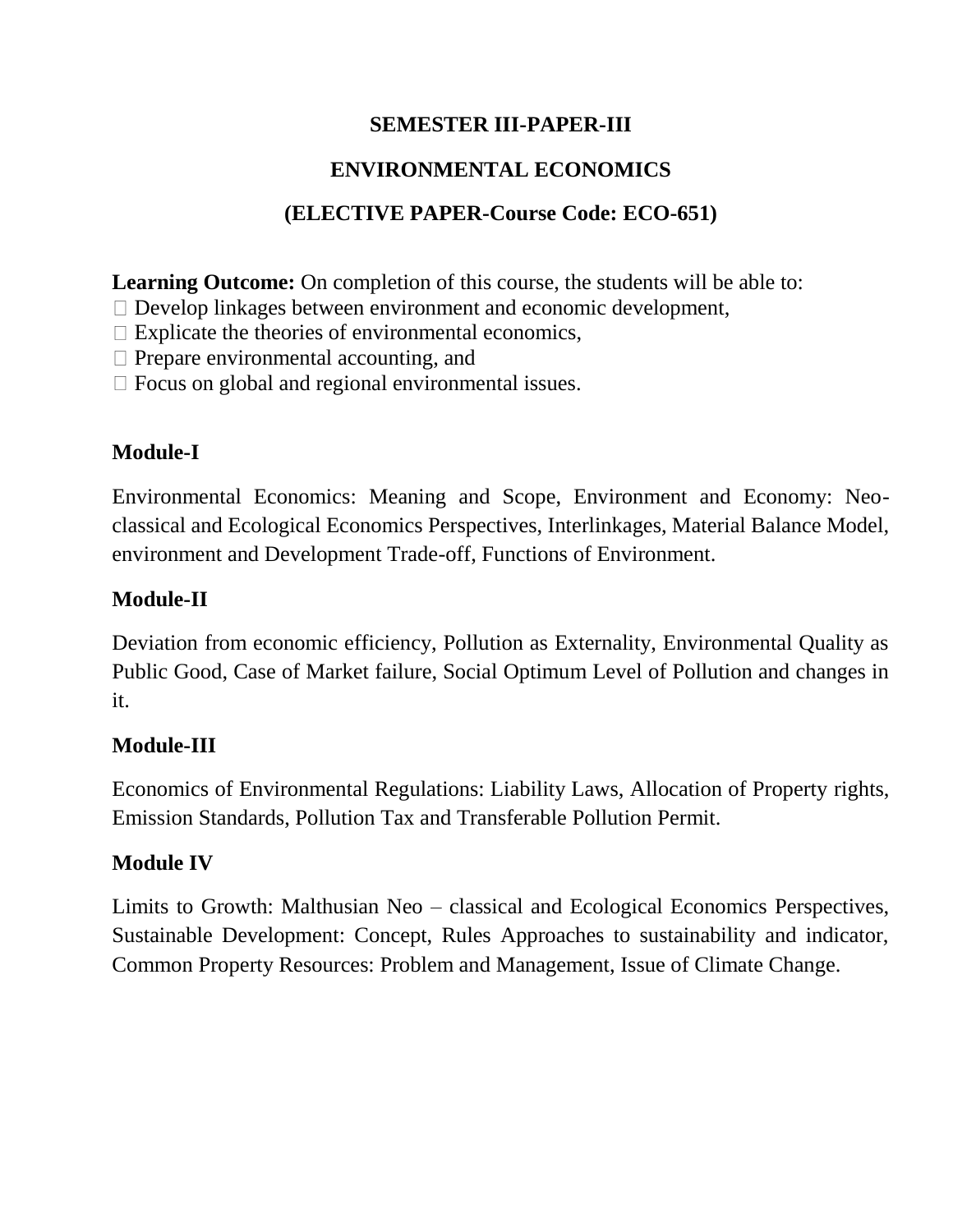#### **Basic Reading Books :**

Ehrilich, P.A. Ehrlich and J. HIden, Economics, Population, Resources, Environment, W.H. Freeman, San Francisco.

Hemple, Lamont C, Environmental Economics:The Global challenge, first East West Press, Edinburg.

Ahmad, M. Hussen: Principle of Environmental Economics, Pouledge & Taylor & francis group.

R.N. Bhattacharya: Environmental Economics, Air India Perspective, Oxford University Press.

Thomas & Challan: Environmental Economics.

Nick Hanley, F. Shogran & J. Whitel: Environmental Economics, Theory & Practice, Oxford University Press.

K.V. Pavitran : A Text Book of Environmental Economics, New Age India Publications.

U. Sarkar: environmental Economics (edited)

Erach Bharucha: Environmental Studies, Orient Lorgman.

Karpagam, M.A. text Book of Environmental Economics, Sterling Publisher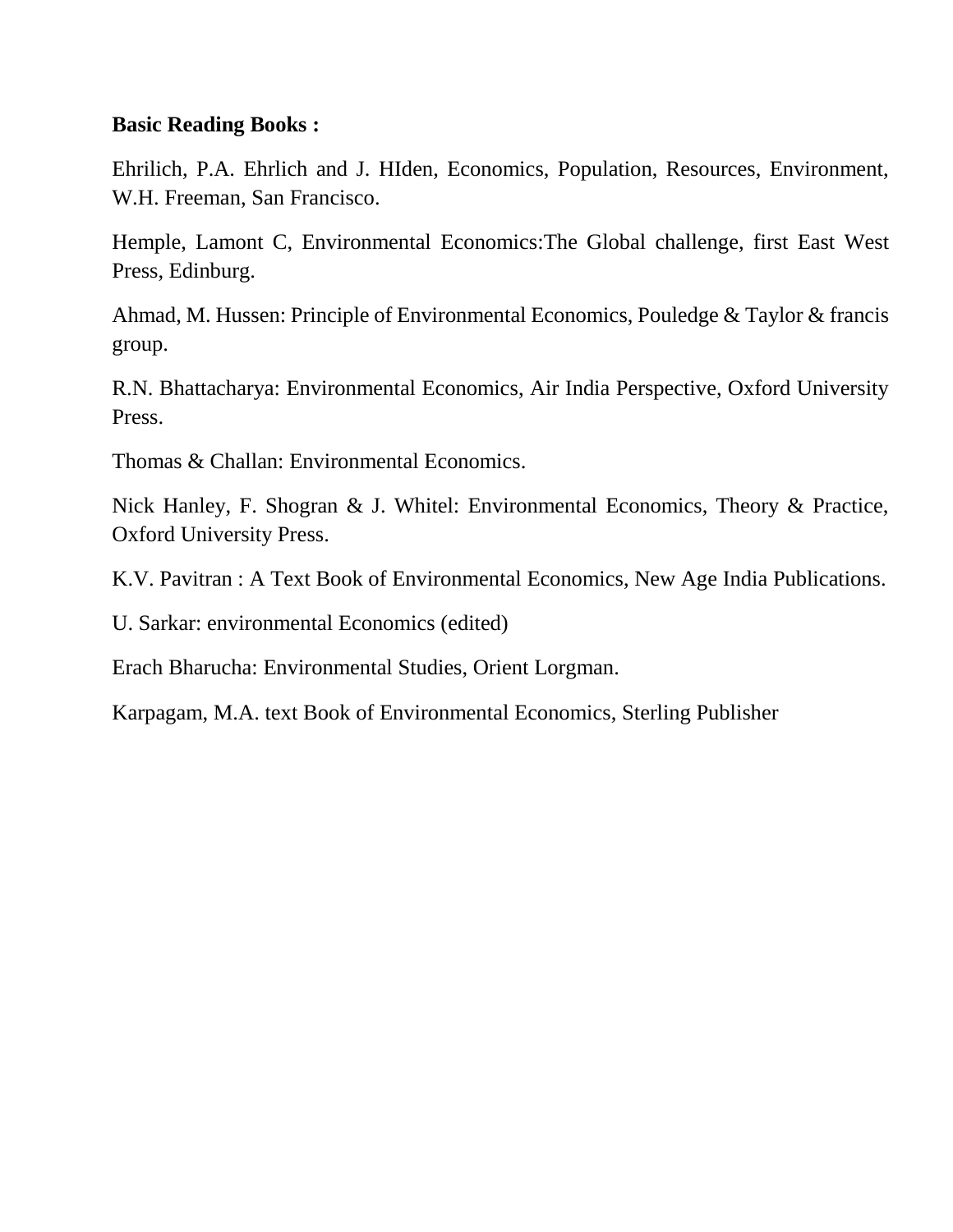# **SEMESTER III-PAPER-III**

# **ECONOMICS OF EDUCATION & HEALTH (ELECTIVE PAPER Course Code: ECO-652)**

#### **Course Outcomes**:

1. Understand the basic concepts of education and health economics.

2. Apply various theories of education and health economics to enhance human resource development.

3. Analyze the current state of human resource development.

4. Evaluate the effectiveness of education and health policies in improving human capital.

5. Create reasoning skills among students to find ways to improve human resource Development.

#### **Module-I:**

Economics of education; Nature, definition and scope; Educational production function; Education, productivity and income; Education and economic development; Educational cost benefit analysis; Returns to education; Human capital and signalling theories of education, Education facilities : Rural-Urban divide; Brain drain in India: Causes and solutions; Significance of vocational education; FDI in Education Industry; New Education Policy.

#### **Module-II:**

Economics of Health-Concept, dimensions and indicators; Determinants of health status; Key health economics concepts; Food and nutrition in India; Affordability and access to health care facilities; Burden of disease; Lifestyle related diseases in India: Recent trend; Primary health care and health for all; Community health care; Significance of medical pluralism, Women's health and economic development; Health insurance market in India; Climate change and health; Built environment and public health.

#### **Module-III:**

Human Development Index; India's educational system- Problems and suggestions; Problems and suggestions; Human capital in India; Supply and Demand and the Role of Government in Higher Education in India;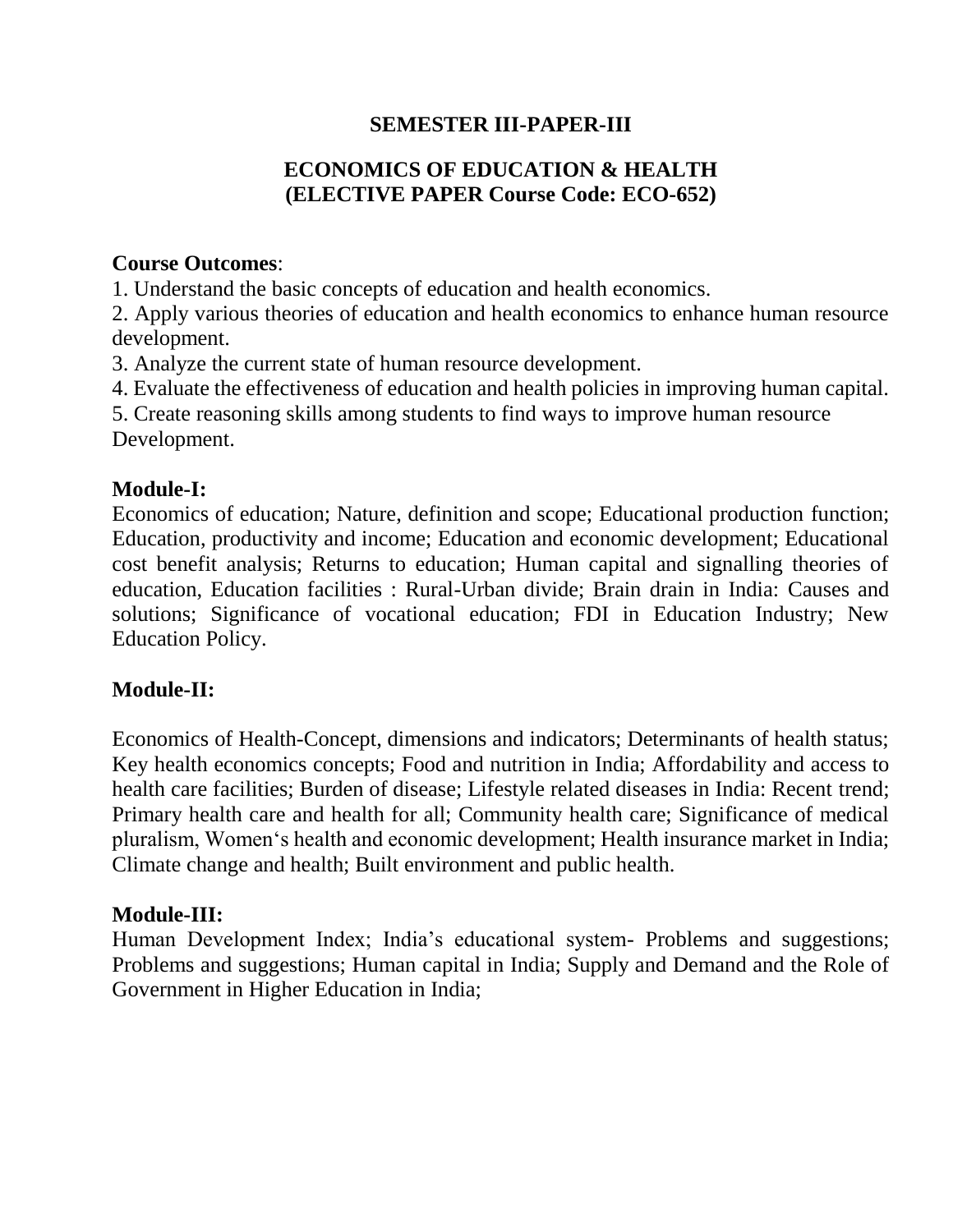#### **Module IV**

Financial Issues in Higher Education; National policy on education and health; Health programmes and infrastructure;, Life table; Health and Education Financing in India; Health status and trend in India; Health care system in India, Health, poverty and economic growth in India.

## **Basic Reading Books :**

Arrow. K.J (1963), "Uncertainty and the Welfare Economics of Medical Care", *The American Economic Review*; Vol. 53, No.5, pp. 941 –973

Berman.P.A and Khan.M.E (1995), *Paying for India's Health Care*, Sage Publications, New Delhi.

Blaug.M (1968), *Economics of Education: Selected, Readings*, Vol. I & II, Penguin Books, London

*Economic Survey*, The Department of Economic Affairs, Ministry of Finance, Government of India, New Delhi, various issues.

Folland. S, Goodman.A.C, and Stano. M (2012), *The Economics of Health and Health Care*, 7<sup>th</sup> edition, Prentice Hall, New Jersey.

Getzen.T.E (2012), *Health Economics and Financing*, 5th edition, Wiley.

Haq. M (1995), *Reflections on Human Development, Oxford* University Press.

*Human Development Report*, United Nations Development Programme (UNDP), various issues.

Kothari V.N and Gulati.I.S (1997), "Disability –Adjusted Life Year as a Guide for Health Policy", *Economic and Political Weekly*, Vol. 32, No. 41,11th October, 2002, pp. 2612- 2617.

Lee.K and Mills.A (1993), *Economics of Health in Developing Countries*, Oxford University Press, Oxford.

*National Human Development Report*, United Nations Development Programme (UNDP), various issues.

Nussbaum.M and Sen.A (1993), *Quality of Life,* A Clarendon Press Publication, Oxford. Park. K (2015), *Park Textbook of Preventive and Social Medicine*, BanarsidasBhanot Publishers, Jabalpur.

Phelps, C.E (1997), *Health Economics*, 3rd Edition, Addison Wesley, New York.

*Report on National Commission on Macroeconomics and Health* (2005), Ministry of Health and Family Welfare, Government of India, New Delhi.

Ritzen, J.M.M (1977), *Education, Economic Growth and Income Distribution*, Holland, Amsterdam.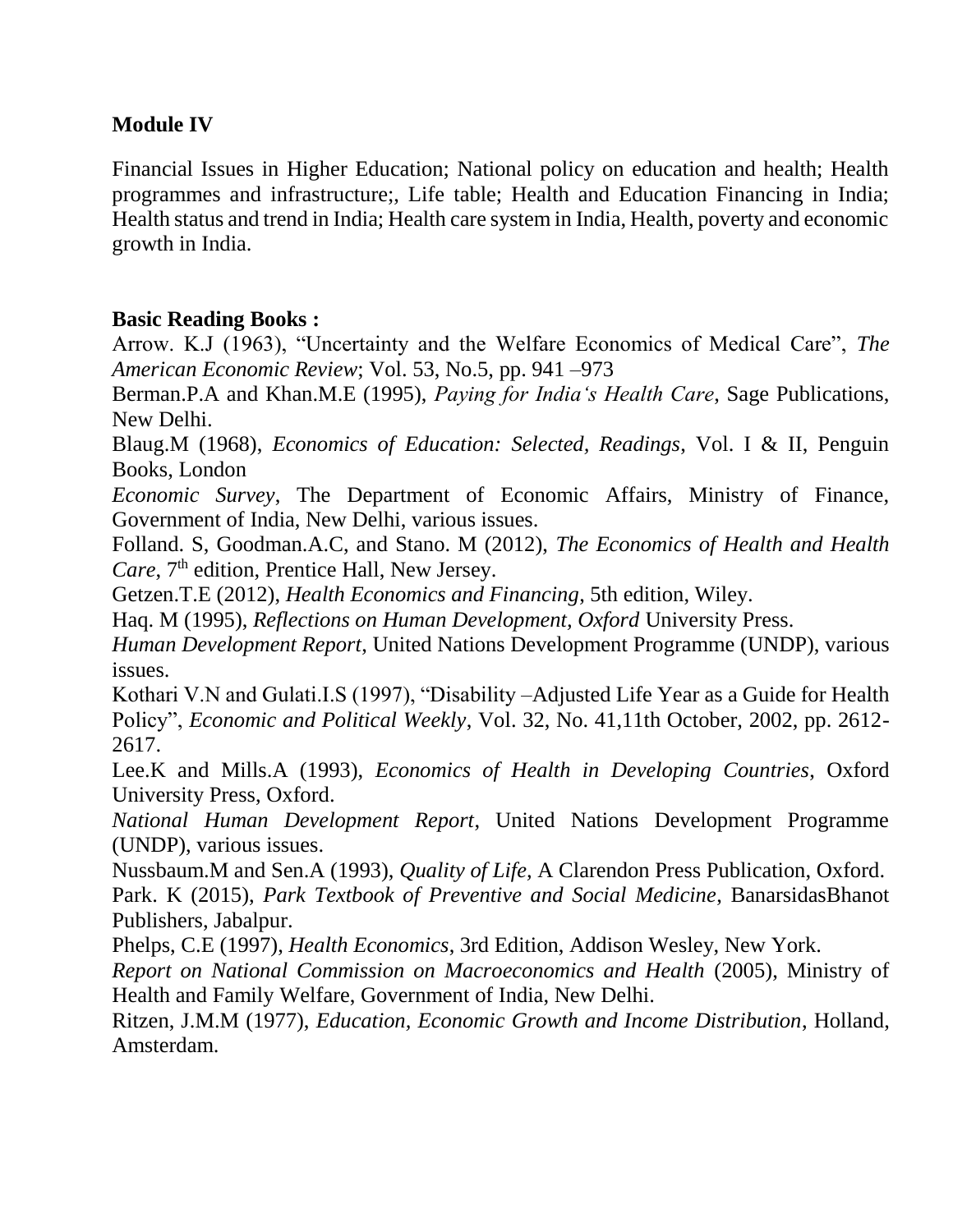Russ.M (ed) (2014), *Value Creation, Reporting, and Signaling for Human Capital and Human Assets: Building the Foundation for a Multi-Disciplinary, Multi-Level Theory*, Palgrave Macmillan.

Schultz, T.W (1961), *Investment in Human Capital*, Free Press, London

WHO (2000), *World Health Report 2000 – Health Systems: Improving Performance*, World Health Organization, Geneva, pp. 1 –46, 93 –115. [http://www.schoolchoices.org/roo/freidl.htm.](http://www.schoolchoices.org/roo/freidl.htm)

# **SEMESTER III-PAPER-IV DEMOGRAPHY**

# **(ELECTIVE PAPER-Course Code: ECO-653)**

Learning Outcome: On completion of this course, students will be able to: Explain the theories of demographic transition, Prepare projections for population growth, Evaluate the population policies in India, and Explain the dynamics of population change.

# **Module- I**

Demography-Meaning Scope and Subject Matter, Demographic data- Methods of data collection, Census, Measurement of Population growth, Structure of population, Population Projection.

#### **Module-II**

Theories of Population-The Malthusian Theory of Population, optimum Theory, Logistic curve Theory, Theory of demographic transition, Migration: Causes, factors, effects and Todaro model of rural urban migration.

#### **Module –III**

Fertility: Total Fertility Rate, Gross Reproduction Rate, Net Reproduction Rate, Factors Affecting Fertility- Socio-economic factors, economic status, health, education, nutrition, Fertility Measurement, Fertility trends in India.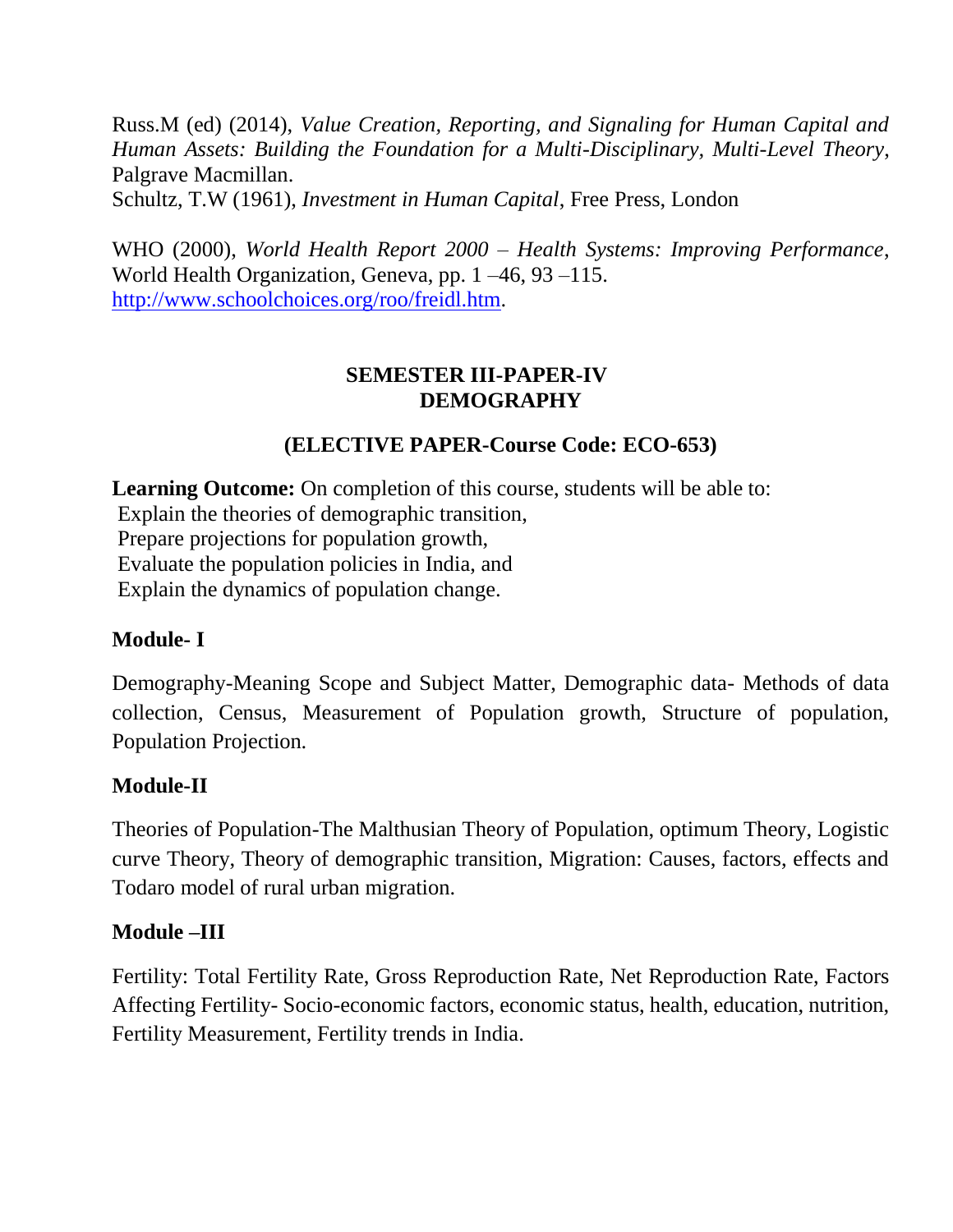#### **Module-IV**

Mortality and Morbidity- Concepts and Measurement, Life Table- Meaning, types and uses. Demographic trends in developed and developing countries, Population Policy of India.

# **Basic Reading Books :**

Agaewala S.N. (1972), India's Population Problem, Tata Mc Graw-Hill Co, Bombay.

Bose, A. (1996), India's Basic Demographic Statistic, B.R. publishing Corporation New Delhi

Bogue, D.J. (1971),Principles of Demography, John Willey , New York.

Chenery H. And T.N. Srinivasan (Eds.) (1989), Hand Book of Development economics, Vol 1 & 2 Elsevier , Amsterdam.

Coale A. J. and E.M. Hoover (1958), Population Growth and economic Development in Low Income Countries:A case Study of India's Prospects, Princeton University Press, Princeton.

Gulati, S.C. (1988), fertility in India: An Econometric Study of a Metropolis, Sage, New Delhi.

Simon, J.L. (1992), Population and Development in Poor Countries, Princeton University Press.

Srinivasan, K (1998), basic Demographic Techniques and Applications, sage, New Delhi.

Sinha, V.C. and Pushpa Sinha, Principles of Demography, MAyur Paperbacks, Noida.

Raj, Hans, Fundamentals of demography- Population studies with special reference to India, Surjeet Publication, Delhi.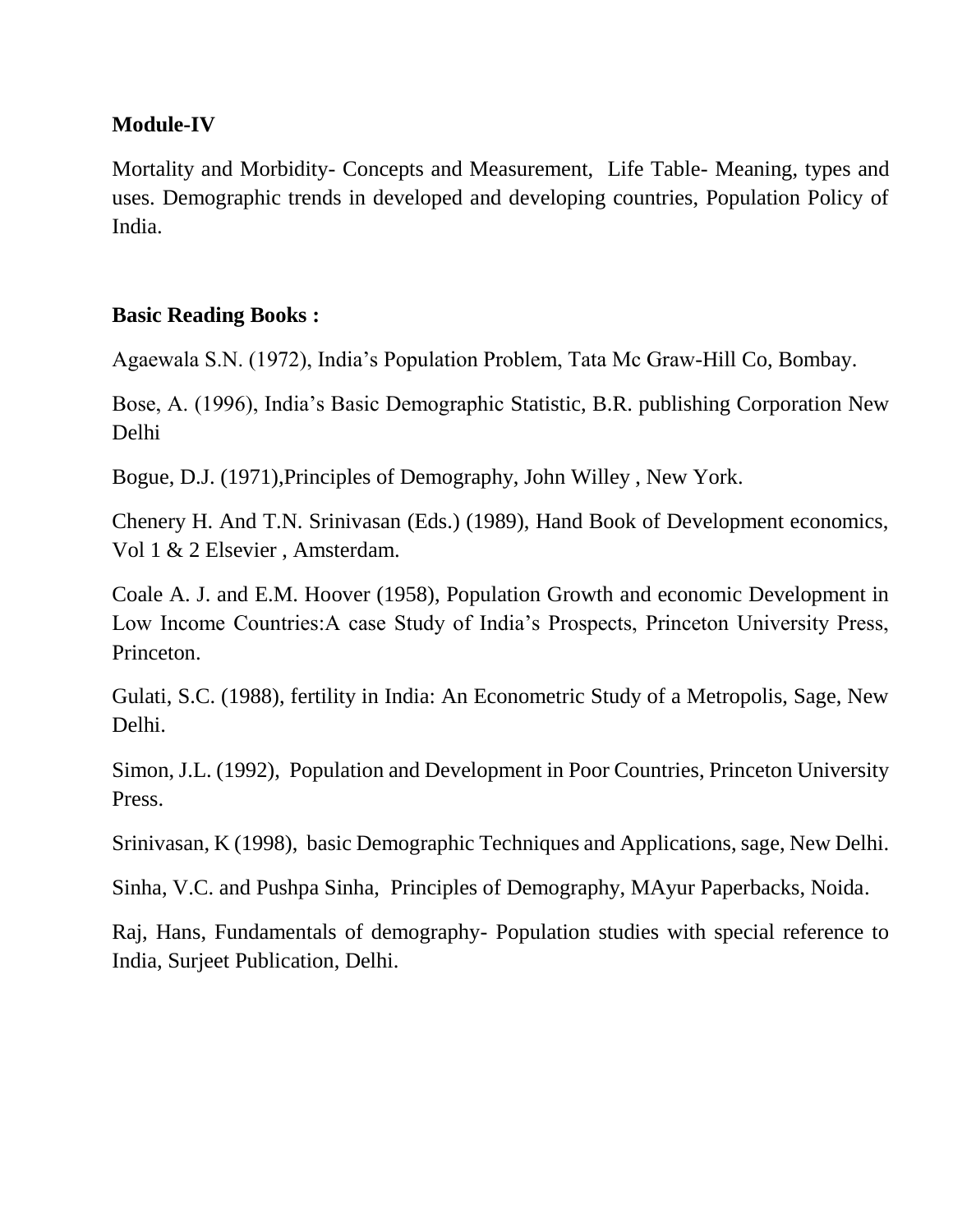## **SEMESTER III-PAPER-IV**

# **REGIONAL ECONOMICS**

# **(ELECTIVE PAPER- Course Code: ECO-654)**

**Course Outcomes:** The students will be able to;

1. Know the basic concept of regional economics.

2. Understand the importance of principles and laws of regional economics in understanding backwardness of a region.

3. Apply the theories of regional economics in knowing the dynamics of regional Development.

4. Critically review various policies of regional development/planning.

5. Create the knowledge for regional planning in the era of globalisation

#### **Module I:**

Regional Development: Concepts, Nature and Scope, Theories of Regional Development; E.Hoover, G.Myrdal, A.O.Hirschmann,.

# **Module II:**

Regional Planning; Components, Magnitude and Determinants. Regional Growth; The Export Base Model and Growth as an Internal Process, Structure and Functions of Multi level Planning and Decision Making for Sustainable Development, Analyzing Relationship between Regional Development and Politics.

#### **Module-III:**

Regional Planning Technologies; Remote Sensing, Information and Communication Technology (ICT); Application of technologies in Regional Planning; Technology based Integrated System of Resource Management, Technology based Urban Planning.

#### **Books Recomended:**

Richardson, H.W (1969): Regional Economics, Praeger Publishers, Inc., New York. Bhat,L.S (1972): Regional Planning in India, Statistical Publishing Society, Calcutta.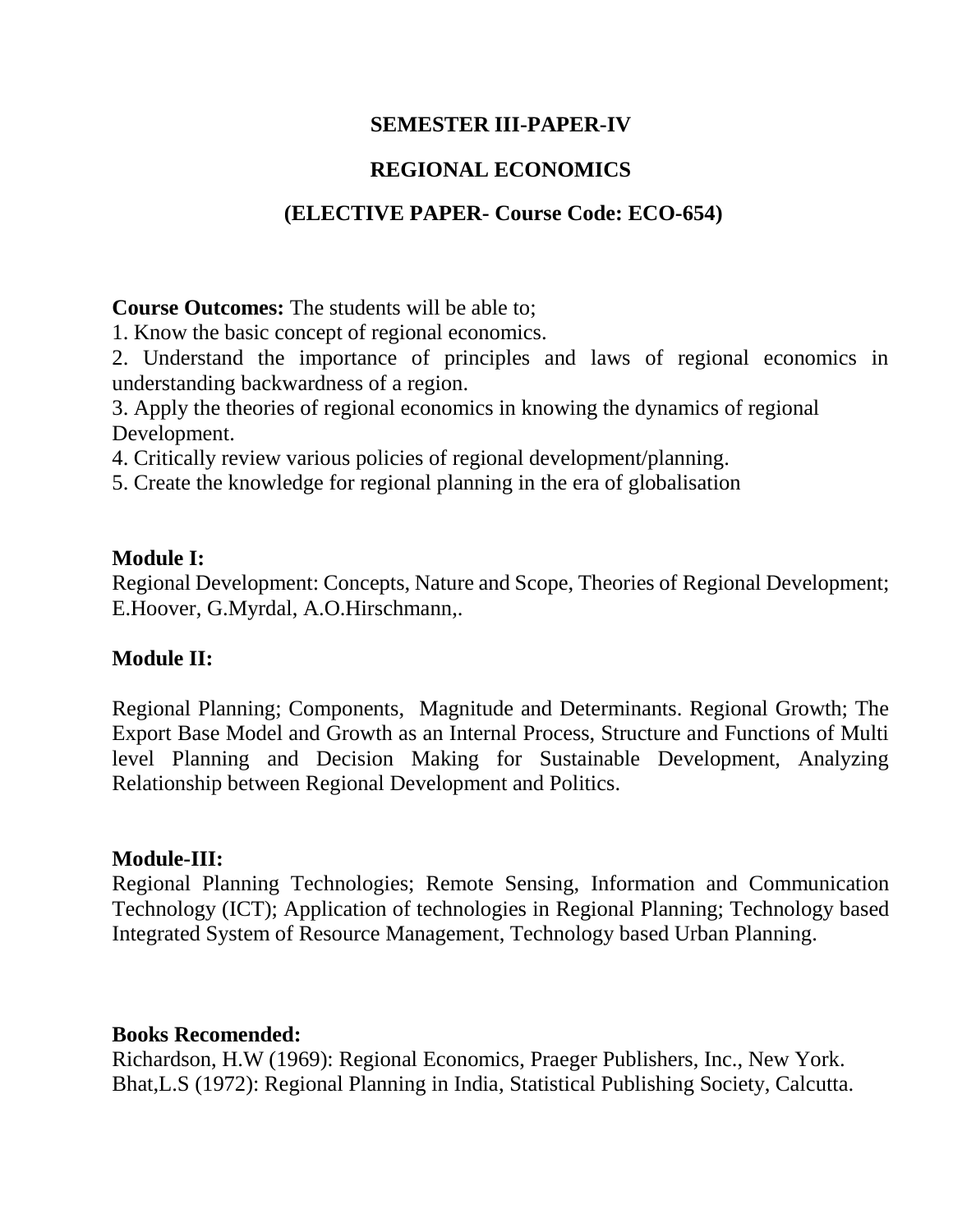R.P.Mishra and R.N.Achyutha (edited): Micro-level Rural Planning; Principles, Methods and Case Studies, Concept Publishing Co. New Delhi. 1990.

Robert J. Stimson, Roger R. Stough Regional Economic Development: Analysis and Practice,( 2ndedt. 2006),Springer Publication.

Chand,M.andV.KPuri(1983),Regional Planning in India, Alllied Publishers,. New Delhi. Hoover,E.M. (1974), An introduction to Regional Economics, Alfred A.Knopf, New York.

Isard, W. (1960),Methods Regional Analysis, MIT Press, Cambridge, Mass. Nair,KRG.(1982),Regional Experience in a Developing Economy, Wiley-Eastern, New Delhi.

Richardson,H.W.(1969), Regional Economics, Weidenfield and Nicolson, London. Brahmananda,P.R. Pachmukhi (Eds.) (2001).Development experience in the Indian economy: Inter-State Perspectives, Bookwell, Delhi.

## **Additional Readings:**

Beckman,M.(1968) Location Theory, House, London.

Bhalla,G.S.and Y.K.Alagh (1979)., Performance of Indian Agriculture: A District-wise Study, Sterling, New Delhi.

Dholakia.R.H. (1985), Regional Disparity in Economic Growth In India, Himalaya Publishing House,Bombay.

Friedman, J.and W.Alonso (Eds.) (1975), Regional Policy, Readings in theory and Application, MIT Press, Cambridge, Mass.

Glasson.(1975), An Introduction to Regional Planning :Concepts, Theory and practice, Hutchison, London.

Hansen, N.M.(1974),Public Policy ad regional Economic Development; the Experience in Nine Western Countries, Ballinger, Massachusetts.

Lefeber, L. (1968), Allocation in Space, North-Holland, New York.

National Bureau of Economic Research (1957), Regional Income, Princeton University Press, Princeto.

Rao,H.(1984),Regional Disparities and Development in India ,Ashish Publishing House, New Delhi.

Richardson, H.W. (1972) input-output ad Regional Economics, Weidenfiels and Nicolson, London.

Richardson, H.W.(1973),Regional Growth Theory, John Wiley, New York.

Seth, V.K.(1987), Industrialisation in India: A Spatial Perspective, Commonwealth Publishers, New Delhi.

Siebert, V.K.(1969), Regional Economic Growth: Theory and policy, International Textbook Company, Scranton.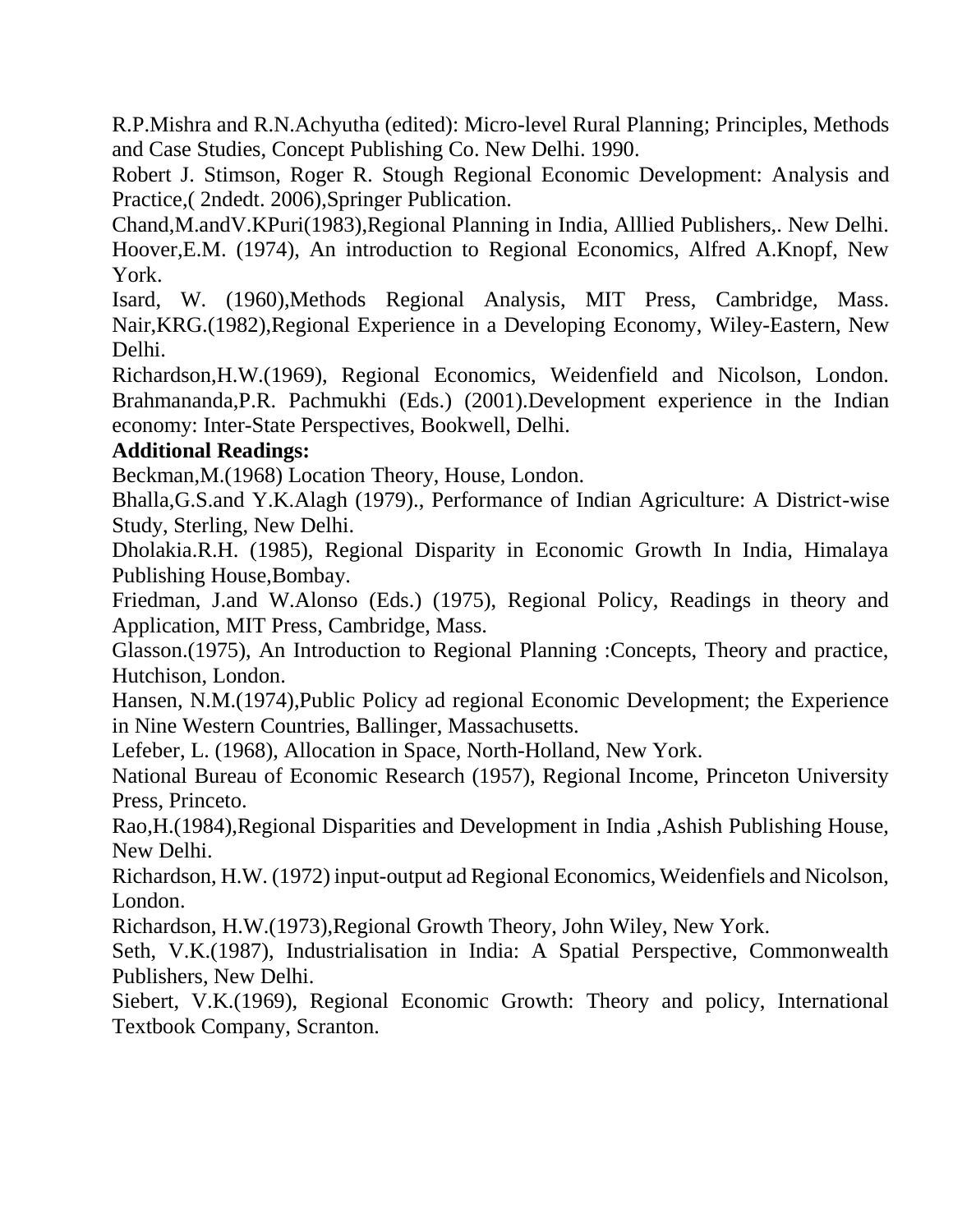# **SEMESTER IV- PAPER- I**

# **ECONOMICS OF GROWTH AND DEVELOPMENT**

# **(Course Code: ECO-604)**

Learning Outcome: On completion of this course, students will be able to:

 $\Box$  Estimate the level of growth and development of a country,

 $\Box$  Apply the theories for devising best development plans,

 $\Box$  Design ideal strategies for development of a country,

 $\Box$  Selected appropriate investment criterion for development, and

 $\Box$  Choose the best technique of economic production.

# **Module-I**

Basic Issues: Economic Growth and Economic Development- Meaning, concept, Measurement and Development, Economic Growth and Social Justice: Kuznets's hypothesis, growth-Distribution Trade off. Basic needs approach, Hunger, Entitlement and capability, Human Development- HDI, HPI, Poverty Indices, and Gender Index.

# **Module-II**

General Theories: Classical Theories: Adam Smith, Ricardo, Marx's theory of development, Theories of Schumpeter, Rostow, Harrod-Domar growth Models, Solow and Model of Joan Robinson.

# **Module-III**

Partial Theories: Theory of Big Push, Balanced and Unbalanced growth, social and Technological dualism, Lewis Model, Fie and Ranis Model, Trade and Development: Trade as engine of growth, static and dynamic gains from trade, Prebisch, Singer and Myrdal Thesis.

# **Module-IV**

Problem and Policy: Population and Development, Poverty and Developments, Environment and Development Capital formation and development Globalization and development of less developed countries. Investment Criteria, WTO and developing countries.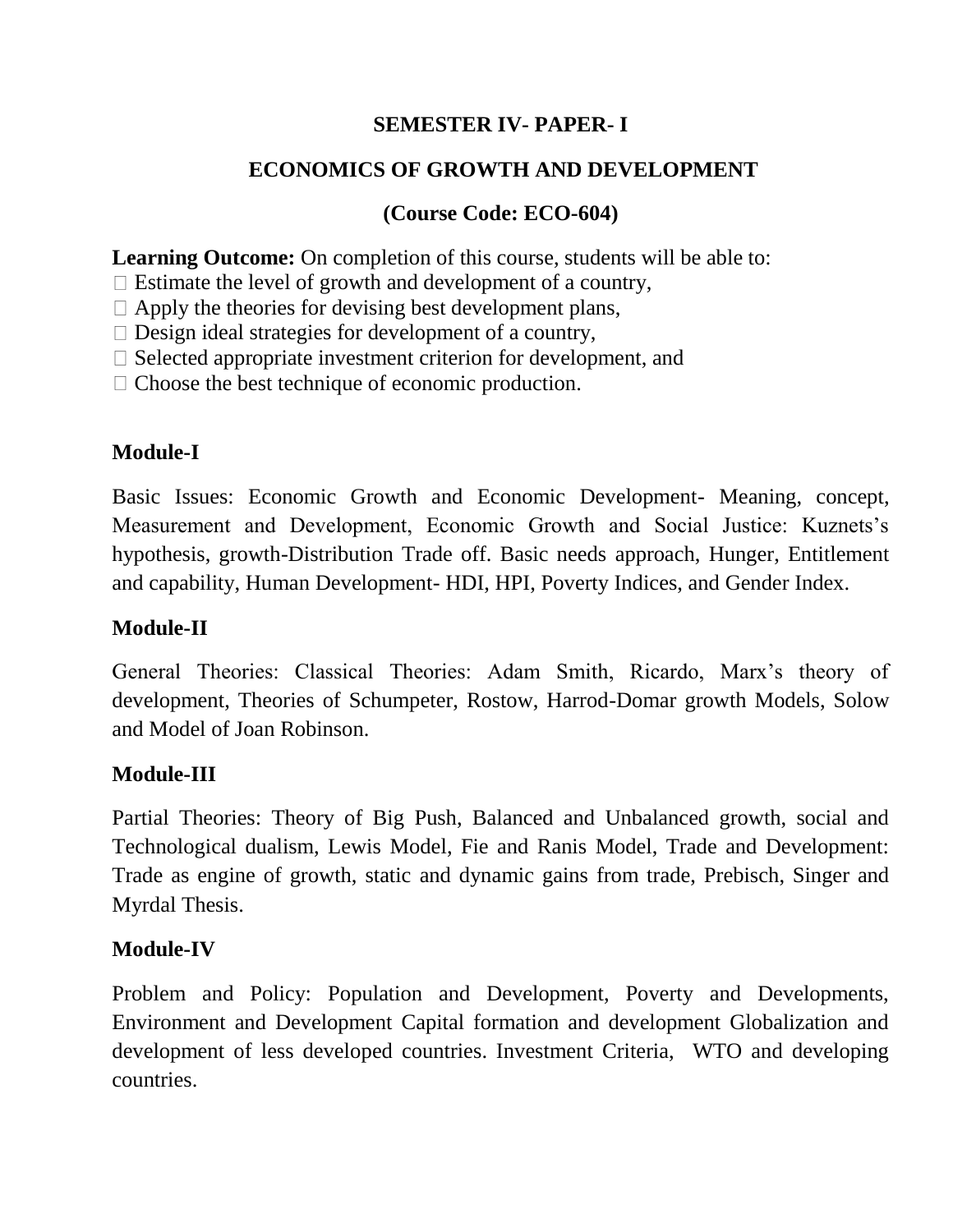#### **Books Recommended:**

Gillis, M, D.H. perkins, M. Romer and D.R. Snodgrass (1992), economics of Development, (3rd Edition), W.W. Norton, New York.

Higgins, B (1959), Economic development, W. W. Norton New York.

Hogendorn, J. (1996), economic Development, Addison Wesley, New York.

Kahkonon, S and M. Olson (2000), A New Institutional Approach to Economic development , vistaar.

Kindleberger, C.P. (1977), Economic Development, Mc, graw Hill, New York.

Todaro, M.P. (1996), (6<sup>th</sup> Edition), economic Development, Longman, London.

Thirwal, A.P. (1999), (6<sup>th</sup> Edition), growth and development, Macmillan, U.K. Jhingan M.L. Economic Development, Virinda publication

Solow, R.M., growth theory- An Exposition

Hamberg, D, Models of Growth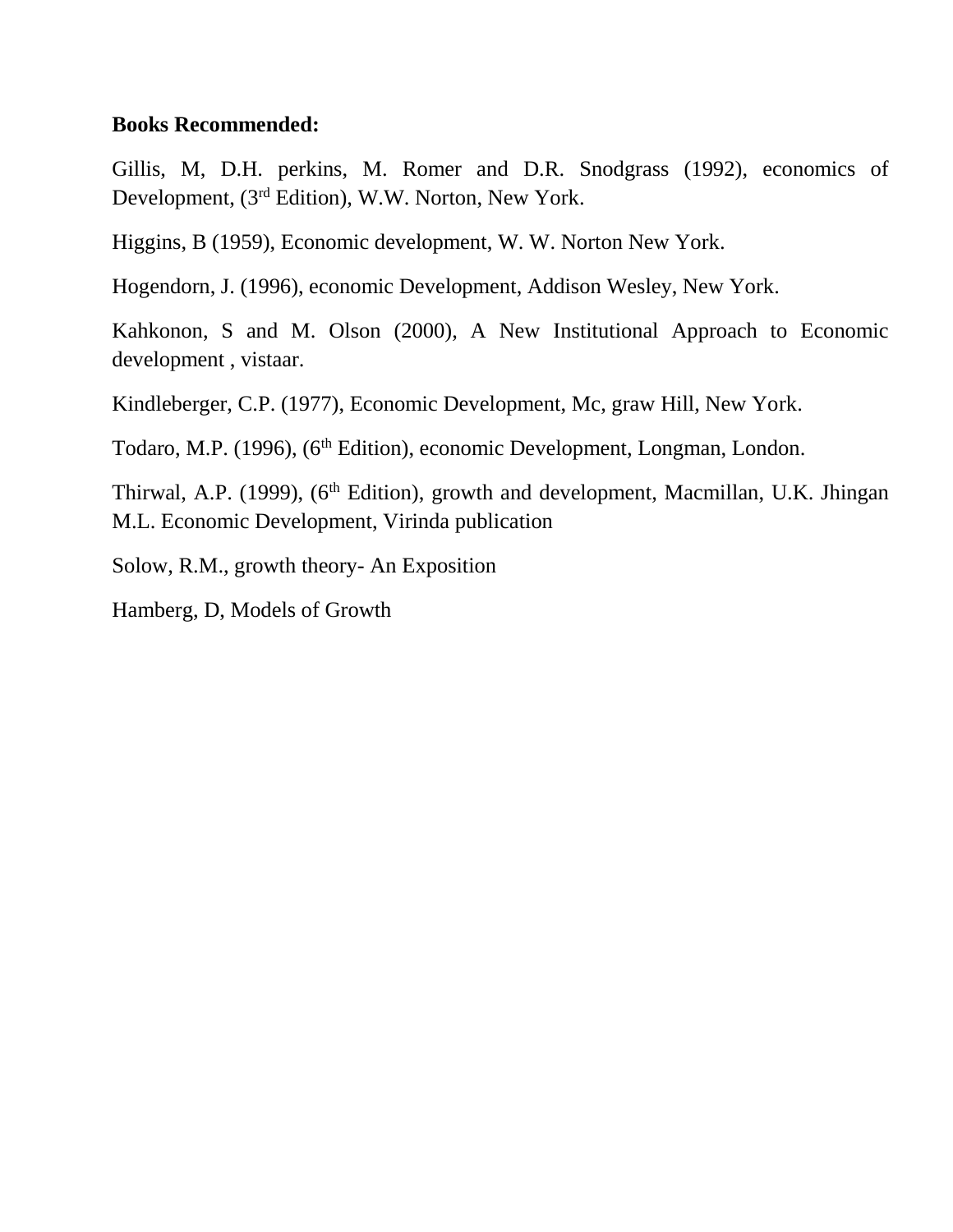#### **SEMESTER IV-PAPER-II**

# **INDIAN ECONOMY**

## **(Course Code: ECO-605)**

## **Module-I**

Structure and Basic feature of Indian Economy, Changes in economy in planning period, demographic structure, features and population policy, occupational distribution, ruralurban migration.

# **Module-II**

National Income: Trends and composition, Poverty: Concepts, Analysis, poverty alleviation programmes, Unemployment, Inflation, Infrastructure: Energy.

#### **Module-III**

Sectoral composition of Indian Economy: Issues in Agriculture sector in India, Agriculture policies of India, Industrial development, small scale and cottage industries, industrial Policy, Public sector in India, service sector in India.

#### **Module-IV**

Economic Policies: Economic Planning in India, NITI Aayog, monetary policy in India, Fiscal Policy in India, Centre-state Financial Relations.

 External sector in India: - India's foreign trade value composition and direction, India Balance of payment since 1991, FDI in India, Impact of Globalization on Indian Economy, WTO and India.

#### **Books Recommended:**

Datt, R and K.P.M. sundhram, Indian Economy, S. Chad & Co. Ltd. , New Delhi.

Agarwal, A. N. Indian Economy, New Edge International Pvt, Ltd, New Delhi

Mishra , S.K. and V.K. Puri, Indian Economy, Himalaya Publishing House, Mumbai.

Kapila, Uma, Indian Economy: Since Independence

Jalan, B, the Indian economy: Problems and Prospects, Viking, New Delhi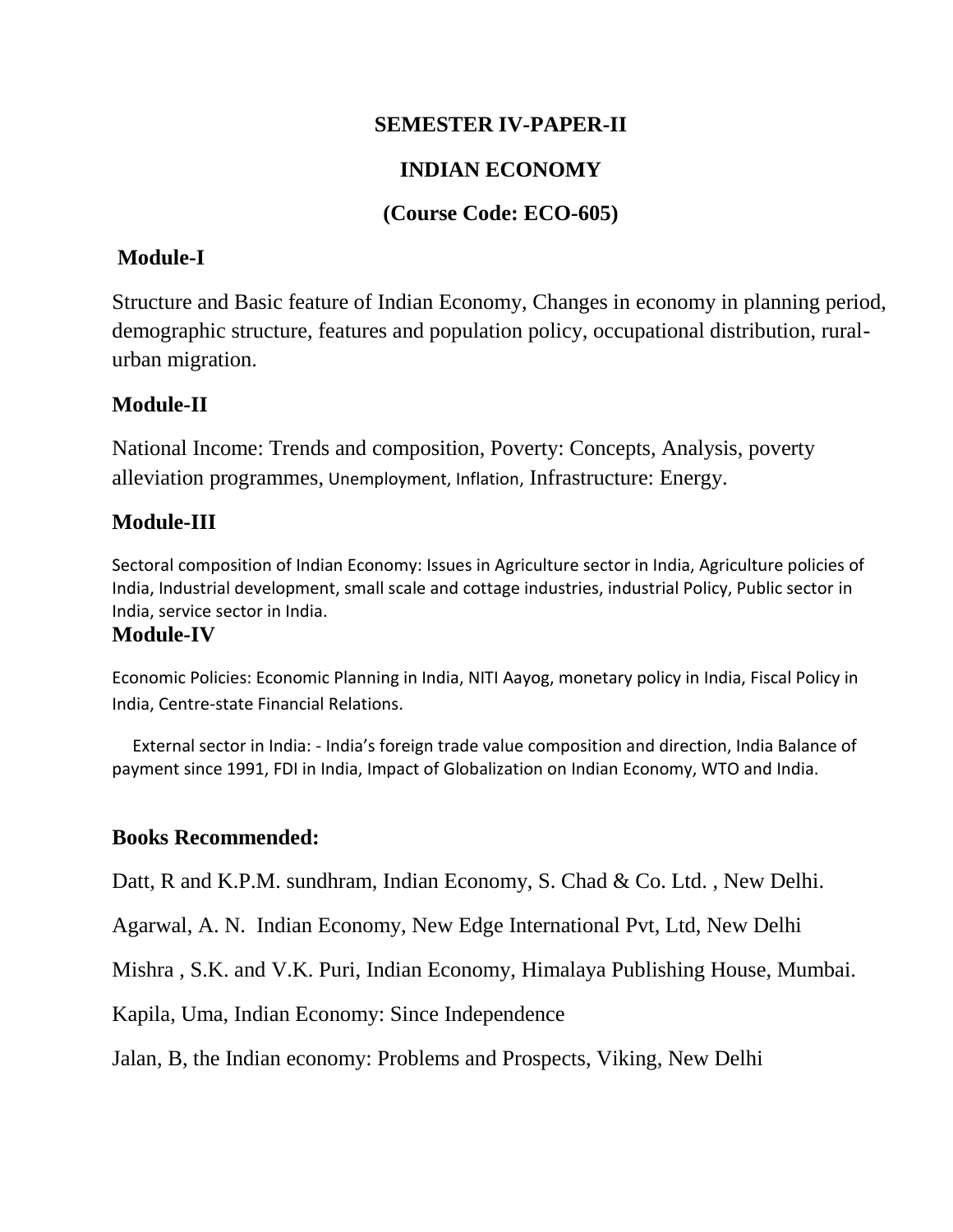Governmnet of India, economic Survey (Annual), Economic Division, Ministry of Finance, New Delhi.

Parikh, K. S., India Development Report-1999-2000, Oxford University Press.

Dandekar, V. M. And N. Rath. Poverty of India.

Brahnmannad, P.R. and V.R. Panchmukhi (Eds.) (2001), Development Experience in the Indian Economy: Inter-State Perspectives, Bookwell, Delhi

Ahluwalia, I.J. and I.M. D. Little (Eds). (1999), India's Economic Reforms and Development (Essays in honour of Manmohan Singh), Oxford University Press, New Delhi.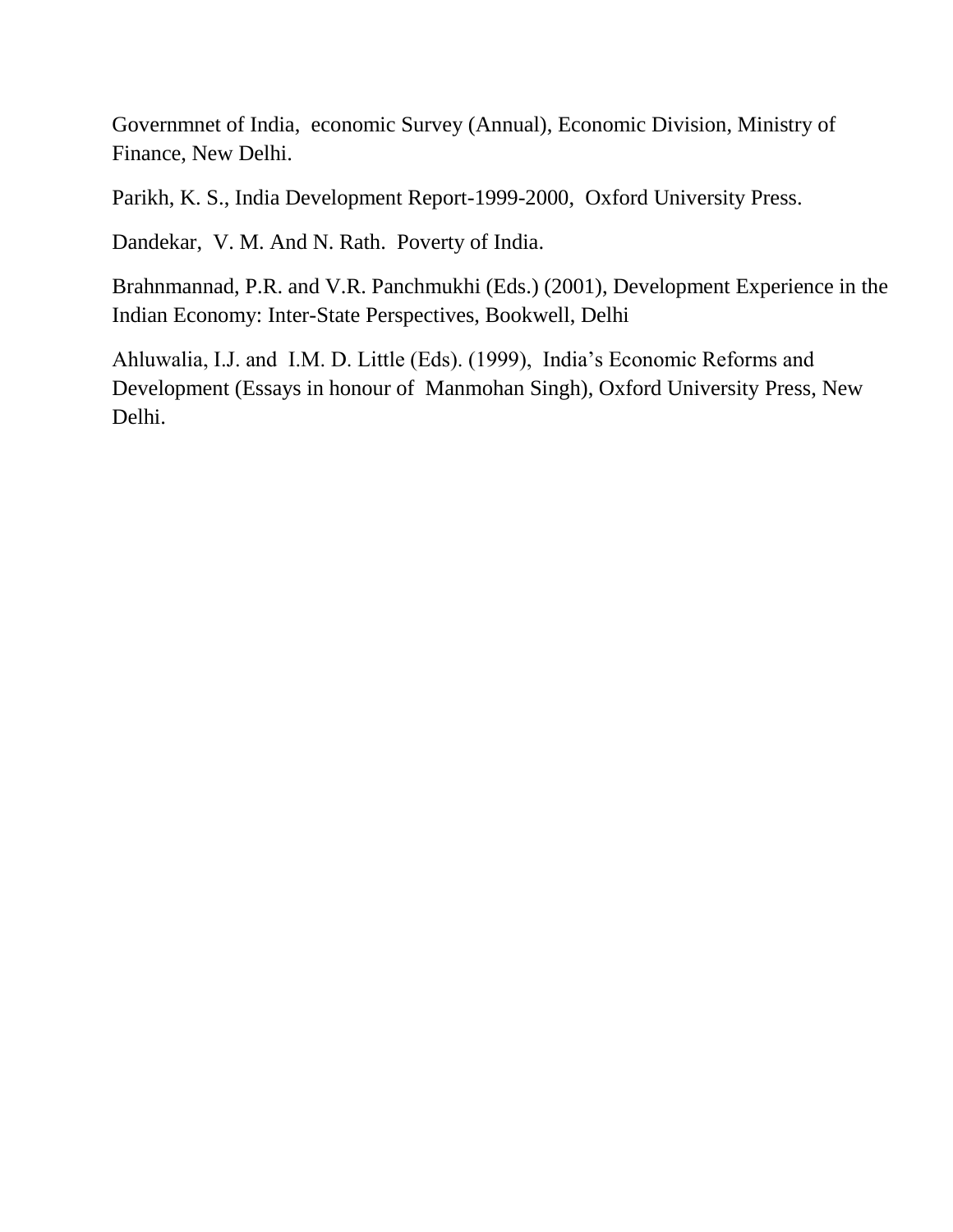## **SEMESTER IV-PAPER-III**

# **RURAL ECONOMICS**

# **(ELECTIVE PAPER-Course Code: ECO-655)**

**Course Outcomes:** The students will be able to;

1. Know the basic concept of rural economics.

2. Understand the importance of principles and laws of economics in understanding the problems of rural areas.

3. Apply the theories of economics in knowing the dynamics of rural economy.

4. Critically review various policies of rural development.

5. Create the knowledge of rural economy that can be helpful in overall socioeconomic development.

#### **Module I:**

Rural Economics; Concept, Scope, Objectives and Importance of Rural Economics. Characteristics of Rural Economy; Rural-Urban Linkages. Rural Economy of India; Size and Structure of Rural Economy. Approaches to Rural Development; Regional approach, PURA.

#### **Module II:**

Natural Resources and their importance in Rural Development. Diversification of Rural Economy; Rural Industrialization. Problems of Rural Economy; Poverty, Unemployment, Inequality, Rural Indebtedness , Infrastructure and Rural Development.

#### **Module III:**

Strategies of Rural Development; Growth oriented strategy, Welfare strategy, Responsive strategy, Holistic strategy, Right-based strategy. Rural Development Programmes; Objectives and Appraisal (SJGSY and MGNREGS) Jan Dhan Yojana ,Skill Development Yojana .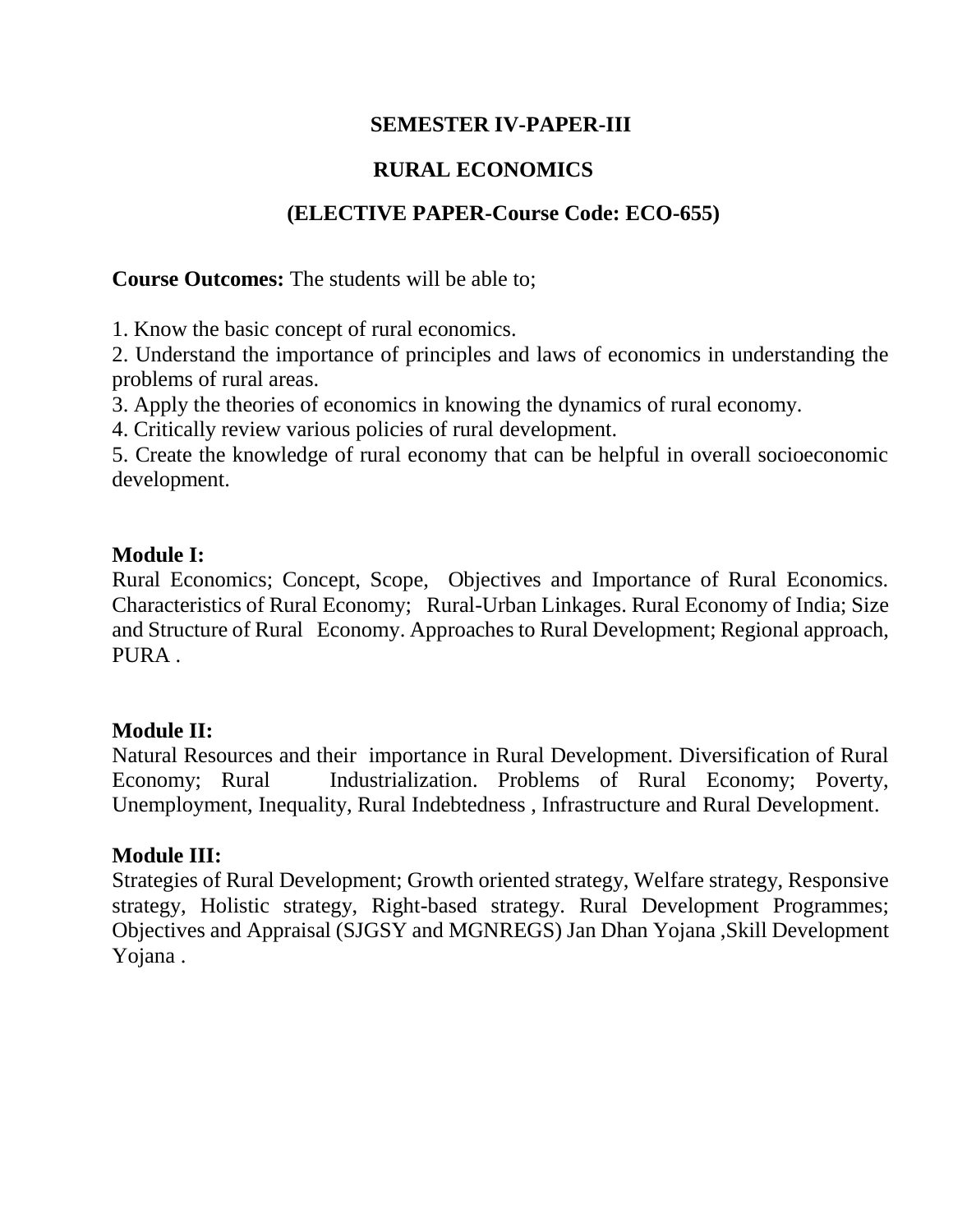#### **Module-IV**

Rural Economy; Diversification as strategy of Development. New Agriculture Strategy and green Revolution Agricultural Marketing: definition; types, problems; Agricultural Price Policy: Objectives, Minimum Support Price (MSP)

## **Books Recomended:**

Dandekar V.M. and Rath . N. – Poverty in India, Indian School of Politcal Economics, Bombay

Sharma Anju – Dynamics of Agriculture Development, Concept Pub, New delhi Government of India – Evolution of Community Development Programme in India Desai, Vasant - Study of Rural Economics, Himalaya Publishing Company , New Delhi.

Krishanamurthy V.T. –Community Development in India

Approved by BOS, Dept. Of Economics and Faculty of Soc. Sciences in its meetings held on 28.08.2019 and 31.08.2019 respectively.

Krishanaswamy D.R.. – Fundamentals of Co-operation

Mathur B.S. - Co-operation in India Parthasarathy – Green Revolution in India

Jain P.C. – Agricultural Reforms in India

Jain S.P. – Indian Rural Economics Vikas, New Delhi

Wadhawa C.D. – Regional Rural Banks R.B.I. Report on SFDA - R.B.I. Mumbai

R.B.I. Report on MFDL - R.B.I. Mumbai

Maheshwari S. – Rural Development in India

Shakuntala Devi – Rural Credit and Agricultural Development, Scrap & Sons, New Delhi 1996.

Patodiya Mohan S. - Rural Economics for C.A.I.I.B Part – I Approved by BOS, Dept. Of Economics and Faculty of Soc. Sciences in its meetings held on 28.08.2019 and 31.08.2019 respectively.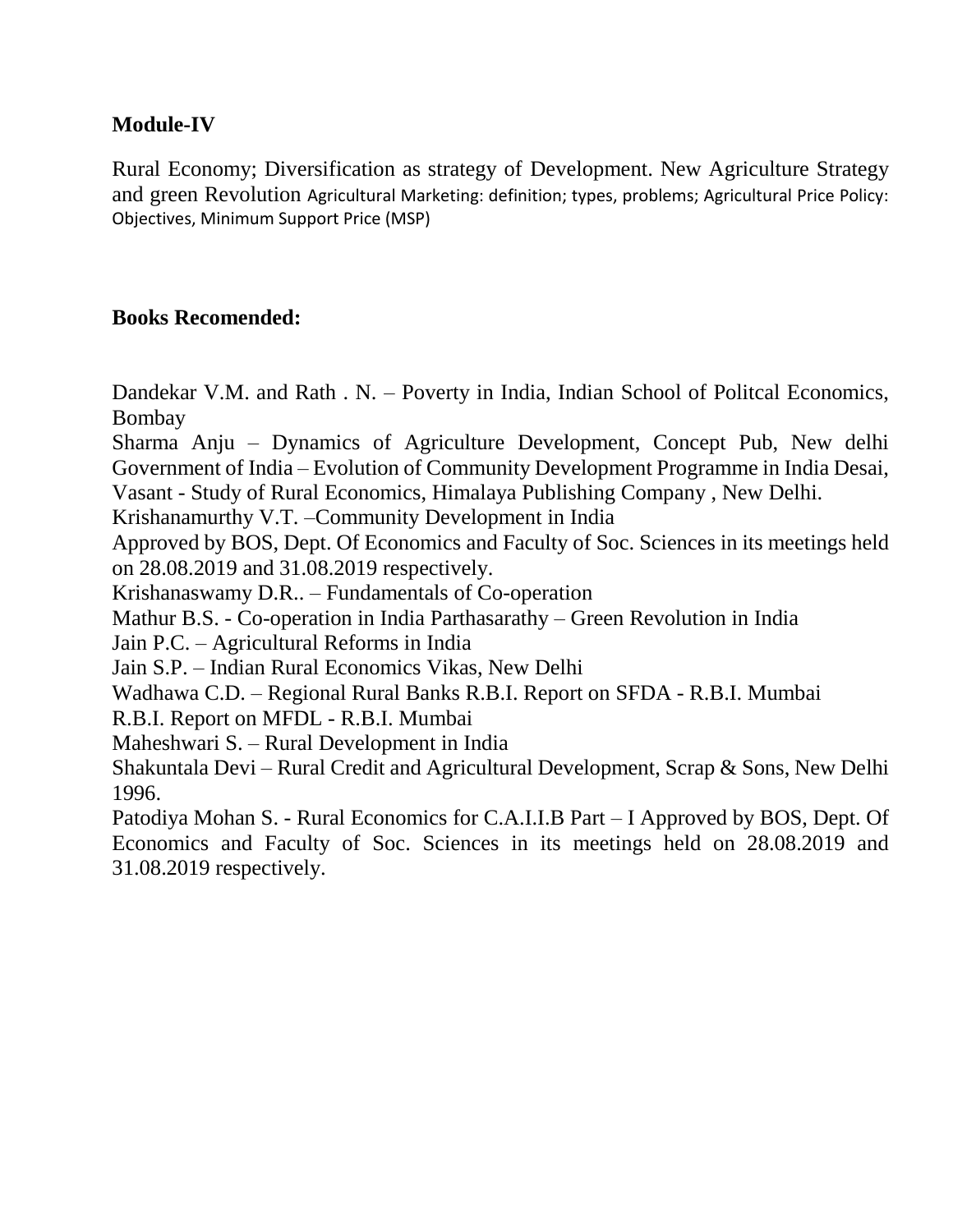# **SEMESTER IV-PAPER-III**

# **FINANCIAL ECONOMICS**

# **(ELECTIVE PAPER Course Code: ECO-656)**

**Course Outcomes**: Students will be able to:

- 1. Understand the basic concepts and theories of financial economics.
- 2. Apply theories of financial economics to develop financial sector of the economy.
- 3. Analyze the instabilities linked with financial sector and their likely solutions.
- 4. Evaluate the effectiveness of financial sector policies.
- 5. Create analytical skills among students to attain a healthy financial sector.

# **Module-I:**

Genesis and growth of financial economics; Structure of financial system; Role and importance of financial economics in modern world; Functions of financial sector; Equilibrium in financial markets; Money market and its constituents, Capital market-Government securities market, Corporate security market; Primary and secondary market for securities; Analysis of financial markets- Fundamental analysis, Technical analysis; Indicators of financial development; World stock markets- Functioning of stock market; Indian stock markets and role of SEBI.

# **Modul II**

Security analysis- Meaning and types of risk, Concept and types of return, Risk-return trade off; Efficient market hypothesis; Mean-Variance criterion, Measuring risk and return for a single asset and for a portfolio, Portfolio diversification, Portfolio efficiency frontier, Capital market line, Market portfolio, Security market line, Extensions of the CAPM, Performance measures, Arbitrage pricing theory, Multifactor models.

# **Module- III**

Derivatives- Meaning, types (Forwards, Futures and Options) and uses; Difference between Forwards and Futures and between Futures and Options, Valuation of Forwards/Futures, valuation of options (Black-Scholes models); Price Discovery; Pricing and valuation of commodity futures: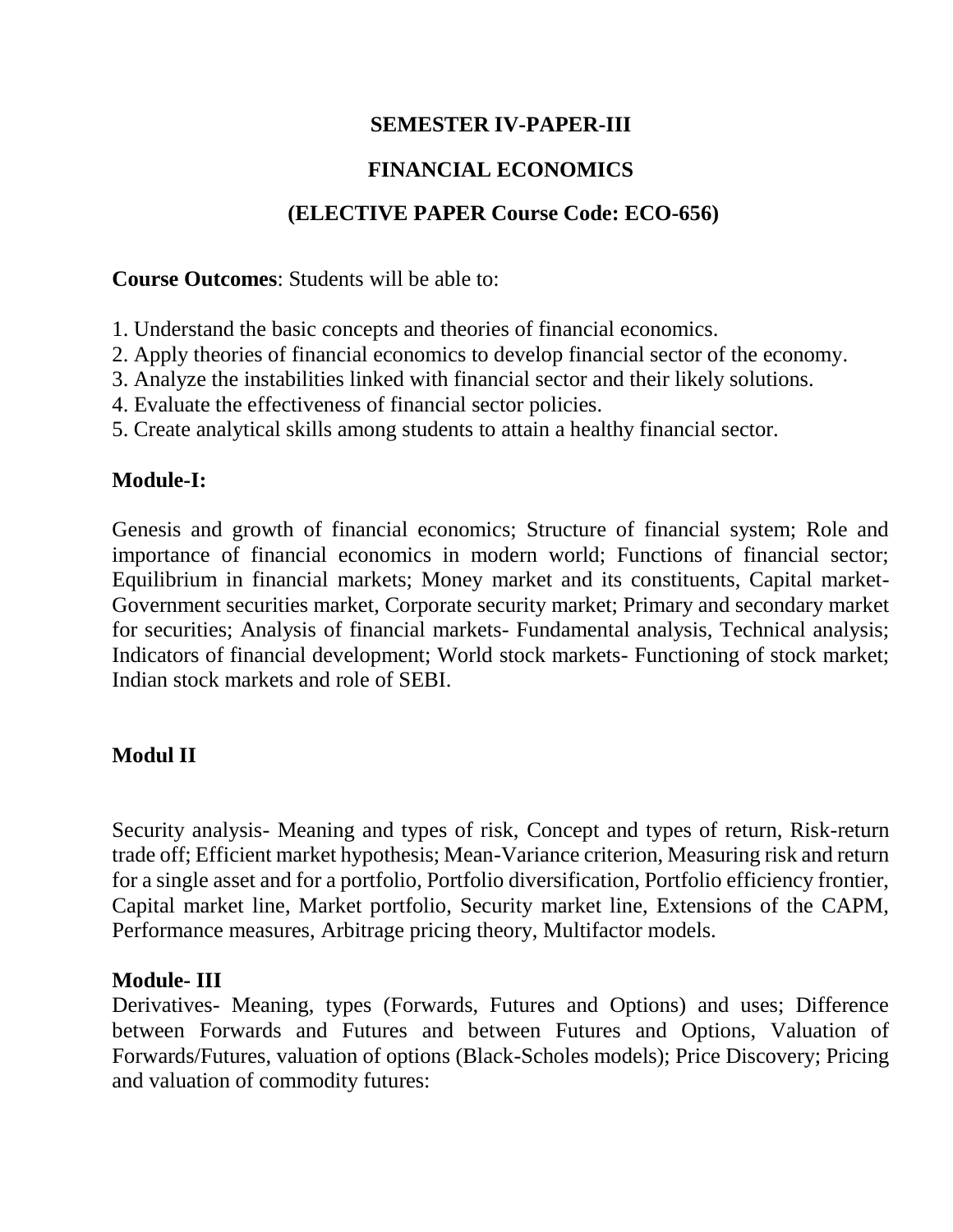## Module **-IV**

Agricultural, forest and livestock derivatives, crude oil derivatives, base metal derivatives and precious metal derivatives, weather derivatives, carbon derivatives; Commodity and forex derivatives; Derivatives in India, Derivatives markets abroad-Growth and structure; Shortcomings of derivatives.

## **Books Recomended:**

Alexander, G. J., Sharpe W.F and Bailey.J.V (2000), *Fundamentals of Investments*, 3rd edition, Prentice Hall.

Avadhani, V.A (2014), *Financial Economics: Theory and Practice*, Himalayan Publication, Bombay.

Avadhani, V.A. (2011) ,*Investment and Security Markets in India*, Himalayan Publication, Bombay.

Bailey, R. E (2005), *The Economics of Financial Markets,* Cambridge University Press. Bhole, L.M (2009), *Financial Institutions and Markets*, Tata McGraw Hill, New Delhi.

Bodie, Z. Robert Merton and David Cleeton (2012), *Financial Economics*, 2nd edition, Pearson Learning Solutions.

Chandra. P (2017), *Financial Management, Theory and Practice*, Tata McGraw Hill, New Delhi.

Dubofsky.D.A and Miller T.W. (2002), *Derivatives Valuation and Risk Management*, Oxford University Press, New York.

Eichengreen, B. (1999), *Globalizing Capital: A History of the International Money System*, 3rd edition, Princeton University Press, New Jersey.

Francis, J. C. (1991), *Investments: Analysis and Management* , 5th edition, McGraw-Hill series in finance.

GaddamN.R, (2007) *Changing Pattern of Capital Markets in India: An Analytical Study*, Cyber Tech Publications, New Delhi.

Gandolfo Giancarlo(2006), *International Finance and Open-Economy Macro Economics*, Springer International Edition.

Grauwe, P. De (1999), *International Money, Postwar Trends and Theories*, 2nd Edition, Oxford University Press.

Gupta, S.B (2010), *Monetary Economics: Institutions, Theory and Policy,* Sultan Chand, New Delhi.

Gurley J.G and Shaw E.S (1960), *Money in a Theory of Finance*, Brookings InstitutionWashington.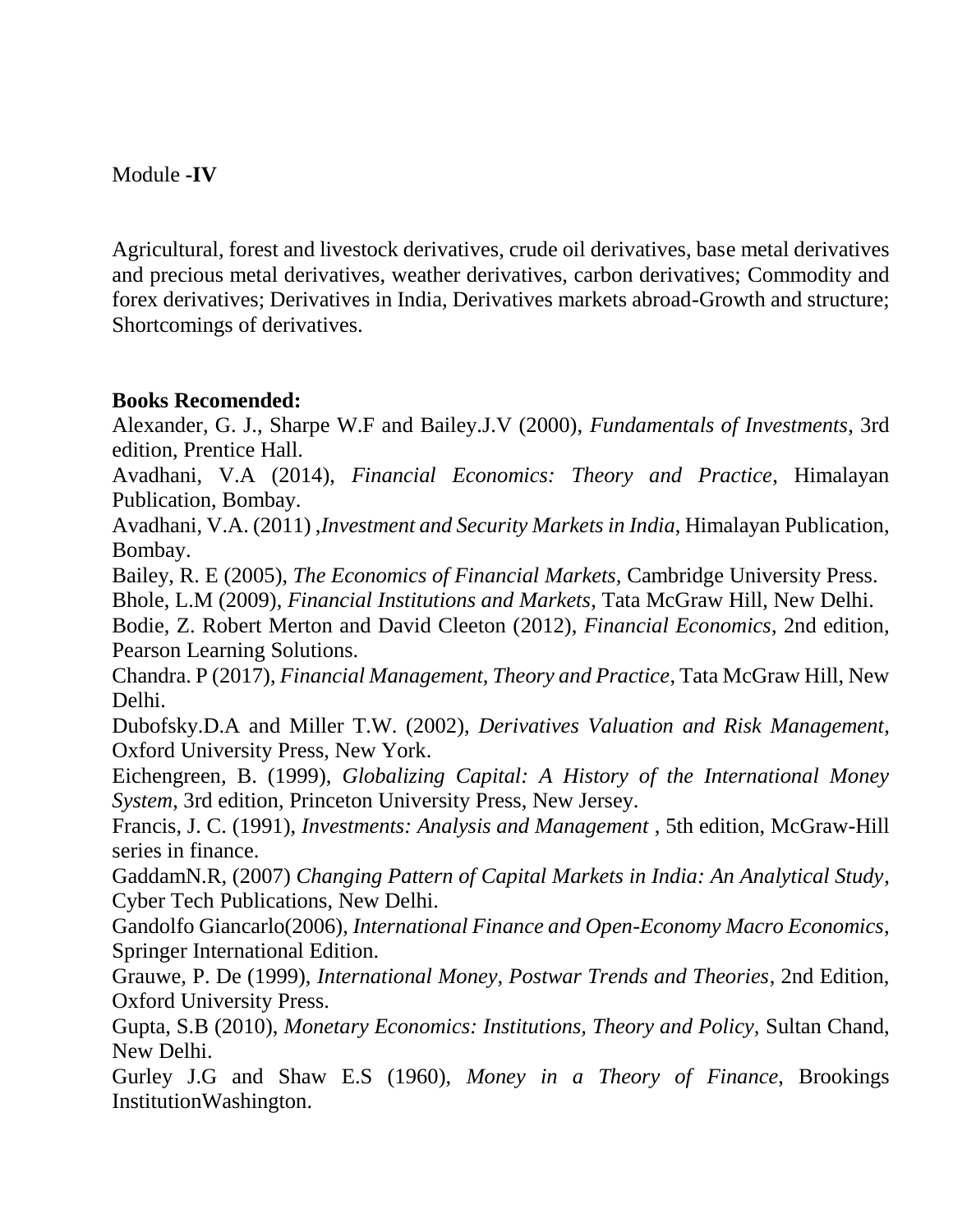Hull, J. C and Basu.S (2018), *Options and Futures and Other Derivatives*, Pearson, Delhi Kolari. J.W and Gup, B.E (2004), *Commercial Banking-The Management of Risk*, 3rd edition, Wiley &Sons, India.

Melvin, M and Norrbin S.C (2012), *International Money and Finance*, Pearson Publications, India

Pathak.B.V (2014), *Indian Financial System- Markets, Institutions and Services,* 5th edition, Pearson Publications.

Rajib.P(2014), *Commodity Derivatives and Risk Management*, PHI Learning Private Limited.

Sen. S.N (1967), *Central Banking and Underdeveloped Money Markets*, Bookland, Calcutta.

Steiner, W.H. (1958), *Money and Banking: An Introduction to the Financial System [by]*  W.H. Steiner, Eli Shapiro [and] Ezra Solomon, Henry Holt, New York.

Wilson, R. S. (2001), "Domestic floating rate and adjustable – Rate Debt Securities" in Frank J. Fabozzi, ed*Handbook of fixed Income Securities*, 5thedition , burr Ridge II: Irwin Professional Publishing.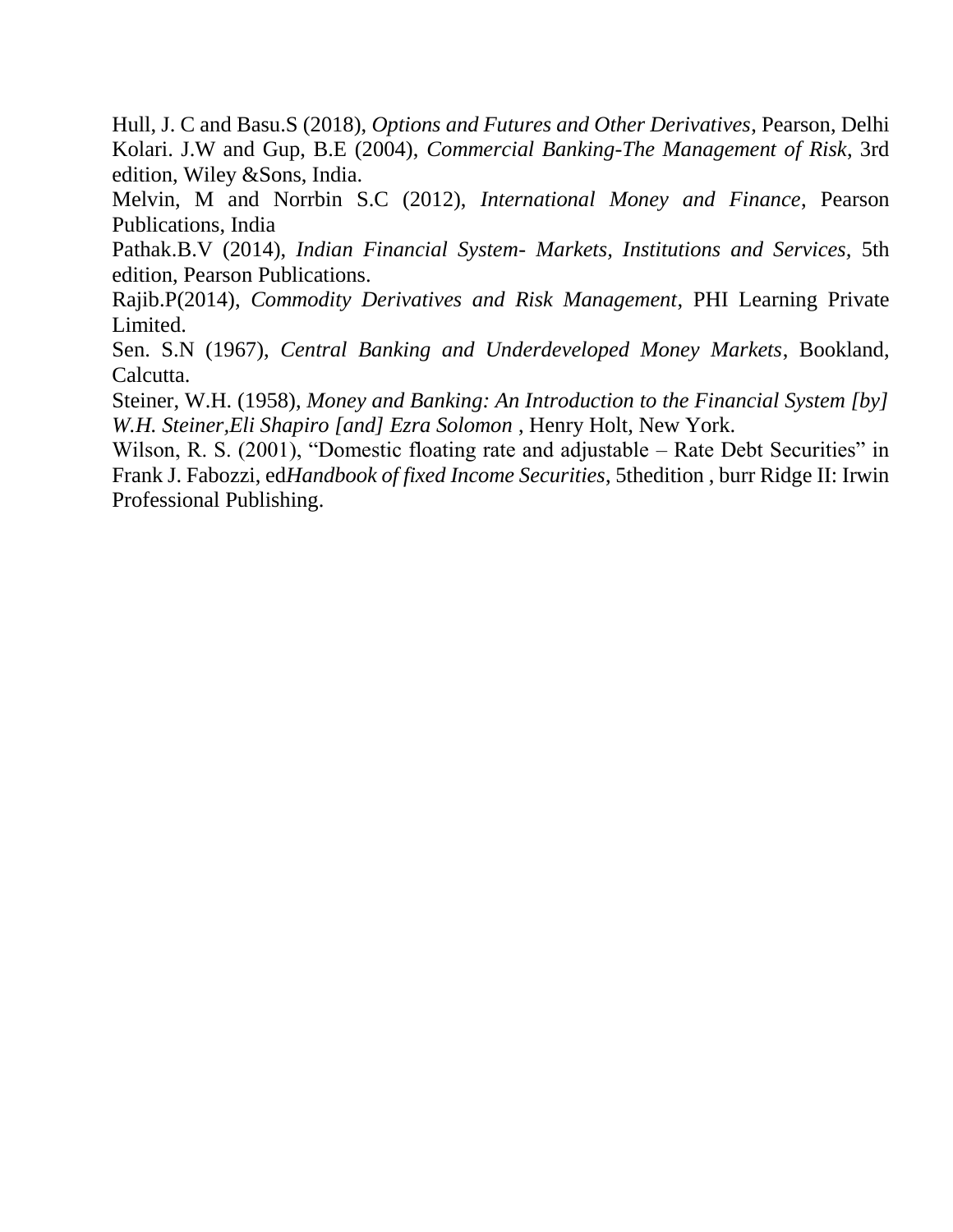#### **SEMESTER IV-PAPER-III**

# **LABOUR ECONOMICS**

## **(ELECTIVE PAPER-Course Code: ECO-657)**

**Course outcomes:** After the successful completion, the students should be able:

1. Understand the relationship between the labour market and the other sectors of the economy.

2. Evaluate and interpret the labour market policies of governments, unions and other actors in the labour market.

3.Identify the actions of economic actors within the labour market, and identify various outcomes of the labour market, that are driven by economic incentives. 4.Synthesise information on different actors and outcomes across the various labour market topics. 5.Analyse labour market issues through the application of economic data and theories.

**Module-I:** Concept and scope of labour economics; Concept, significance and peculiarities of labour; Nature and characteristics of labour markets in developing countries; Concept of labour force: Determinants of labour force participation, male, female and child work participation in India. Unemployment: Concept, measurement & types, Quality of labour: Migration: Inter-regional and international migration-causes and implications. Theory of labour demand: Demand for labourshort and long run, determinants of labour demand, impact of technological change.

**Module-II:** Urban labour markets in India: Formal & informal; Wages: Concept and types; Theories of wage determination: Classical, Neoclassical and bargaining theories; concept of minimum wage; Living wage and fair wage; Wage determination in – organised-unorganised sector; Non-wage component of labour remuneration; exploitation and wage differential; Evolution and features of wage policy in India.

**Module-III:** Concept of Industrial relations; growth, structure and pattern of trade unions in India; causes of industrial disputes, their settlement and prevention mechanism, labour participation in management; Indian labour laws in relation to international labour standards.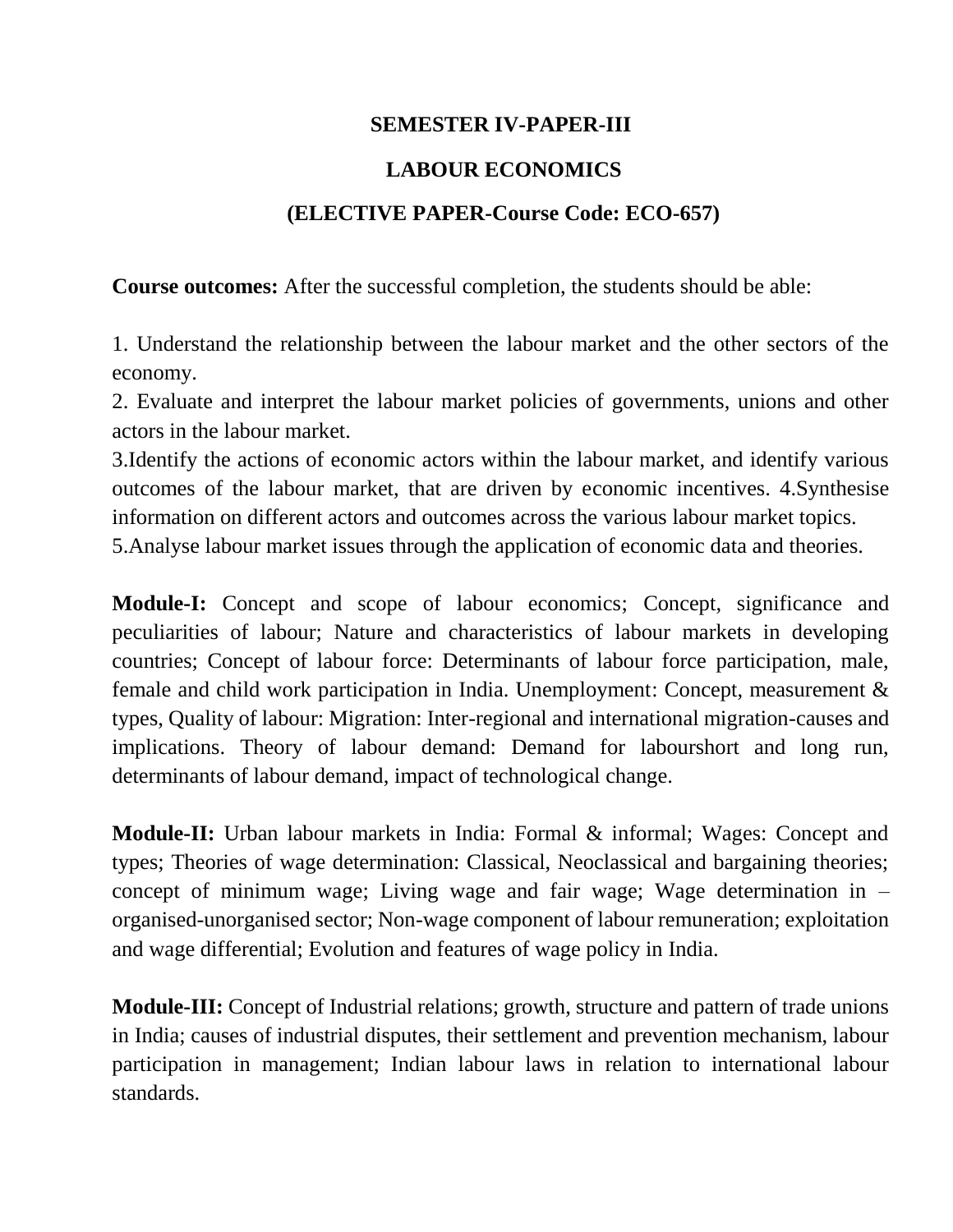**Module-IV:** Review and appraisal of states policies with respect to social security and labour welfare in India; Special problems of labour: Child labour, female labour, Discrimination and gender bias in treatment of labour; Labour Market reforms in India; child labour policy, problems and policy of female workers; Structure and achievement of labour union in India.

## **Books Recommended:**

Datt, G. (1996), Bargaining power wages and Employment: An Analysis of Agricultural labour Markets in India, Sage Publications, New Delhi.

Hajela, P.D. (1998), Labour Restructuring in India: A Critique of the New Economic Policies, Commonwealth Publishers, New.

Jhabvala, R. and R.K. Subrahmanya (Eds.) (2000), The (Unorganised Sector Work Security and Social Protection, Sage Publications, New Delhi.

Lester, R.A. (1996), Economics of labor (2nd Edition), Macmillan New Youk. McConnell, C.R. and S.L. brue (1986) Contemporary Labor Economics, McGraw-hill, New york.

Papola, T.S., P.P. Ghosh and A.N. Sharma (Eds, (1993) labor employment and Industrial Relations in India, B.R. Publishing Corporation, New Delhi.

Rosenberg M.R. (1988) Labour Markets in Low Income countries in Chenary, H.B. and T.N. Srinivasan (Eds.), The Handbooks of Development Economics, North-Holland New York .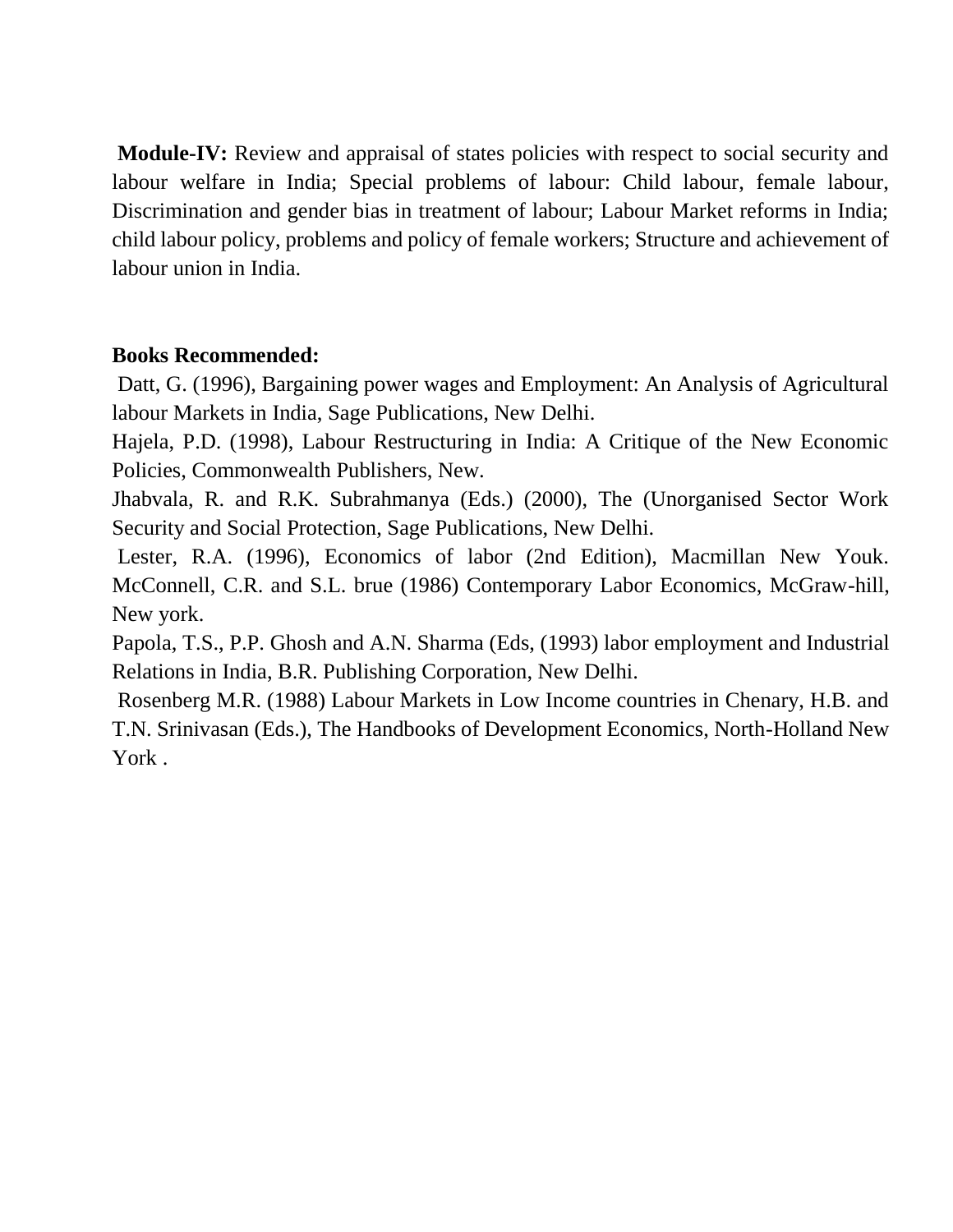# **SEMESTER IV-PAPER-IV**

# **INDUSTRIAL ECONOMICS**

# **(ELECTIVE PAPER-Course Code: ECO-658)**

**Course Outcome:** On completion of this course, students will be able to:

- 1. Set the goals for business organizations,
- 2. Choose appropriate locations of industries,
- 3. Assess the profitability of business organizations, and
- 4. Measure the productive capacity of industries.

## **Module-I**

Industrial Economics – Meaning, Nature and Scope, Concept and organization of the firm, ownership, control and objectives of the firm, passive and active behavior of the firm.

## **Module-II**

Market Structure: Seller's concentration, product differentiation, entry conditions, economies of scale, market structure and profitability, and market structure and innovation; Theories of industrial location: Weber and Sargent Florence, factors affecting location; Industrial Finance in India.

# **Module-III**

Market Conduct: Product pricing – theories and evidence; Investment expenditure-Theories and empirical evidence; and Merger and diversification. Market Performance: Growth, size, and profitability of the firm; and Constraints on firm's growth.

#### **Module-IV**

Industrial Productivity: Concept and measurement, Capacity utilization – concept and measurement; Changes in Industrial structure and economic

development; MNC's and transfer of technology; Small Scale Industries; Public policy and industrialization; Privatization – concept, scope and relevance; Trade Union, Social Security and Reforms in India.

# **Books Recomanded:**